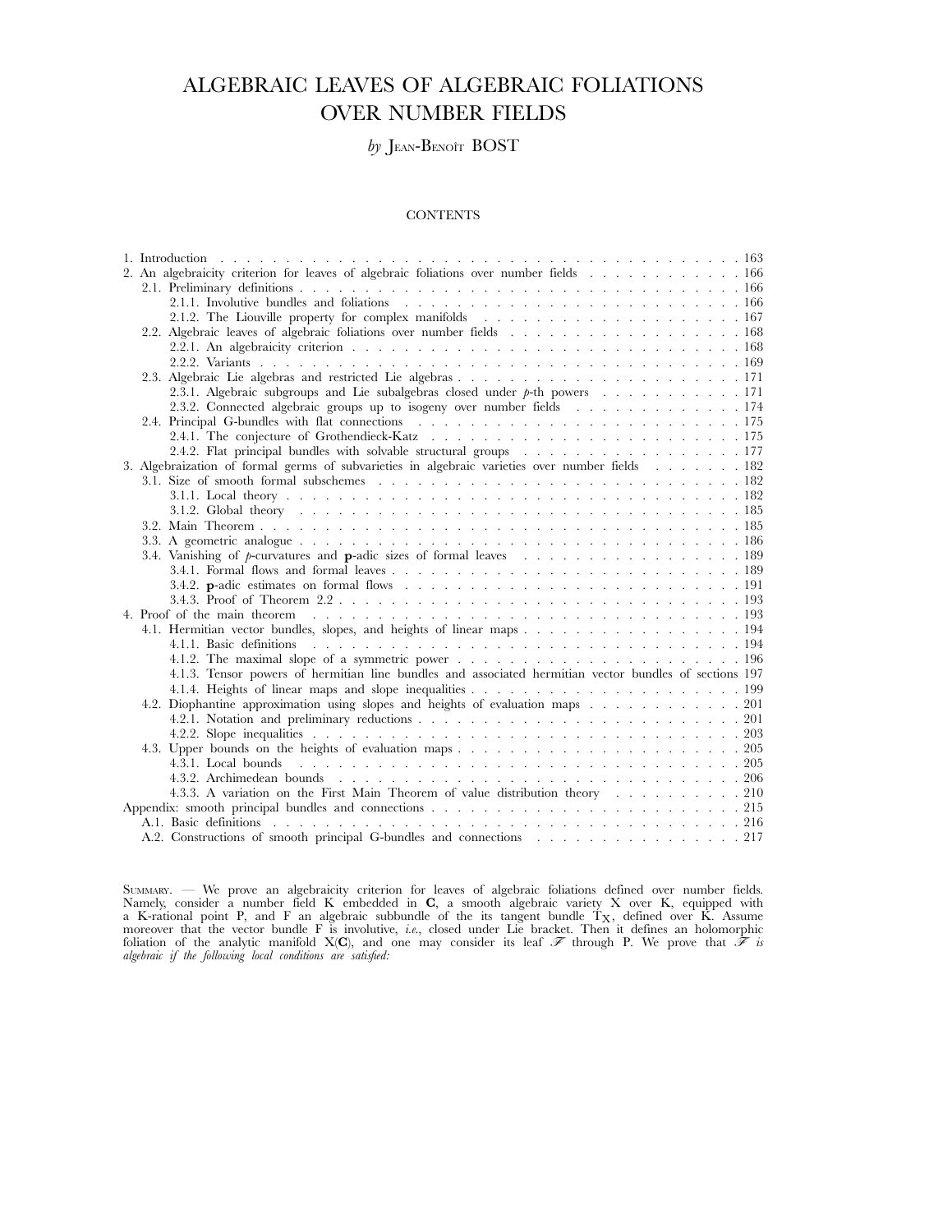i) For almost every prime ideal **p** of the ring of integers  $\mathscr{O}_K$  of the number field K, the p-curvature of the reduction<br>modulo **p** of the involutive bundle F vanishes at P (where p denotes the characteristic of the

holomorphic map of the complement in a complex algebraic variety of a closed analytic subset.

This algebraicity criterion unifies and extends various results of D. V. and G. V. Chudnovsky, André, and Graftieaux, and also admits new consequences. For instance, applied to an algebraic group G over K, it shows that a K-Lie subalgebra **h** of LieG is algebraic if and only if for almost every non-zero prime ideal **p** of  $\mathscr{O}_K$ , of<br>residue characteristic p, the reduction modulo **p** of **h** is a restricted Lie subalgebra of *stable under p-th powers).* This solves a conjecture of Ekedahl and Shepherd-Barron.

The algebraicity criterion above follows from a more basic algebraicity criterion concerning smooth formal germs in algebraic varieties over number fields. The proof of the latter relies on "transcendence techniques", recast in a modern geometric version involving elementary concepts of Arakelov geometry, and on some analytic estimates, related to the First Main Theorem of higher-dimensional Nevanlinna theory.

RÉSUMÉ. *—* Nous établissons un critère d'algébricité concernant les feuilles des feuilletages algébriques définis sur un corps de nombres. Soit en effet K un corps de nombres plongé dans **C**, X une variété algébrique lisse sur K, munie d'un point K-rationnel P, et F un sous-fibré du fibré tangent Tx, défini sur K. Supposons de plus que le fibré vectoriel F soit involutif, *i.e.*, stable par crochet de Lie. Il définit alors un feuilletage holomorphe de la variété analytique X(**C**) et l'on peut considérer la feuille *F* de ce feuilletage passant par P. Nous montrons que *F est algébrique lorque les conditions locales suivantes sont satisfaites:*

i) *Pour presque tout idéal premier* **p** *de l'anneau des entiers O* K *de* K*, la réduction modulo* **p** *du fibré* F *est stable par l'opération de puissance p-ième (où p désigne la caractéristique du corps résiduel O* <sup>K</sup>/**p***).*

ii) *La variété analytique F satisfait à la propriété de Liouville*; cela a lieu, par exemple, lorsque *F* est l'image par une application holomorphe du complémentaire d'un sous-ensemble analytique fermé dans une variété algébrique.

Ce critère d'algébricité unifie et généralise divers résultats de D. V. and G. V. Chudnovsky, André et Graftieaux. Il conduit aussi à de nouvelles conséquences. Par exemple, appliqué à un groupe algébrique G sur K, il montre qu'*une sous-algèbre de Lie* **h** *de* Lie G*, définie sur* K*, est algébrique si et seulement si, pour presque* tout idéal premier **p** de O<sub>K</sub>, de caractéristique résiduelle p, la réduction modulo **p** de **h** est une sous-p-algèbre de Lie de la<br>réduction modulo **p** de LieG (i.e., est stable par puissance p-ième). Cet énoncé résout un Shepherd-Barron.

Le critère d'algébricité ci-dessus découle d'un critère d'algébricité plus général, concernant les germes de sous-variétés formelles des variétés algébriques sur les corps de nombres. La démonstration de ce dernier repose sur des "techniques de transcendance", reformulées dans une version géométrique utilisant diverses notions élémentaires de géométrie d'Arakelov, et sur des estimations analytiques reliées au premier théorème fondamental de la théorie de Nevanlinna en dimension supérieure.

*Conventions*. *—* The following notation and terminology are used throughout this paper.

The rank of a vector bundle E (resp. of a linear map  $\varphi$ ) will be denoted rk E (resp. rk $\varphi$ ).

By an *algebraic variety* over some field *k*, we mean an integral separated scheme of finite type over *k*. Integral subschemes of such an algebraic variety X over *k* will be called *algebraic subvarieties* of X.

If  $p$  is a prime number and X a scheme over the finite field with  $p$  elements  $\mathbf{F}_p$ , we will denote by  $Frob : X \to X$  the absolute Frobenius morphism of X, defined by the endomorphism  $a \mapsto a^p$  of the sheaf of rings  $\mathcal{O}_X$ .

If K is a number field, its ring of integers will be denoted  $\mathscr{O}_K$  and the set of its finite places (or, equivalently, the set of non-zero prime ideals of  $\mathscr{O}_K$ , or of closed points of Spec  $\mathcal{O}_K$ ) will be denoted  $V_f(K)$ . For any **p** in  $V_f(K)$ , we let  $\mathbf{F_p}$  be the finite field  $\mathcal{O}_K/\mathbf{p}$ ,  $N\mathbf{p} := |\mathbf{F}_{\mathbf{p}}|$  the norm of  $\mathbf{p}$ ,  $K_{\mathbf{p}}$  (resp.  $\mathcal{O}_{\mathbf{p}}$ ) the **p**-adic completion of K (resp. of  $\mathcal{O}_K$ ), and  $||\mathbf{p}||$  the **p**-adic absolute value on  $K_p$  normalized in such a way that, for any uniformizing element  $\varpi$  in  $\mathcal{O}_p$ , we have:

$$
|\varpi|_{\mathbf{p}} = \mathbf{N} \mathbf{p}^{-1};
$$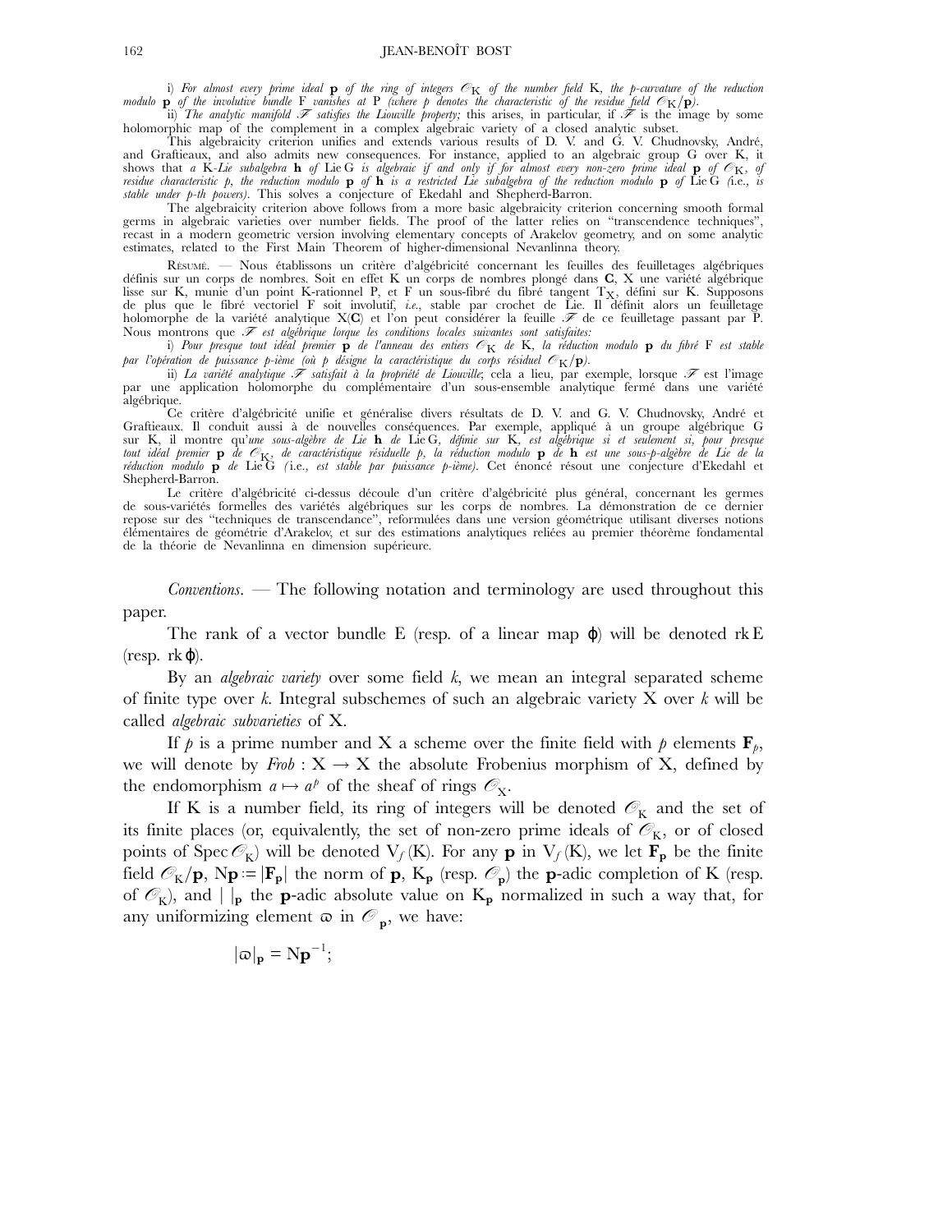equivalently, if  $\rho$  denotes the residue characteristic of **p** and  $e$  the absolute ramification index of K**p**, then:

$$
|p|_{\mathbf{p}} = N \mathbf{p}^{-e} = p^{-[K_{\mathbf{p}}:\mathbf{Q}_p]}.
$$

If  $\Lambda$  is an  $\mathcal{O}_p$ -lattice in some finite dimensional K<sub>p</sub>-vector space E, the **p**-adic norm  $\| \cdot \|$  on E attached to  $\Lambda$  is defined by the equality

$$
\|\sum_{i=1}^n x_i e_i\| := \max_{1 \leq i \leq n} |x_i|_{\mathbf{p}},
$$

for any  $\mathcal{O}_{\mathbf{p}}$ -basis  $(e_1, ..., e_n)$  of  $\Lambda$  and any  $(x_1, ..., x_n) \in \mathbf{K}^n$ .

On a complex analytic manifold, we write as usual  $d = \partial + \overline{\partial}$  and we let

$$
d^c := (i/4\pi)(\overline{\partial} - \partial);
$$

consequently:

$$
dd^c = (i/2\pi)\partial\overline{\partial}.
$$

#### **1. Introduction**

In this paper, we prove an algebraicity criterion for leaves of algebraic foliations defined over a number field. Namely, consider a number field K embedded in **C**, a smooth algebraic variety X over K, equipped with a K-rational point P, and F an algebraic sub-vector bundle of the tangent bundle  $T_x$ , defined over K. Assume moreover that the vector bundle F is involutive, *i.e.*, closed under Lie bracket. Then it defines an holomorphic foliation of the analytic manifold X(**C**), and one may wonder if the leaf  $\mathscr F$  through P of this foliation is an algebraic subvariety of X. (Recall that, in general,  $\mathscr F$  is a connected analytic manifold of dimension the rank of F, and that the inclusion map  $\mathscr{F} \hookrightarrow X(\mathbb{C})$  is an injective holomorphic immersion, the image of which may possibly be dense in the analytic topology.) We prove that *F is algebraic if the following local conditions are satisfied:*

1. For almost every prime ideal  $\bf{p}$  of the ring of integers  $\mathscr{O}_K$  of the number field K, the *reduction modulo* **p** *of the involutive bundle* F *is stable by p-th power, where p denotes the characteristic* of  $\mathbf{F}_{\mathbf{p}}$ *.* 

2. *The analytic manifold F satisfies the Liouville property* (see *infra* 2.1.2); this condition is satisfied for instance when  $\mathscr F$  is the image by some holomorphic map of the complement in a complex algebraic variety of a closed analytic subset.

Applied to translation invariant foliations on an algebraic group G over K, this criterion shows that *a Lie subalgebra* **h** *of* Lie G *(defined over* K*) is algebraic if and only if for* almost every non-zero prime ideal  $p$  of  $\mathcal{O}_K$ , of residue characteristic p, the reduction modulo  $p$  of  $h$ *is a* restricted *Lie subalgebra of the reduction modulo* **p** *of* Lie G *(*i.e.*, is stable under p-th powers*; see Theorem 2.3 below). The equivalence of these two conditions may be seen as an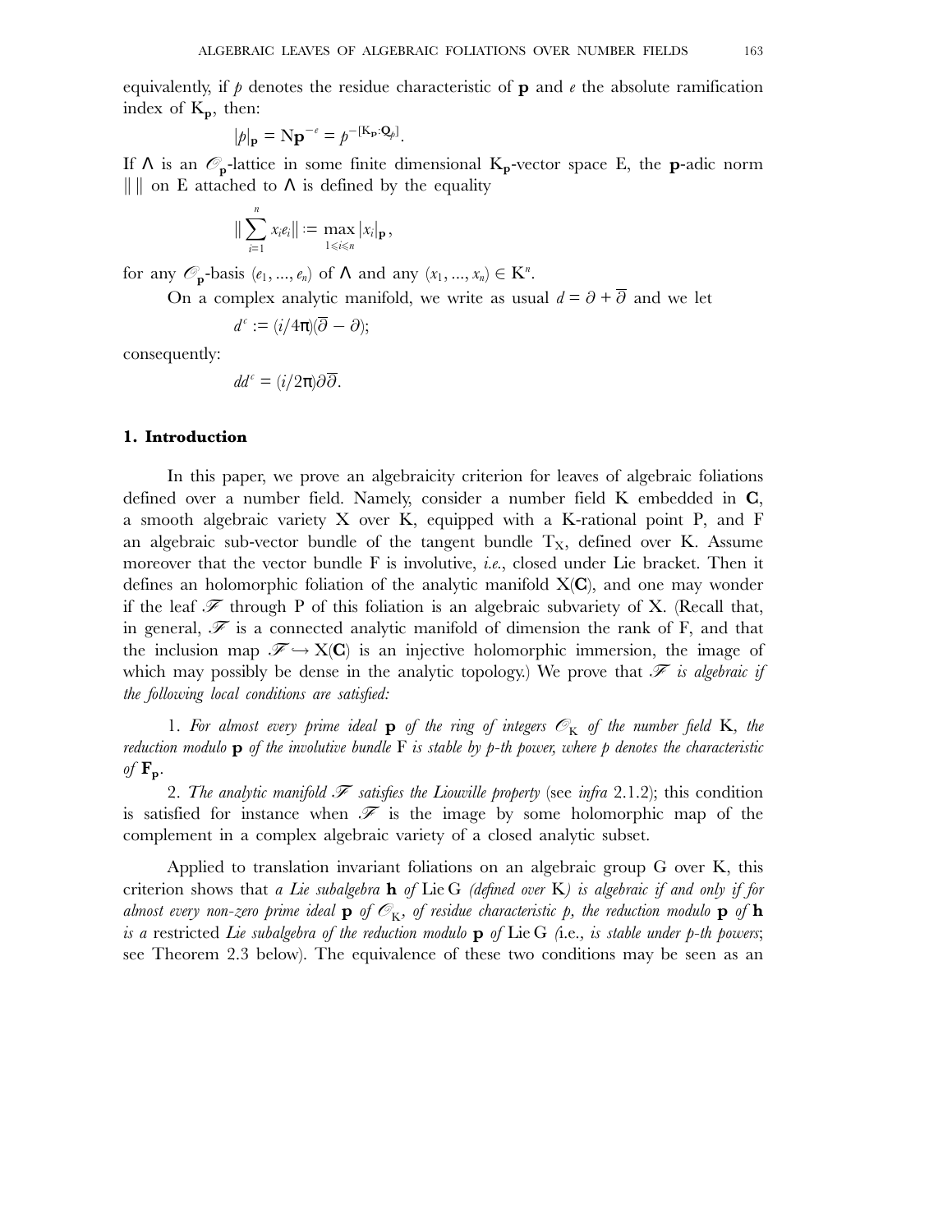analogue, for algebraic groups, of the famous conjecture of Grothendieck-Katz relating the *p*-curvatures of algebraic linear differential equations to their differential Galois groups (*cf.* [Kat72] and [Kat82]; see also [And99] for recent results and comprehensive references).

The present work has been motivated by the papers [CC85a] and [CC85b] of D. V. and G. V. Chudnovsky, and by their more recent developments due to André ([And89]; see also [And99]) and Graftieaux ([Gr98] and [Gr01a]). A simple but crucial innovation in our approach is the introduction of foliations, which leads to a general theorem unifying various previous results about either systems of linear differential equations, or particular commutative algebraic groups.

Actually, our algebraicity criterion for foliations follows from a more basic algebraicity criterion concerning smooth formal germs of subvarieties inside an algebraic variety over a number field (*cf.* Theorem 3.4, *infra*). This criterion relies on some notion of *size*, defined for formal germs inside algebraic varieties over *p*adic fields: it involves the collection of sizes associated to such a formal germ over a number field K by considering its various completions, in a way reminiscent of the so-called Bombieri conditions in the theory of G-functions. This algebraicity criterion may also be seen as an arithmetic counterpart of some geometric algebraicity criteria (see Theorems 3.5 and 3.6 *infra*), closely related to the classical work of Hironaka, Matsumura, and Hartshorne on formal functions ([Hir68], [HM68], [Har68]).

Our proofs of algebraicity criteria rely on "transcendence techniques", inspired by the ones in the above mentioned works, but of a rather unconventional nature. Indeed, we avoid the traditional constructions of "auxiliary polynomials" by using instead a few basic concepts from Arakelov geometry − namely, the formalism of *slopes* for hermitian vector bundles over arithmetic curves – which provide a concise and geometric reformulation of basic transcendence and diophantine approximation techniques. (This new approach was introduced in [Bos96] in relation with the work of Masser and Wüstholz on abelian varieties, but has a much wider scope; see for instance [Gr01a], [Gr01b], and [CB01].)

The basic idea of our algebraicity proofs may be roughly described as follows. Let X be a projective variety over a number field K, and L an ample line bundle on X. To prove that a (say smooth) formal subscheme  $\hat{\hat{V}}$  of the completion  $\hat{\hat{X}}_P$  of X at a rational point P in  $X(K)$  – supposed to satisfy suitable local conditions – is a branch of some algebraic subvariety Y of X through P, we consider the successive infinitesimal neighbourhoods of P in  $\hat{\nabla}$ :

$$
V_0 = \{P\} \subset V_1 \subset \ldots \subset V_n \subset V_{n+1} \subset \ldots
$$

and, for any  $(D, n) \in \mathbb{N} \times \mathbb{N}$ , we introduce the evaluation map

$$
\phi_{D,\,\textcolor{black}{n}}:\Gamma(X,\,L^{\otimes D})\longrightarrow L_{|V_{\textcolor{black}{n}}}^{\otimes D}.
$$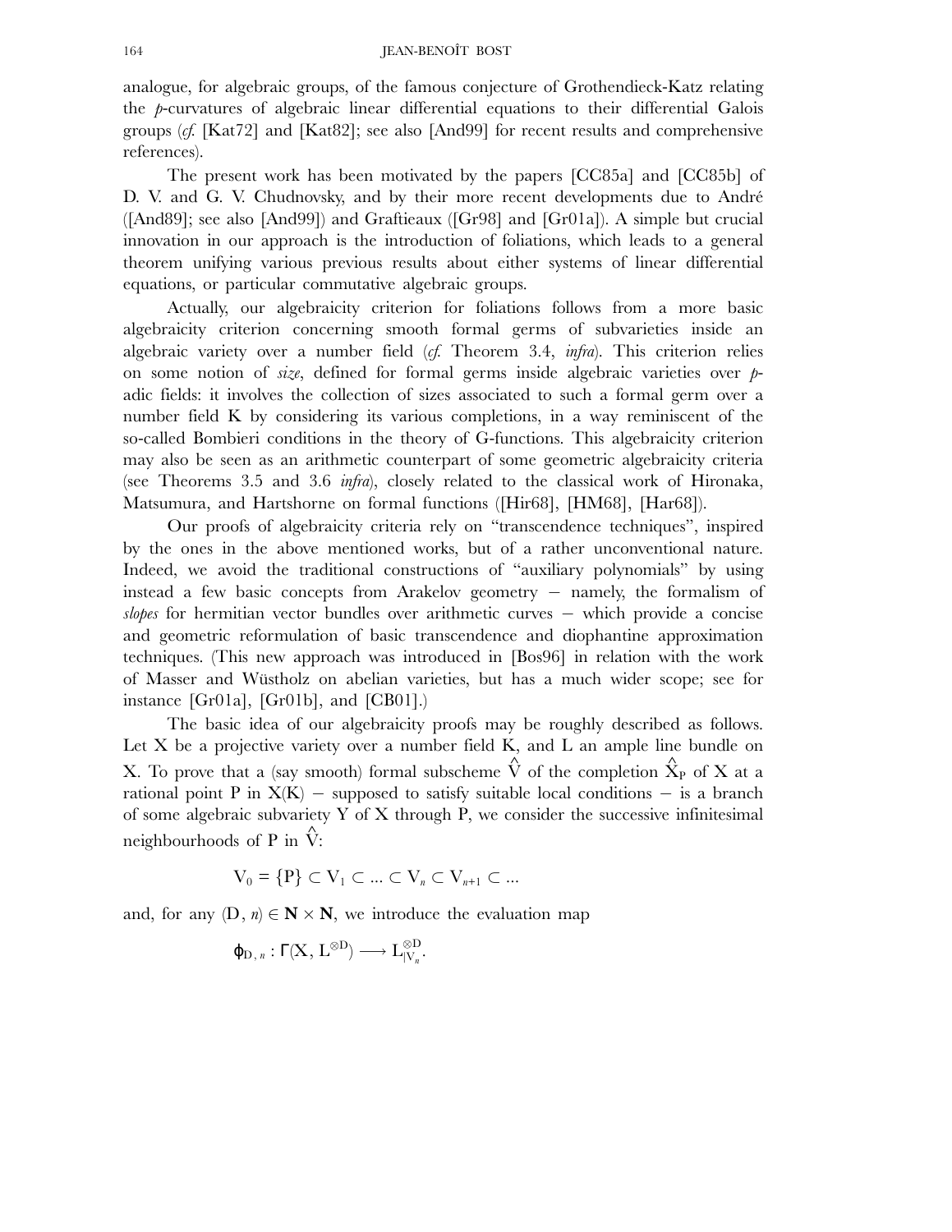Basically, we need to show that, for any large D, the kernel of  $\varphi_{D,n}$  stays large enough when *n* goes to infinity. To achieve this, we choose models over the ring of integers  $\mathscr{O}_K$ , as well as hermitian structures at infinite places, for X, L, and T<sub> $\hat{V},P$ </sub>. From these data, we deduce integral and hermitian structures on  $\Gamma(X, L^{\otimes D})$  and (subquotients of) L<sup>⊗</sup><sup>D</sup> |V*n* , which therefore possess Arakelov type invariants, their *Arakelov degrees* and more generally, their *Arakelov slopes*; these structures also allow to attach a natural *height* to  $\varphi_{D, n}$ . The local conditions on  $\hat{V}$  are used to show that these heights are "very negative"  $-$  or, roughly speaking, that  $φ_{D,n}$  is "very small"  $-$  when  $n/D$  goes to infinity. This would contradict the asymptotic behaviour of the slopes of  $\Gamma(X, L^{\otimes D})$  and  $L^{\otimes D}_{|V_n}$  if the kernel of  $\varphi_{D,n}$  were too small.

A crucial point in this line of arguments is the "smallness" of  $\varphi_{D,n}$  at some archimedean place, which will be derived from the Liouville property by means of analytic techniques closely related to the First Main Theorem of higher dimensional Nevanlinna theory.

A short time after the results in this paper had been announced, N. Shepherd-Barron kindly sent me a copy of his joint work [ESB99] with T. Ekedahl, where they present some evidence for what they call *Conjecture F*, namely, that *an involutive bundle* F *as above is algebraically integrable if (and only if) for almost every prime ideal* **p** *of*  $\mathcal{O}_K$ *, the p-curvature of the reduction modulo* **p** *of the bundle* F *vanishes identically.* Most of this evidence concerns the special case of the conjecture where the bundle F is a translation invariant bundle over an abelian variety, which they state as *Conjecture A*, and is now solved by Theorem 2.3 below.

Finally, I would like to mention the recent papers of Bogomolov and McQuillan [BMQ01] and Chambert-Loir [CB01], which present very interesting developments related to the results of this paper.

#### This paper is organized as follows.

Firstly, in Section 2, we state our algebraicity criterion for leaves of algebraic foliations, and we derive various applications of it, where, in some way or another, it is possible to get rid of the Liouville condition. Besides translation invariant foliations on algebraic groups mentioned above, we apply it to foliations defined by flat connections on principal bundles, and we recover and extend earlier results, due to D. V. and G. V. Chudnovsky and André, concerning the original Grothendieck-Katz conjecture.

Section 3 is devoted to the formulation of the algebraicity criterion concerning smooth formal germs in algebraic varieties over number fields from which our result on foliations is derived. In particular, we introduce and discuss the basic properties of the relevant notion of "size" for formal germs, and we discuss the geometric counterpart of this second algebraicity criterion and its relation with classical results such as Hartshorne's G2 Theorem. We also show that it indeed entails the algebraicity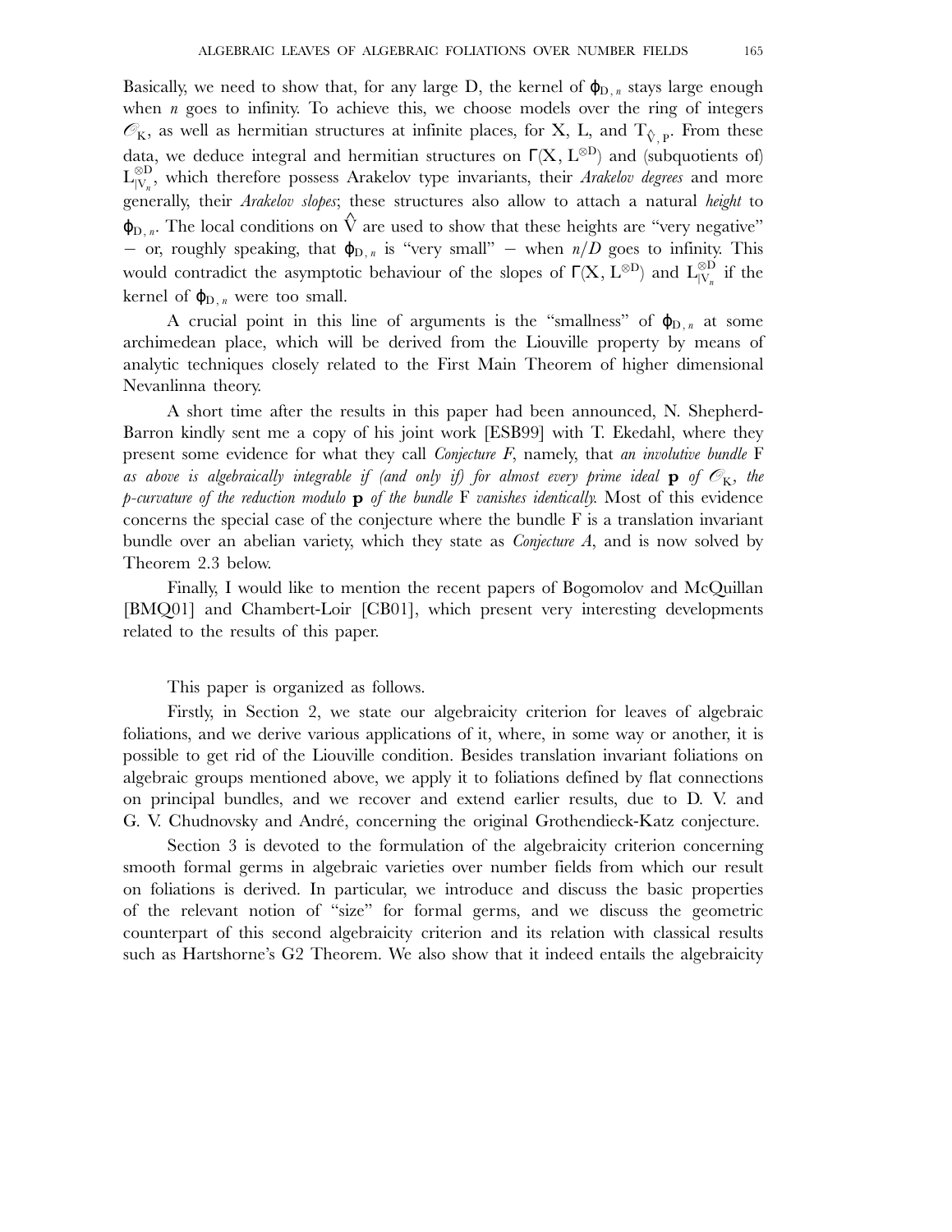criterion for leaves of foliations discussed in Section 2 by establishing lower bounds for the *p*-adic sizes of germs of formal leaves of foliations.

Finally, in Section 4, we establish the algebraicity criterion for formal germs, along the lines described above. The fundamental simplicity of this proof is worth mentioning: besides some basic notions in algebraic geometry, it only relies on some rudimentary concepts of Arakelov geometry (the definitions of which use only the product formula for number fields; *cf.* 4.1, *infra*), some elementary estimates concerning power series with coefficients in *p*-adic fields and their radii of convergence, and simple properties of plurisubharmonic functions on complex manifolds.

It is a pleasure to thank P. Gille, L. Illusie, Y. Laszlo, and M. Raynaud for helpful questions and advice during the writing of this paper, and A. Ancona and N. Sibony for illuminating discussions concerning potential theory and complex manifolds. I am also very grateful to Y. André and P. Graftieaux for the communication of their papers [And99] and [Gr01a] and related discussions, and to A. Chambert-Loir, M. McQuillan, J.-P. Serre, and the referees for comments and suggestions on the first version of this paper.

A first version of our main algebraization theorem (Theorem 3.4, *infra*), based on the techniques in Section 4.3.3 below, has been presented during the conference *Alan Baker 60* − *Number Theory and Diophantine Geometry* held at E.T.H., Zürich, in September 1999; I am very grateful to G. Wüstholz, who invited me to talk at this conference, and so gave me the opportunity to clarify the application of the "method of slopes" to algebraicity results "à la Chudnovsky". The consequences of Theorem 3.4 concerning foliations and algebraic groups (in particular Theorems 2.1 and 2.3, *infra*) have been announced during a talk at the *Séminaire d'arithmétique et de géométrie algébrique* of Orsay, in January 2000.

# **2. An algebraicity criterion for leaves of algebraic foliations over number fields**

#### **2.1.** *Preliminary definitions*

#### **2.1.1.** *Involutive bundles and foliations*

Let X be a smooth algebraic variety over some field K, and let F be a subvector bundle of the tangent bundle  $T_X$  of X (defined over K). Recall that F is said to be *involutive* if its sheaf of regular sections is closed under Lie bracket, and that a smooth algebraic subvariety Y of X is called *an integral subvariety of* F if the differential  $Di: T_Y \to i^*T_X$  of the inclusion map  $i: Y \to X$  maps  $T_Y$  to  $i^*F$ . These definitions are clearly geometric, *i.e.*, invariant under extension of the base field K.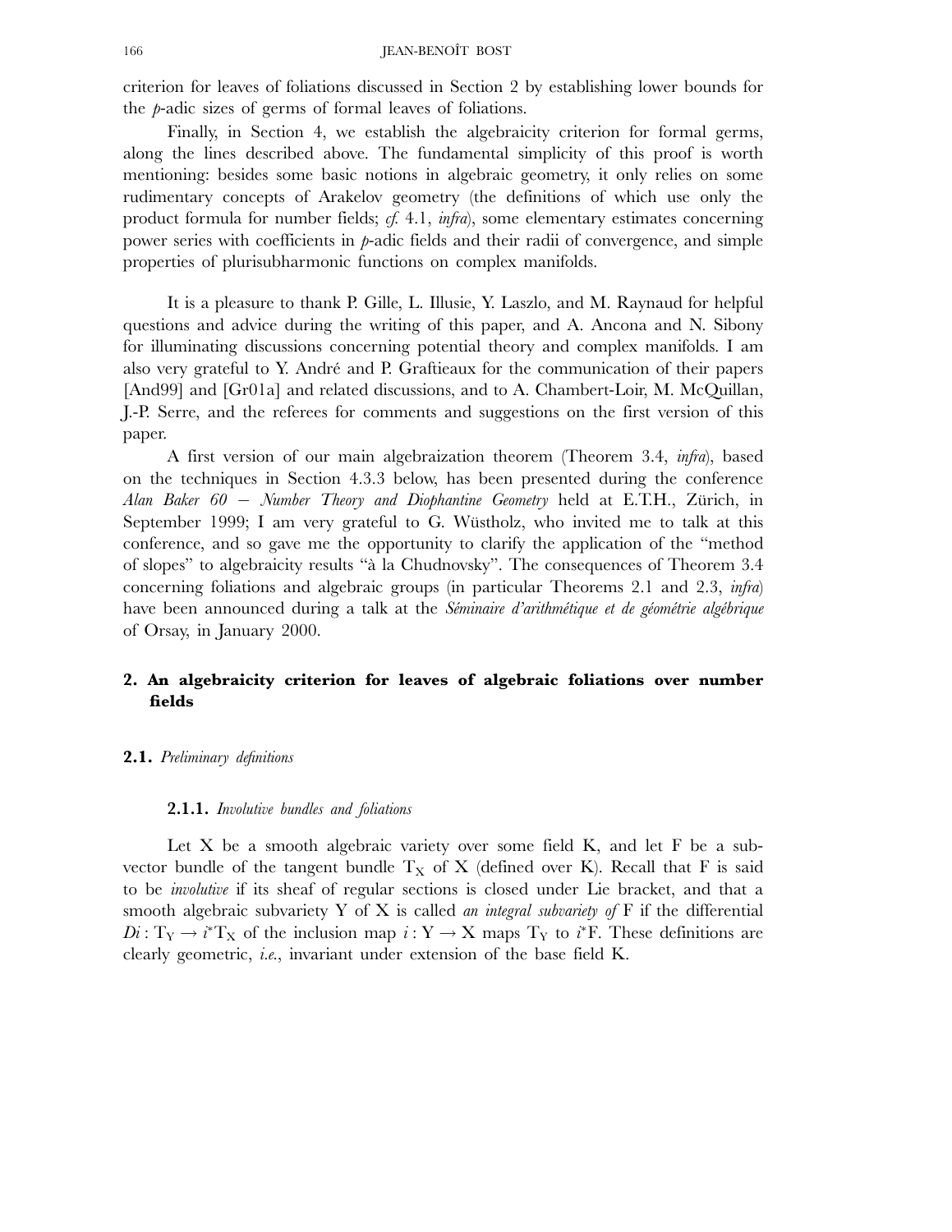When the characteristic  $p$  of K is positive, the sheaf of regular sections of  $T_X$ , which may be identified with the sheaf of derivations  $Der_{K}(\mathscr{O}_{X})$ , is endowed with the *p*-th power operation, which maps any local K-derivation D of  $\mathcal{O}_X$  to its *p*-th iterate  $D^{[\rho]}$ . When F is involutive, the map which sends D to the class in  $T_X/F$  of  $D^{[\rho]}$ is *p*-linear and defines a section of *Frob*<sup>∗</sup>ˇ F ⊗ TX/F over X, the *p-curvature* of F. The subbundle F is said to be *closed under p-th powers* if, for any regular local section D of F, the section  $D^{[p]}$  of  $T_X$  is indeed a section of F, or equivalently, when F is involutive, if its *p*-curvature vanishes everywhere. Also observe that the *p*-curvature of an involutive subbundle F of  $T_X$  vanishes along any smooth integral subvariety of F. (See [Eke87], [Miy87], and [MP97], Part I, Lecture III, for more information concerning involutive bundles and foliations in characteristic  $p > 0$ .)

When K is a subfield of **C**, the vector bundle F defines a holomorphic subbundle  $F_G$  of the holomorphic tangent bundle of the complex manifold  $X(G)$ . If F is involutive, then  $F_C$  is analytically involutive and defines a holomorphic foliation of  $X(C)$ ; moreover, for any  $P \in X(K)$ , the following conditions are easily seen to be equivalent:

- 1. There exists an algebraic subset of dimension  $r := \text{rk } F$  of  $X(G)$  containing the germ of leaf of F<sub>C</sub> through P.
- 2. The maximal leaf  $\mathcal F$  of  $F_c$  through P in  $X(C)$  is a closed algebraic subvariety of X(**C**) (necessarily smooth).
- 3. There exists a (necessarily unique) smooth closed connected algebraic Ksubvariety Y in X of dimension  $r$ , which contains P and is an integral subvariety of F.

When they are satisfied, the maximal leaf  $\mathscr F$  coincides with the set of complex points Y(**C**) of Y and we shall say that *the leaf of* F *through* P *is algebraic.*

## **2.1.2.** *The Liouville property for complex manifolds*

We shall say that a connected complex manifold M *satisfies the Liouville property* when every plurisubharmonic function on M bounded from above is constant, or, equivalently, when every bounded plurisubharmonic function on M is constant (see for instance [Hör94], chapter IV, or [Kli91], chapter 2, for basic properties of plurisubharmonic functions).

Examples of complex manifolds satisfying the Liouville property are provided by the following simple observations:

**L1**. *The affine space*  $M = \mathbb{C}^N$  *satisfies the Liouville property.* This is well known when  $N = 1$ , and this special case entails the general one.

**L2**. *Any connected compact complex manifold* M *satisfies the Liouville property.* In fact, any plurisubharmonic function on M is constant by the maximum modulus principle.

**L3**. *If a connected complex manifold* M *satisfies the Liouville property and if* F *is a closed pluripolar subset (e.g., a closed analytic subset of positive codimension) of*  $M$ *, then*  $M \ F$  *satisfies the*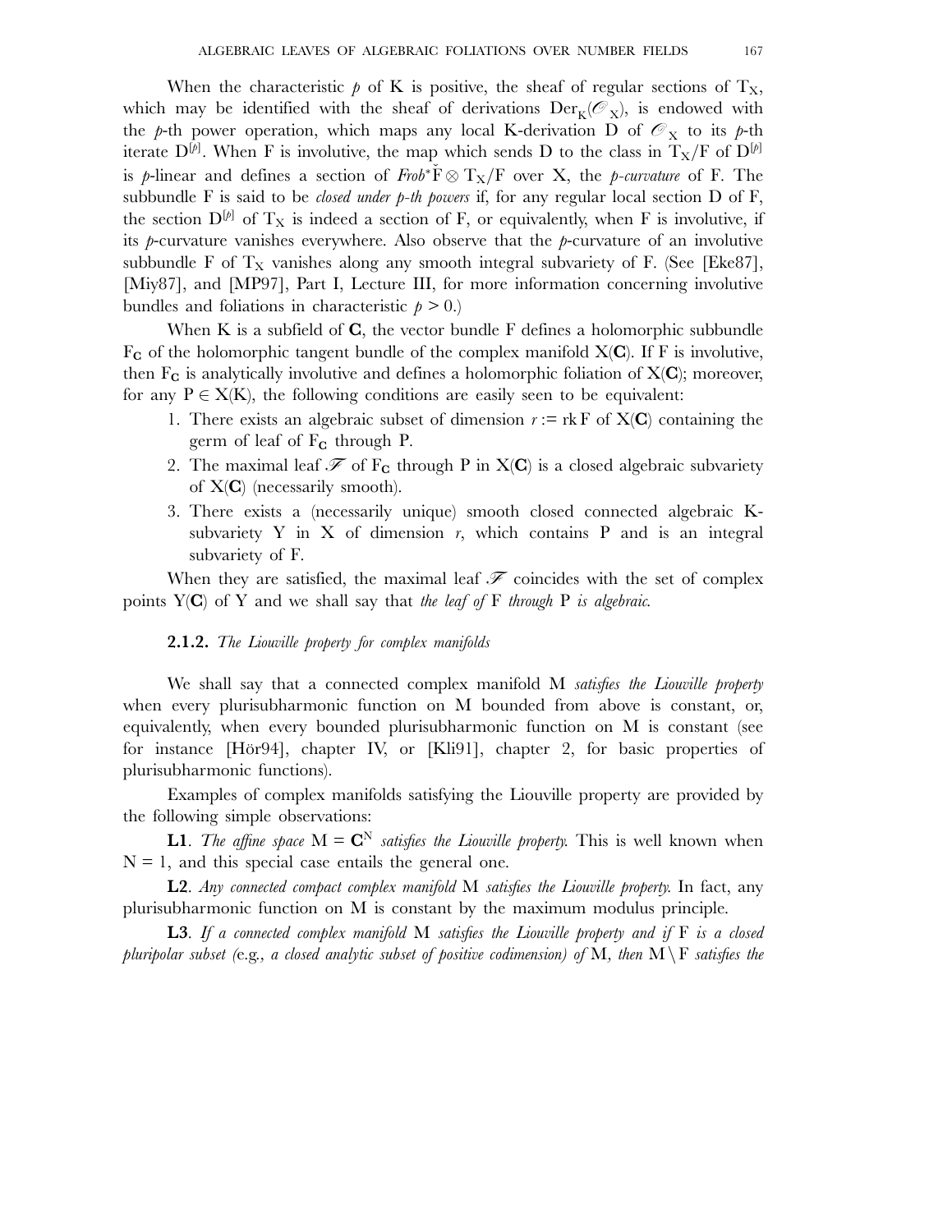*Liouville property.* Indeed, any plurisubharmonic function bounded from above on  $M \setminus F$ extends to a plurisubharmonic function on M.

**L4.** Let M and M' be two connected complex manifolds and  $f: M' \to M$  a holomorphic map. If  $f(\mathbf{M}')$  contains an open subset of  $\mathbf{M}$ , the complement of which is a Lebesgue null set, and *if* M' *satisfies the Liouville property then so does* M. This follows from the fact that for any plurisubharmonic function  $\phi$  on M, the function  $f^*\phi = \phi \circ f$  is plurisubharmonic on M'. Conversely, when M and M' have the same dimension and f is surjective and proper, if M satisfies the Liouville property then so does M'. To prove this, observe that, by Property L3 above, we may assume that  $f : M' \to M$  is a finite étale covering; then, if  $\varphi : M' \to [0, 1]$  is plurisubharmonic and if  $p \in [1, +\infty)$ , the non-negative function  $\Psi_p$  on M defined by  $\Psi_p(x) := (\sum_{x' \in f^{-1}(x)} \phi(x')^p)^{1/p}$  is plurisubharmonic and bounded by the degree of *f*, hence constant; this shows that  $\varphi(f^{-1}(x))$  does not depend on *x*, and consequently that  $\varphi$ takes a finite number of values and therefore is constant.

From **L1-4**, it follows that *the manifold of complex points of any smooth connected complex algebraic* A *variety satisfies the Liouville property*. One may indeed assume that A is affine, and observe, either that it may be realized as the complement of a divisor in some projective smooth complex connected variety (by Hironaka's resolution of singularities), or that there exists some finite morphism from A onto the affine space  $A_C^{\text{dim}M}$ .

Observe however that complex manifolds satisfying the Liouville property are far from exhausted by smooth complex algebraic varieties and complements of their closed analytic or pluripolar subsets. For instance, any connected complex Lie group satisfies it. Indeed, if G is such a group and if  $E \subset G$  is the image of the exponential map from Lie G to G, then **L1** shows that any bounded plurisubharmonic function  $\varphi$  on G is constant on each translate *g*.E,  $g \in G$ , hence locally constant on G. For further examples, see for instance Proposition 2.10, *infra*, and [Tak93] (where a criterion for the Liouville property involving volume growth is established).

In complex dimension 1, manifolds satisfying the Liouville property are the Riemann surfaces which, equipped with any smooth conformal metric, are *recurrent* Riemannian varieties, *i.e.*, Riemannian varieties whose Brownian motion is a recurrent process (see for instance [Anc90] or [Gri99]). These Riemann surfaces are classically said to be parabolic, or to belong to the class  $O<sub>G</sub>$  (see for instance [AS60], Chapter IV).

#### **2.2.** *Algebraic leaves of algebraic foliations over number fields*

#### **2.2.1.** *An algebraicity criterion*

*Theorem* **2**.**1.** *— Let* X *be a smooth algebraic variety over a number field* K*,* F *an involutive subbundle of the tangent bundle*  $T_X$  *of* X *(defined over* K*)*, and P *a point in* X(K). For some *sufficiently divisible integer* N, let  $\mathscr X$  (resp.  $\mathscr F$ ) be a smooth model of X over  $S := Spec \mathscr O_K[1/N]$ *(resp. a sub-vector bundle of the relative tangent bundle*  $T_{\mathscr{X}}$  /s *over*  $\mathscr{X}$  *such that*  $\mathscr{F}_K$  *coincides with* F*).*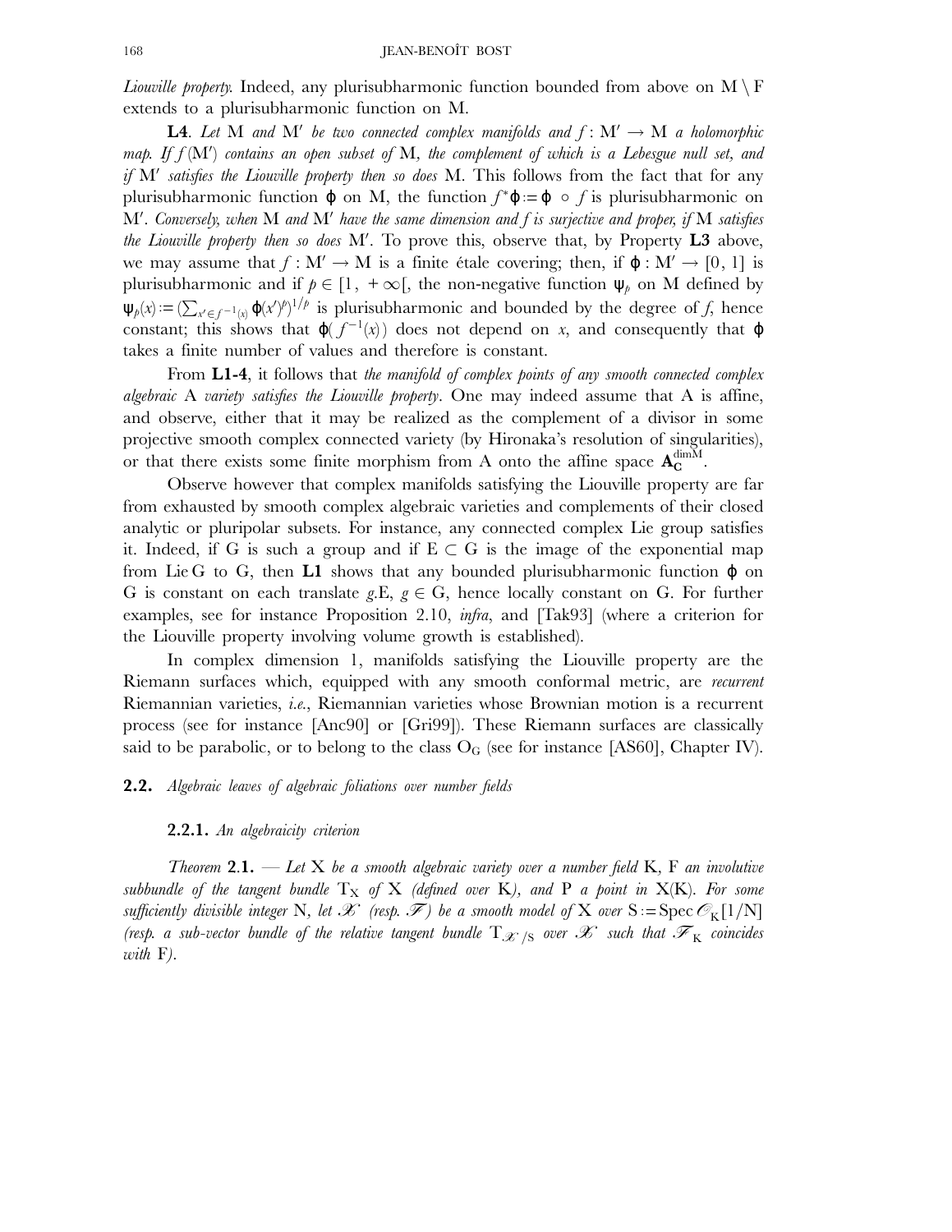*Assume that the following two conditions are satisfied:*

i) For almost every non-zero prime ideal **p** of  $\mathcal{O}_K[1/N]$ , the subbundle  $\mathcal{F}_{F_p}$  of  $T_{\mathscr{X}}/s$ ,  $_{\mathbf{F}_{\mathbf{p}}} \simeq T_{\mathscr{X}} \underset{\mathbf{F}_{\mathbf{p}}}{\times}$  *over*  $\mathscr{X}_{\mathbf{F}_{\mathbf{p}}}$  *is stable by p-th power, where p-denotes the characteristic of*  $\mathbf{F}_{\mathbf{p}}$ *.* 

ii) There exists an embedding  $\sigma_0$  :  $\mathrm{K} \rightarrow \mathbf{C}$  such that the analytic leaf through  $\mathrm{P}_{\sigma_0}$  of *the involutive holomorphic bundle*  $F_{\sigma_0}$  *on the complex analytic manifold*  $X_{\sigma_0}(C)$  *contains an open neighbourhood of*  $P_{\sigma_0}$  *which satisfies the Liouville property.* 

*Then the leaf of* F *through* P *is algebraic.*

Observe that condition ii) is implied by the following one:

ii)' There exist an embedding  $\sigma_0 : K \hookrightarrow \mathbf{C}$ , a complex manifold  $M$  satisfying the Liouville *property, a point*  $O$  *of* M*, and a holomorphic map f* :  $M \rightarrow X_{\sigma_0}(C)$ *, which sends*  $O$  *to* P *and maps the germ of* M *at* O *biholomorphically onto the germ of leaf through* P *of the involutive holomorphic bundle*  $F_{\sigma_0}$  *on*  $X_{\sigma_0}(\mathbf{C})$ *.* 

Indeed, it follows from Section 2.1.2. that the open submanifold of M where *f* is étale satisfies the Liouville property, and also its image, which is an open neighbourhood of  $P_{\sigma_0}$  in the leaf of  $P_{\sigma_0}$  through  $F_{\sigma_0}$ .

In turn, condition ii)<sup> $\prime$ </sup> is implied by:

ii)" There exist an embedding  $\sigma_0: K \hookrightarrow \mathbf{C}$ , a complex algebraic variety  $A$ , a smooth point  $O$ *of* A(**C**)*, and a meromorphic map f* : A(**C**)  $\rightarrow$   $X_{\sigma_0}$ (**C**)*, holomorphic on some neighbourhood of* O*, which maps the germ of*  $A(G)$  *at* O *biholomorphically onto the germ of leaf through*  $P_{\sigma_0}$  *of the involutive holomorphic bundle*  $F_{\sigma_0}$  *on*  $X_{\sigma_0}(\mathbf{C})$ *.* 

Indeed, the maximal open subset of the complex manifold of smooth points of A(**C**) on which *f* is holomorphic satisfies the Liouville property.

Conditions i) and ii) for the algebraicity of the leaf of F through P are "almost necessary". Indeed, the algebraicity of this leaf obviously implies ii)", hence ii). It also implies that, for almost every non-zero prime ideal **p** of  $\mathcal{O}_K[1/N]$ , the *p*-curvature of the subbundle  $\mathscr{F}_{\mathbf{F}_{\mathbf{p}}}$  of  $T_{\mathscr{X}_{\mathbf{F}_{\mathbf{p}}}}$  over  $\mathscr{X}_{\mathbf{F}_{\mathbf{p}}}$  vanishes at  $P_{\mathbf{F}_{\mathbf{p}}}$ , and the algebraic integrability (*cf.* 2.2.2. *infra*) of the involutive vector bundle F implies i).

Their sufficiency will be established in Section 3.4, as a consequence of the main technical result in this paper, namely Theorem 3.4.

Theorem 2.1 should be compared with a famous theorem of Miyaoka concerning the algebraicity of leaves of an involutive vector bundle on a complex projective variety ([Miy87]; see also the simpler approaches of Shepherd-Baron, in [SB92] and [MP97], and of Bogomolov and McQuillan in [BMQ01]): Miyaoka's result holds under a purely geometric hypothesis of *positivity* on F, which is never satisfied in the arithmetic applications of Theorem 2.1 which we develop in the next subsections.

#### **2.2.2.** *Variants*

In this section, I would like to mention briefly some variants of Theorem 2.1. Firstly, it is possible to weaken the regularity hypothesis on the variety X, in the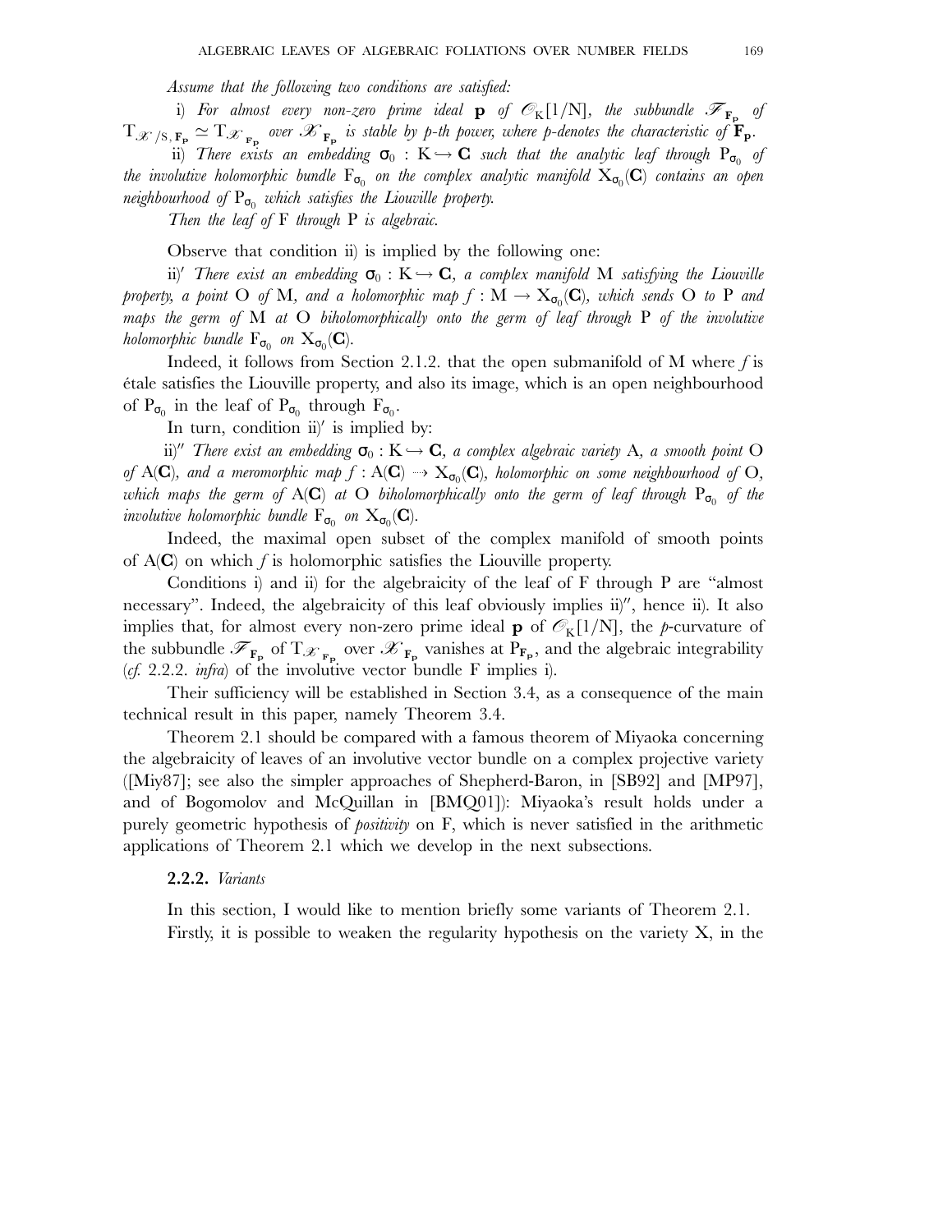spirit of [BMQ01]: X may be assumed, say, only normal provided the foliation is still smooth, *i.e.*, may be described locally (in the analytic topology) as a relatively smooth analytic fibration.

Secondly, it is possible to prove a version of Theorem 2.1 concerning the algebraicity, not of a single leaf, but of all leaves of the involutive bundle F simultaneously.

Consider indeed a smooth variety X over a field K of characteristic 0, equipped with an involutive subbundle F of  $T_X$ . We may introduce the *formal graph* of the foliation  $(X, F)$ , namely the smooth formal subscheme of the completion of  $X \times_K X$  along the diagonal  $\Delta_X$ , admitting  $\Delta_X$  as subscheme of definition, such that:

(i)  $G<sup>for</sup>(X, F)$  is a formal equivalence relation on X;

(ii) the normal bundle  $N_{\Delta_X}G^{for}(X, F)$  of  $G^{for}(X, F)$  along  $\Delta_X$  coincides with the subbundle F of  $N_{\Delta_X}(X \times_K X) \simeq T_X$ .

When  $K = C$ , the formal graph  $G^{for}(X, F)$  is the formal subscheme defined by a germ of analytic submanifold  $G^{an}(X, F)$  of  $X(G) \times X(G)$  along  $\Delta_{X(G)}$ . Moreover, for any  $P \in X(\mathbb{C})$ , the intersection of  $G^{an}(X, F)$  with  $X(\mathbb{C}) \times \{P\} \simeq X(\mathbb{C})$  coincides with the analytic germ of leaf through P of the analytic foliation on  $X(\mathbb{C})$  defined by F.

We shall say that *the involutive bundle* F *is algebraically integrable* when the Zariski closure <sup>(1)</sup> of  $G^{for}(X, F)$  in  $X \times_K X$  has the same dimension dim  $X + \text{rk } F$  as  $G^{for}(X, F)$ . This is a geometric condition (*i.e.*, invariant by extension of the base field K). When  $K = C$ , this Zariski closure coincides with the one of  $G^{an}(X, F)$ , and the algebraic integrability of F is easily seen to imply the algebraicity of all the leaves of the analytic foliation of  $X(\mathbf{C})$  defined by F – indeed, the converse application also holds (use Baire's theorem to prove that if all the leaves of this analytic foliation are algebraic, then they form a bounded family; compare [ESB99], §2).

*Theorem* **2**.**2.** *— Let* X *be a smooth geometrically connected algebraic variety over a number field* K *and* F *an involutive subbundle of the tangent bundle*  $T_X$  *of* X *(defined over* K*). For some sufficiently divisible integer* N, let  $\mathscr{X}$  (resp.  $\mathscr{F}$ ) be a smooth model of X over  $S := Spec \mathscr{O}_K[1/N]$ *(resp. a sub-vector bundle of the relative tangent bundle*  $T_{\mathcal{X}}$  /s *over*  $\mathcal{X}$  *such that*  $\mathcal{F}_K$  *coincides with* F*).*

*Then the involutive bundle* F *is algebraically integrable if and only if the following two conditions are satisfied:*

i) For almost every non-zero prime ideal  $\mathbf{p}$  of  $\mathcal{O}_K[1/N]$ , the reduction modulo  $\mathbf{p}$  of F is *stable by p-th power (where p-denotes the characteristic of*  $\mathbf{F}_p$ ).

ii) *There exist a complex manifold* M *satisfying the Liouville property, an embedding*  $\sigma_0$  :  $\mathrm{K} \hookrightarrow \mathbf{C}$ *, a holomorphic embedding i* :  $\mathrm{X}_{\sigma_0}(\mathbf{C})$   $\rightarrow$   $\mathrm{M}$  *and a holomorphic map f* :  $M \rightarrow X_{\sigma_0}(C) \times X_{\sigma_0}(C)$  *such that*  $f \circ i$  *coincide with the diagonal embedding*  $\Delta_{X_{\sigma_0}(C)}$ :

<sup>(1)</sup> Namely, the smallest closed subscheme of  $X \times_K X$  containing  $G^{for}(X, F)$ ; one easily checks that it is reduced.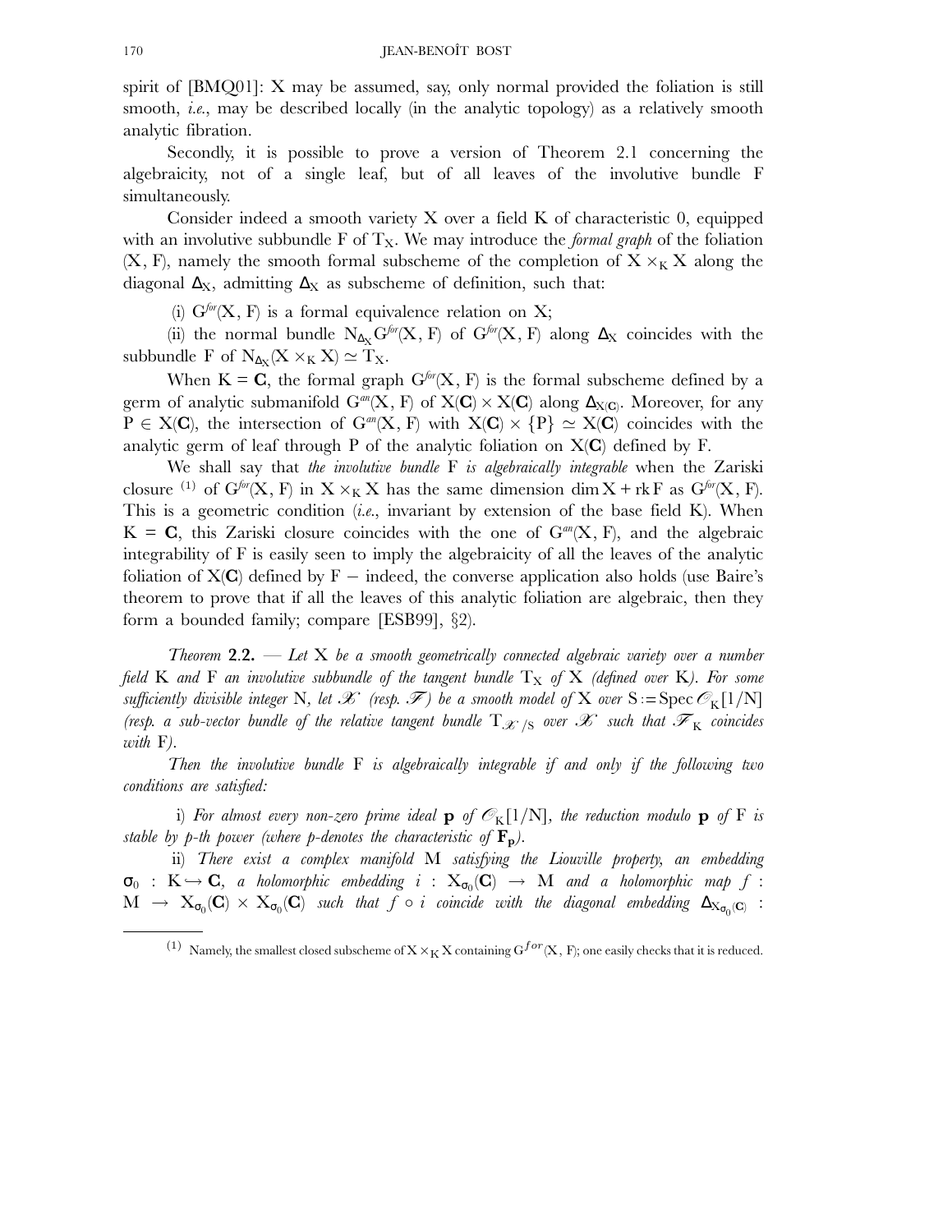$X_{\sigma_0}(\mathbf C)\hookrightarrow X_{\sigma_0}(\mathbf C)\times X_{\sigma_0}(\mathbf C)$  and  $f$  restricts to an isomorphism from the analytic germ of  $\mathbf M$ *along*  $i(X_{\sigma_0}(\mathbf{C}))$  *onto*  $G^{an}(X_{\sigma_0}, F_{\sigma_0})$ *.* 

Roughly speaking, condition ii) means that the germ  $G^{an}(X_{\sigma_0}, F_{\sigma_0})$  of analytic manifold along the diagonal in  $X_{\sigma_0}(C) \times X_{\sigma_0}(C)$  "extends" to a submanifold of  $X_{\sigma_0}(C) \times X_{\sigma_0}(C)$  which satisfies the Liouville property. It holds for instance when the holonomy groupoid of the holomorphic foliation on  $X_{\sigma_0}(C)$  defined by  $F_{\sigma_0}$  satisfies the Liouville property.

The necessity of conditions i) and ii) follows again easily from the properties of the *p*-curvature discussed above and from the fact that smooth connected complex algebraic varieties satisfy the Liouville property, by considering the normalization of the Zariski closure of  $G<sup>for</sup>(X, F)$ . Their sufficiency will also be derived from Theorem 3.4 in Section 3.4.3.

#### **2.3.** *Algebraic Lie algebras and restricted Lie algebras*

#### **2.3.1.** *Algebraic subgroups and Lie subalgebras closed under p-th powers*

Let G be an algebraic group over a number field K.

For any sufficiently divisible integer N, there exists a model *G* of G, *i.e.*, a smooth quasi-projective group scheme over  $S := \text{Spec } \mathcal{O}_K[1/N]$  whose generic fiber  $\mathcal{S}_K$ coincides with G (as K-algebraic group). The restriction to the zero-section of *G* of the relative tangent bundle  $T_{\mathscr{G}/S}$  defines the Lie algebra Lie  $\mathscr{G}$  of  $\mathscr{G}$ : it is a finitely generated projective module and a Lie algebra over  $\mathcal{O}_K[1/N]$ , and the K-Lie algebra (Lie  $\mathscr{G}_k$  may be identified with Lie G. Moreover, for every non-zero prime ideal **p** of  $\mathcal{O}_K[1/N]$  with residue field  $\mathbf{F}_p$  of characteristic p, the  $\mathbf{F}_p$ -Lie algebra (Lie  $\mathcal{G}_{\vert \mathbf{F}_p}$  is canonically isomorphic to the Lie algebra of the smooth algebraic group  $\mathcal{G}_{\mathbf{F}_{\mathbf{p}}}$  over the finite field  $\mathbf{F}_{\mathbf{p}}$ , and is therefore endowed with a  $p$ -th power map, given by the restriction of the *p*-th power map on global sections of  $T_{\mathscr{S}_{F_p}}$  to the left-invariant ones.

For instance, if G is the multiplicative group  $\mathbf{G}_{m,K}$ , we may choose  $\mathcal{G} := \mathbf{G}_{m}$   $\otimes_{K}$ as model of G over Spec  $\mathcal{O}_K$ . Let X denote the tautological coordinate on  $\mathbf{G}_m$ , defined by the inclusion morphism  $G_m \hookrightarrow A^1$ . The  $\mathscr{O}_K$ -Lie algebra Lie  $\mathscr{G}$  is freely generated by the invariant derivation  $D := X \frac{\partial}{\partial X}$ . The image  $D_p$  of D in Lie  $\mathscr{S}_{F_p}$  defines a base of Lie  $\mathscr{S}_{F_p}$ , and the *p*-th power map on Lie  $\mathscr{S}_{F_p}$  is the *p*-linear endomorphism which maps  $D_{\mathbf{F_p}}$  to itself.

If G is an elliptic curve E over **Q** which admits good reduction over  $\mathbb{Z}[1/N]$ , and if *G* is the elliptic curve *E* over Spec **Z**[1/N] which extends E, then the *p*-th power map on Lie  $\mathcal{F}_{\mathbf{F}_p} = \text{Lie } \mathcal{E}_{\mathbf{F}_p}$  is the multiplication by the class in  $\mathbf{F}_p$  of

$$
a_p(\mathbf{E}) := p + 1 - |\mathcal{E}(\mathbf{F}_p)|.
$$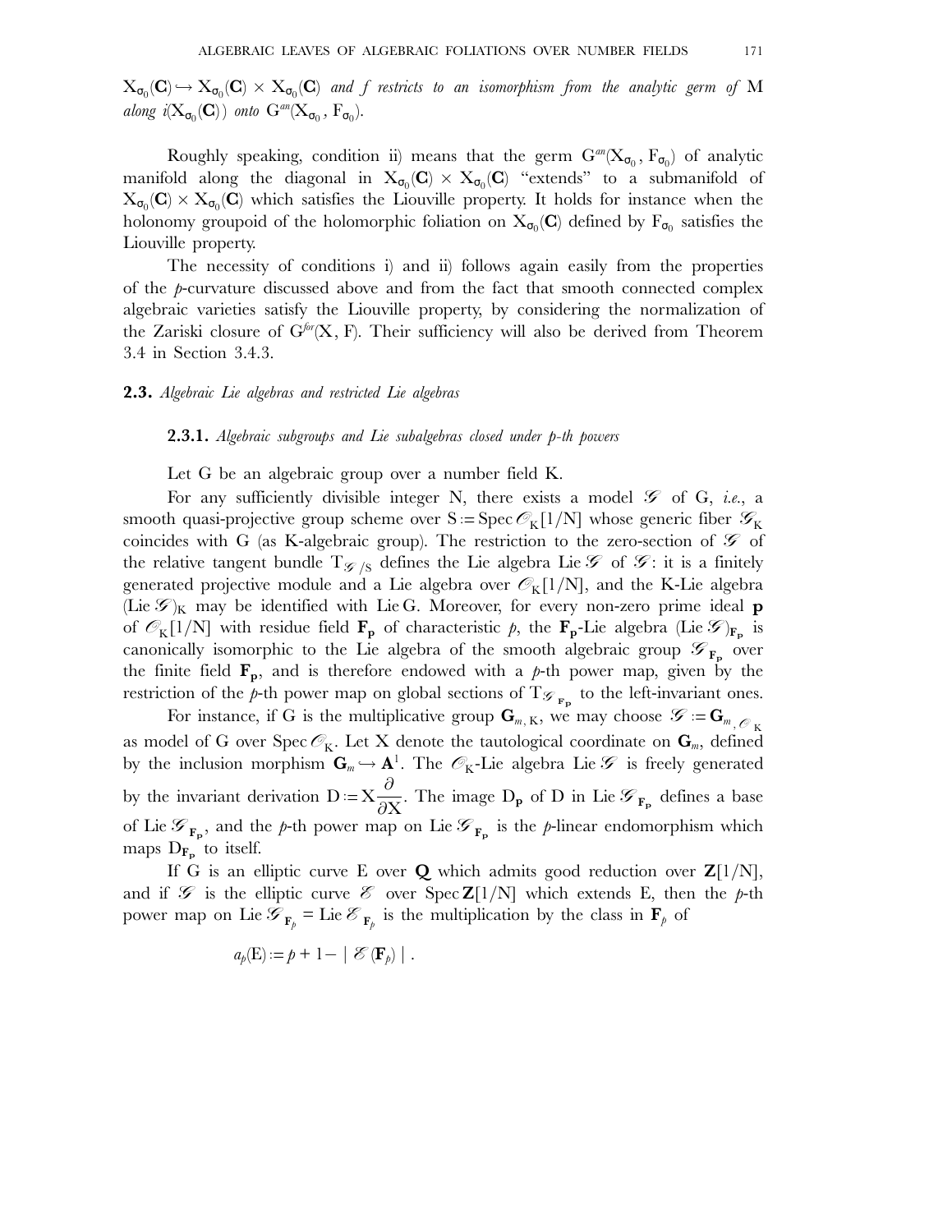This follows from the basic properties of the Hasse invariant of  $\mathscr{S}_{\mathbf{F}_{p}}^{(2)}$ .

*Theorem* **2**.**3.** *— For any Lie subalgebra* **h** *of* Lie G *(defined over* K*), the following two conditions are equivalent:*

i) For almost every non-zero prime ideal  $\mathbf{p}$  of  $\mathcal{O}_K[1/N]$ , the  $\mathbf{F_p}\text{-Lie}$  subalgebra  $(\mathbf{h} ∩ \text{Lie } \mathcal{G})_{\mathbf{F}_{\mathbf{p}}}$  *of* Lie  $\mathcal{G}_{\mathbf{F}_{\mathbf{p}}}$  *is closed under p-th powers.* 

ii) *There exists an algebraic subgroup* H *of* G *(defined over* K*) such that* **h** = Lie H*.*

*Proof.* — To prove the implication i)  $\Rightarrow$  ii), we apply Theorem 2.1 to the situation where X is G, P is the neutral element  $\ell$  of G(K), and F is the left-invariant subbundle of  $T<sub>G</sub>$  whose fiber at *e* is the subspace **h** of Lie G. Since **h** is a Lie subalgebra of Lie G, this subbundle is involutive. We may take  $\mathcal G$  as model  $\mathcal X$  of  $X = G$ , and define  $\mathcal F$  as the saturated subsheaf of  $T_g/s$  such that  $\mathcal{F}_K = F$ . Condition i) in Theorem 2.1 then follows from (indeed, is equivalent to) condition i) in Theorem 2.3. Moreover, condition ii) in Theorem 2.1 is satisfied for any embedding  $\sigma_0 : K \rightarrow \mathbf{C}$ ; indeed, condition ii)<sup> $\prime$ </sup> is satisfied by the restriction to the subspace  $h_{\sigma_0}$  of Lie G<sub> $\sigma_0$ </sub> of the exponential map of the complex Lie group  $G_{\sigma_0}(C)$ . Therefore Theorem 2.1 shows that, if condition i) holds, then the leaf of F through *e* is algebraic; this algebraic leaf provides the required algebraic subgroup H of G.

The implication ii)  $\Rightarrow$  i) follows from the existence of a smooth model  $\mathcal{H}$  in  $\mathcal G$ of the subgroup H of G (possibly after increasing N). Then the Lie algebra **h** ∩ Lie *G* is canonically isomorphic with Lie*H* , and its reduction modulo **p** gets identified with the  $\mathbf{F_p}$ -Lie subalgebra Lie  $\mathcal{H}_{\mathbf{F_p}}$  of Lie  $\mathcal{G}_{\mathbf{F_p}}$ , defined by the smooth algebraic subgroup  $\mathscr{H}_{\mathbf{F}_{\mathbf{p}}}$  of  $\mathscr{G}_{\mathbf{F}_{\mathbf{p}}},$  and is therefore stable under *p*-th powers.  $\square$ 

Observe that conditions i) and ii) in Theorem 2.3 are also equivalent to the following one:

iii) The formal Lie subgroup  $\exp \mathbf{h}$ *, with Lie algebra*  $\mathbf{h}$ *, of the formal completion*  $\hat{G}_{e}$  of  $G$  $a$ t the neutral element e extends to a formal Lie subgroup of the completion  $\hat{\mathscr{L}}_{e}$  over  $\mathrm{Spec}\,\mathscr{O}_{\mathrm{K}}[1/\mathrm{N}']$ for some large enough integer N'.

Indeed, we clearly have ii)  $\Rightarrow$  iii)  $\Rightarrow$  i).

When G is an abelian variety, the implication iii)  $\Rightarrow$  i) is basically due to Graftieaux (3).

Let us emphasize the arithmetic significance of Theorem 2.3. For instance, applied to the algebraic group  $G := G_{m,K} \times G_{m,K}$  over some number field K and

<sup>(2)</sup> For a "modern" proof, see for instance [KM85], (12.4.1.2) and (12.4.1.3), and [Kat73], (3.2.1).

<sup>(3)</sup> See [Gr01a] and [Gr01b]; actually, Graftieaux's results hold under additional hypotheses <sup>−</sup> they involve semistable Néron models and require the extension of exp **h** to exist over Spec *⊘*<sub>K</sub> − but, when these are satisfied, provide quantitative statements.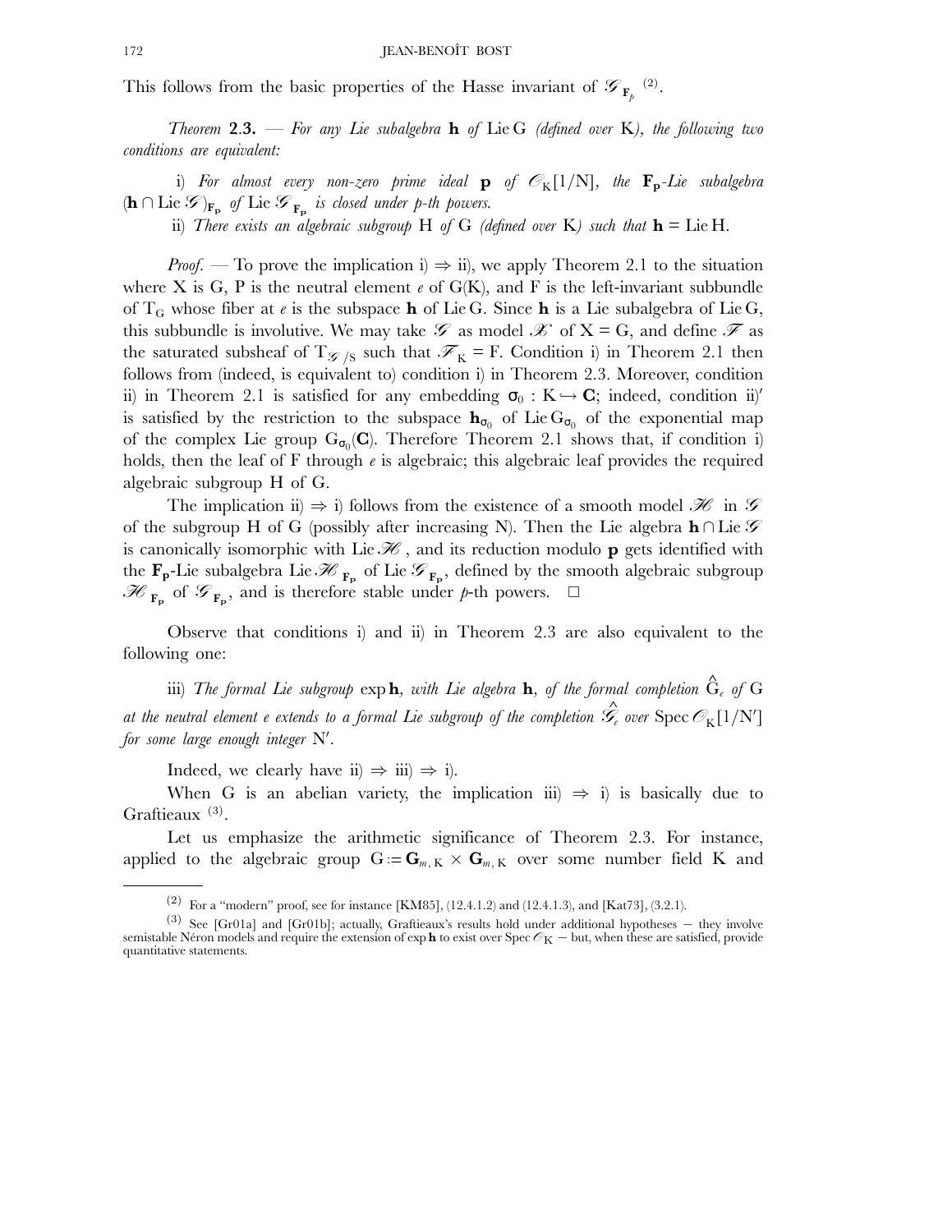to the Lie subalgebra **h** of Lie G defined as the graph of the multiplication by some scalar  $\lambda \in K$  in Lie  $G_{m,K}$ , it amounts to the following statement, which goes back to Kronecker ( $[Kr080]$ ) and is indeed a consequence of Cebotarev's density theorem (see also [CC85a], Section 4):

*Corollary* **2**.**4.** *— If* λ *is an element of a number field* K *such that, for almost every non-zero prime ideal*  $\bf{p}$  *of*  $\mathcal{O}_K$ *, its class in*  $\bf{F}_p$  *belongs to the prime field*  $\bf{F}_p$ *, then*  $\lambda$  *belongs to*  $\bf{Q}$ *.* 

*Proof.* — The description of the *p*-th power map on Lie  $\mathbf{G}_{m,F_p}$  recalled above shows that the reduction of **h** modulo **p** is stable under  $p$ -th power if and only if the class of  $\lambda$  in  $\mathbf{F}_p$  belongs to the prime field  $\mathbf{F}_p$ . Besides, **h** is algebraic if and only if  $\lambda$ belongs to **Q**, since one-dimensional connected algebraic subgroups of  $\mathbf{G}_{m,K} \times \mathbf{G}_{m,K}$ are defined by one equation of the form  $X^a Y^b = 1$ , where  $(a, b)$  is a pair of coprime integers.  $\square$ 

When K is **Q** and G is the product  $E \times E'$  of two elliptic curves E and E' over **Q**, then Theorem 2.3 boils down to the following special case of Faltings isogeny theorem ([Fal83], §5, Corollary 2; see also [Ser68], IV.2.3, for the case where  $j(E) \notin \mathbb{Z}$ ):

*Corollary* 2.5. — For any two elliptic curves  $E$  and  $E'$  over  $Q$ , the following conditions are *equivalent:*

1) E and E' are  $Q$ -isogenous.

2) *For almost every prime number p,*

$$
(2.1) \t\t\t a_p(E) = a_p(E').
$$

*Proof.* — Let **h** be any one-dimensional **Q**-vector subspace of Lie G = Lie E  $\oplus$ Lie E', distinct from Lie  $E \oplus \{0\}$  and  $\{0\} \oplus$  Lie E'. Choose N sufficiently divisible, and define *G* as the product of the two elliptic curves *E* and  $\mathscr{E}'$  over  $\mathbb{Z}[1/N]$  which respectively extend E and E'. Then, for any prime  $p$  which does not divide N, the fact that the *p*-th power map on Lie  $\mathcal{E}_{\mathbf{F}_p}$  (resp. on Lie  $\mathcal{E'}_{\mathbf{F}_p}$ ) is given by the multiplication by  $a_p(E)$  (resp. by  $a_p(E')$ ) shows that the reduction of **h** modulo p is stable under p-th power if and only if (2.1) holds modulo *p*. Moreover, if **h** is algebraic, the algebraic subgroup H of  $E \times E'$  such that  $h = Lie H$  is **Q**-isogenous both to E and E'. This shows that the implication  $2 \Rightarrow 1$ ) is a straightforward consequence of Theorem 2.3. The converse implication 1)  $\Rightarrow$  2) is well known <sup>(4)</sup>.  $\square$ 

In their paper [CC85b] − which indeed has been one the main motivations of the present work − D. V. and G. V. Chudnovsky present a proof of a statement

<sup>&</sup>lt;sup>(4)</sup> In fact, the previous construction (applied to the Lie algebra **h** of the graph of an isogeny from E to E') shows that condition 1) implies that (2.1) holds modulo  $\bar{p}$  for almost every prime  $p$ ; the equality (2.1) in  $\bar{z}$  then follows for  $p$  large enough from the Hasse bound  $| \ a_p(E) | \leq 2\sqrt{p}$ .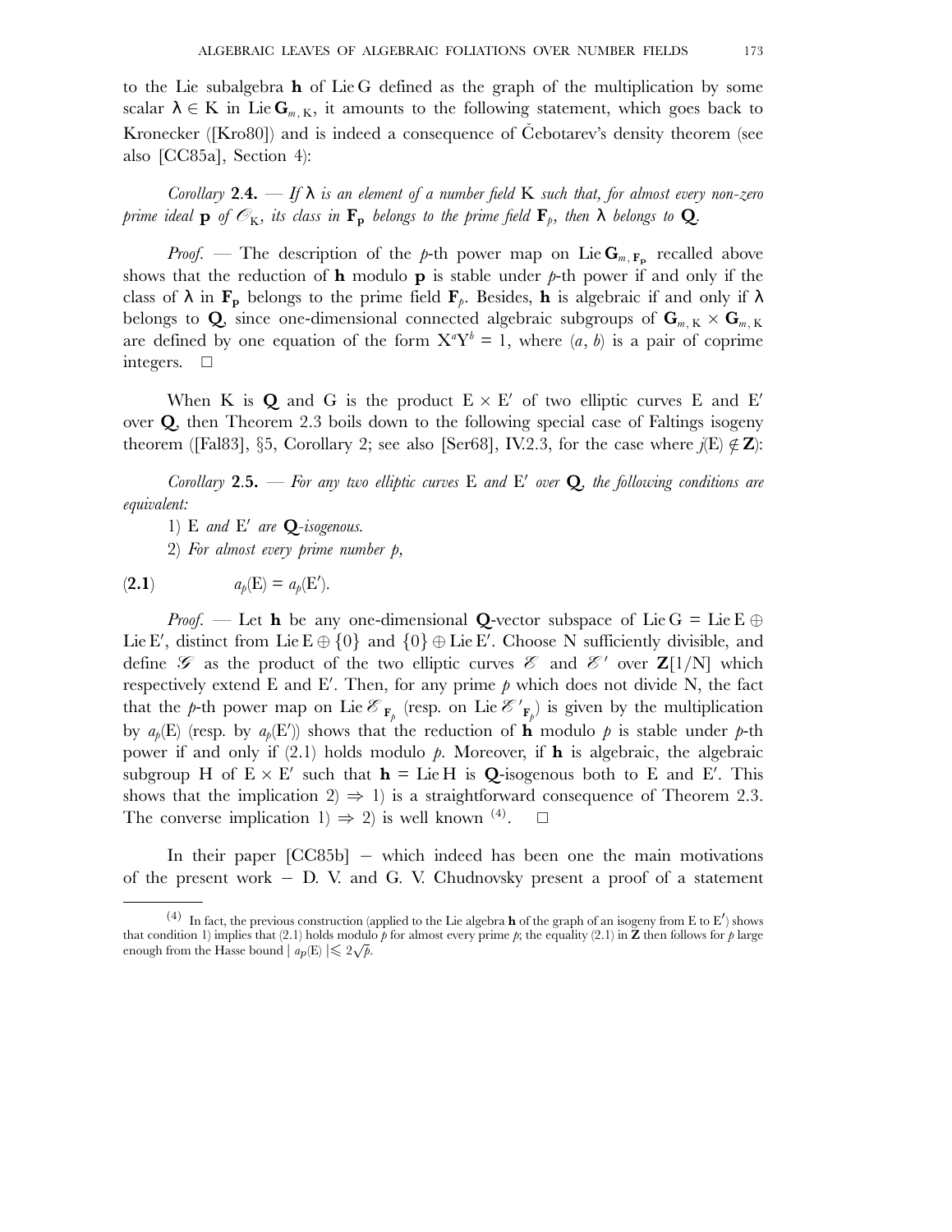similar to Corollary 2.5, based on an algebraicity criterion which is a special case of our Theorem 3.4. However, their proof requires more delicate results of Honda concerning the formal groups (over **Z**) of Néron models of elliptic curves over **Q** (*cf.* [Hon68]), which are not needed in our approach.

#### **2.3.2.** *Connected algebraic groups up to isogeny over number fields*

It is convenient to reformulate Theorem 2.3 in terms of the *category of algebraic groups up to isogeny.*

For any number field K, let **Gr**(K) be the category whose objects are the connected algebraic groups over K and whose morphisms are the morphisms of algebraic groups over K. We may consider the class of morphisms in **Gr**(K) formed by the *isogenies* <sup>(5)</sup>, and the localization  $\mathbf{Gr}_{\text{isog}}(K)$  of  $\mathbf{Gr}(K)$  by this class. It is easily checked that the class of isogenies admits a calculus of right fractions, and that  $\mathbf{Gr}_{\mathbf{iso}g}(K)$ may also be described as the category with the same objects as **Gr**(K), in which the morphisms from a connected algebraic K-group  $G_1$  to another one  $G_2$  are the K-Lie algebra morphisms from Lie  $G_1$  to Lie  $G_2$ , the graphs of which are algebraic Lie subalgebras of  $G_1 \times G_2$  (the composition of morphisms being the obvious one). When  $G_1$  and  $G_2$  are commutative, this set of morphisms  $Hom_{\mathbf{Gr}_{\mathbf{isog}}(K)}(G_1, G_2)$  is naturally an abelian group (use the addition law on  $G_2$ ) and may be identified with the group  $Hom_{\mathbf{Gr}(\mathbb{K})}(\mathbb{G}_1, \mathbb{G}_2) \otimes_{\mathbb{Z}} \mathbb{Q}$  (thus we recover the classical definition of "morphisms up to isogeny" from  $G_1$  to  $G_2$ ). We shall denote by  $\mathbf{GrCom}_{\mathbf{isog}}(K)$  the full subcategory of Gr<sub>isog</sub>(K), the objects of which are the commutative connected algebraic groups over K.

Let us introduce the category **LieRest<sub>ae</sub>**(K) in which an object is a finite dimensional K-Lie algebra, equipped, for almost every prime ideal **p** of K, of a *p*-th power map on its reduction modulo **p** which makes it a restricted Lie algebra, and morphisms are K-Lie algebra morphisms, almost all reductions of which are morphisms of restricted Lie algebras. Finally let  $\textbf{Frob}_{ae}(K)$  be the full subcategory of **LieRest<sub>ae</sub>**(K) defined by the objects of this category with a commutative underlying K-Lie algebra  $(6)$ .

One defines a functor

$$
(2.2) \qquad \qquad \mathrm{Lie} : \mathbf{Gr}_{\mathbf{isog}}(K) \longrightarrow \mathbf{LieRest}_{\mathbf{ae}}(K),
$$

by sending a connected commutative algebraic group G over K to its Lie algebra, endowed with its natural *p*-th power maps on almost its reductions, and a morphism

<sup>(5)</sup> A morphism  $\varphi : G_1 \to G_2$  in  $\mathbf{Gr}(K)$  is an isogeny if and only if it is étale, or equivalently, if and only if its differential at the origin Lie  $\varphi :$  Lie  $G_1 \to$  Lie  $G_2$  is an isomorphism.

<sup>(6)</sup> In other words, **Frobae**(K) is the category of finite dimensional K-vector spaces, equipped, for almost every prime ideal **p** of K, of a "Frobenius map", *i.e.*, of a *p*-linear endomorphism of its reduction modulo **p**; morphisms in **Frobae**(K) are the K-linear maps, almost all reductions of which commute with the Frobenius maps. The category **Frob<sub>ae</sub>** $(K)$  is clearly a **Q**-linear abelian category.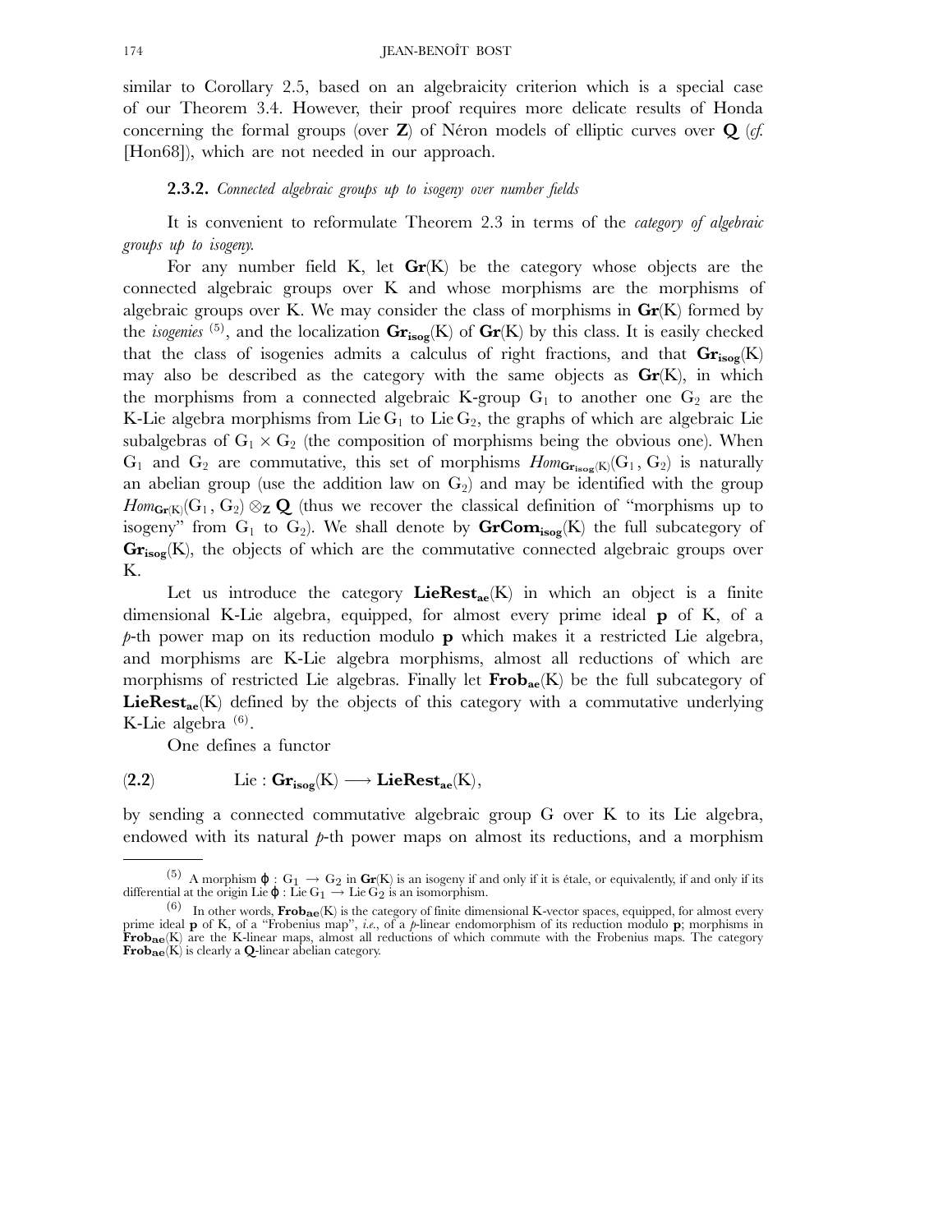of algebraic groups between two such groups to its differential at the origin. By restriction, this functor defines a functor

## $(2.3)$  Lie :  $\mathbf{GrCom}_{\mathbf{isog}}(K) \longrightarrow \mathbf{Frob}_{\mathbf{ae}}(K)$ .

Theorem 2.3 shows that *any subobject of an object in the essential image of these functors still belongs to this essential image.* Moreover, applied to graphs of linear maps between Lie algebras of algebraic groups over K, it leads to:

## *Corollary* **2**.**6.** *— The functors* (2.2) *and* (2.3) *are fully faithful.*

Finally, let us indicate that, restricted to abelian varieties and Jacobians, the functor (2.3) is naturally isomorphic to functors having simple definitions in terms of coherent cohomology.

Indeed, for any abelian variety A over K, the Lie algebra Lie A is canonically isomorphic to the cohomology group  $H^1(\hat{A}, \mathcal{O}_{\hat{A}})$  of the dual abelian variety  $\hat{A}$ . Moreover, if  $\hat{\mathscr{A}}$  denotes a model of  $\hat{A}$  over a dense open subscheme of  $\operatorname{Spec} \mathscr{O}_{\mathrm{K}},$ then, for almost every prime ideal **p** of  $\mathcal{O}_K$ , the reduction modulo **p** of Lie A, equipped with the *p*-th power map, may be identified with  $H^1(\hat{\mathscr{A}}_{\mathbf{F}_{\mathbf{p}}}, \mathscr{O}_{\hat{\mathscr{A}}_{\mathbf{F}_{\mathbf{p}}}})$  equipped with the *p*-linear map defined by the Frobenius morphism  $Frob: a \mapsto a^p$  on  $\mathcal{O}_{\hat{\mathcal{A}}_{\mathbf{F}_{\mathbf{p}}}}$  (see [Mum70], Section 13, Corollary 3, and Section 15, Theorem 3).

In particular, if C is a smooth, projective, geometrically irreducible curve C over K, the image of its Jacobian Jac(C) by the functor  $(2.3)$  may be identified with  $H^1(C, \mathcal{O}_C)$  equipped with the *p*-linear maps defined by the Frobenius morphisms *Frob* :  $\mathcal{O}_{C_{\mathbf{F}_{\mathbf{p}}}} \mapsto \mathcal{O}_{C_{\mathbf{F}_{\mathbf{p}}}}$  of its reductions  $C_{\mathbf{F}_{\mathbf{p}}}$  (use the canonical isomorphisms  $Jac(C)^{\wedge} \simeq Jac(C)$  and  $H^1(Jac(C), \mathcal{O}_{lac(C)}) \simeq H^1(C, \mathcal{O}_C)).$ 

More generally, for any effective divisor D on C, the image under the functor (2.3) of the generalized Jacobian Jac<sub>D</sub>(C), which parametrizes line bundles L of degree 0 over C equipped with a trivialization of  $L_{|D}$ , may be identified with H<sup>1</sup>(C,  $\mathcal{O}_C(-D)$ ) equipped with the *p*-linear maps defined by the composition of the Frobenius morphisms  $Frob : \mathcal{O}_C(-D)_{F_p} \rightarrow \mathcal{O}_C(-pD)_{F_p}$  and of the inclusions  $\mathscr{O}_{\mathbf{C}}(-p\mathbf{D})_{\mathbf{F}_{\mathbf{P}}}\hookrightarrow\mathscr{O}_{\mathbf{C}}(-\mathbf{D})_{\mathbf{F}_{\mathbf{P}}}.$ 

#### **2.4.** *Principal* G*-bundles with flat connections*

In this section, we freely use the basic definitions concerning principal G-bundles and connections recalled in Appendix A.

#### **2.4.1.** *The conjecture of Grothendieck-Katz*

Recall that the algebraicity of leaves of the horizontal foliation attached to a flat connection on a smooth principal bundle may be interpreted as a finiteness property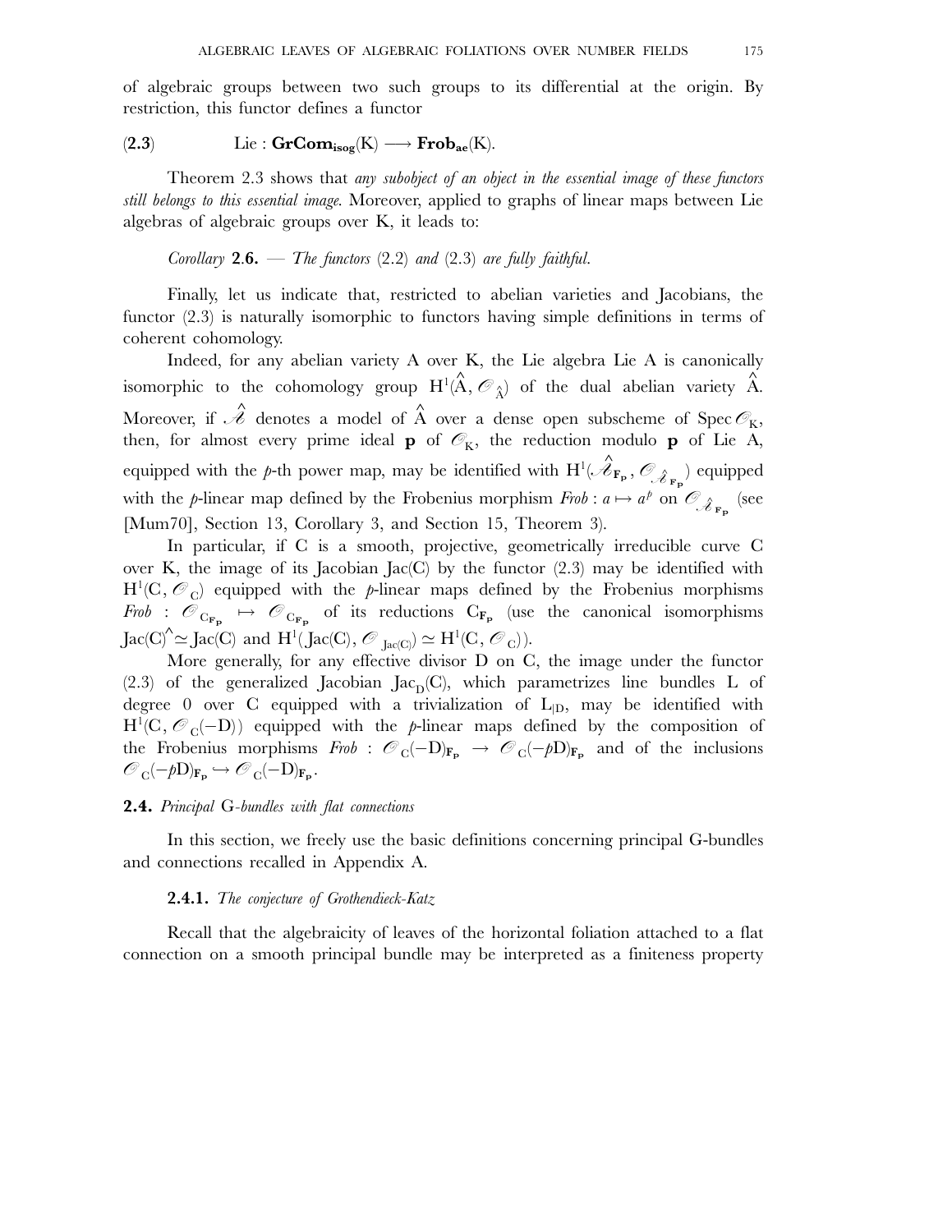of its monodromy. Indeed, if K is a subfield of **C**, G an algebraic group over K, and X a principal G-bundle over a smooth connected algebraic variety B over K, equipped with a flat connection  $H \subset T_{X/B}$ , the following conditions are easily seen to be equivalent:

- 1. There exists a finite étale morphism  $v : B' \rightarrow B$  such that the pull-back by v of the G-bundle with connection  $(X, H)$  over B is isomorphic to the trivial G-bundle with connection over B'.
- 2. After possibly replacing K by some finite extension, there exists a finite algebraic subgroup H of G over K and a principal H-bundle  $X'$  over B (defined over K) such that, if  $\varphi : H \to G$  denotes the inclusion morphism, the G-bundle  $\mathcal{X}'$ , equipped with the flat connection deduced from the (unique, necessarily flat) connection on  $X'$ , is isomorphic to  $(X, H)$ .

If moreover  $x_0$  is a point in  $X(K)$ , these conditions are equivalent to the following one:

3. The leaf of  $H$  through  $x_0$  is algebraic.

Finally, when the base variety B is proper over K, or when the algebraic group G is linear and the connection H has regular singular points, they are also equivalent to:

4. For some (or equivalently, for any) base point  $x_0 \in X(\mathbb{C})$ , with image  $b_0 := p(x_0) \in B(C)$ , the associated monodromy representation  $\pi_1(B(C), b_0) \rightarrow$  $G(C)$ , defined by the complex analytic integrable connection  $H_C$  on the analytic principal  $G(C)$ -bundle  $X(C)$  over  $B(C)$ , has a finite image.

When the above conditions hold, we shall say that *the* G*-bundle with connection* (X, H) *becomes trivial on some finite étale covering,* or that *the monodromy of* (X, H) *is algebraically finite.* This is clearly a geometric property <sup>(7)</sup>. Moreover, when investigating criterions for finite algebraic monodromy, we may restrict to the situation where the base B is quasi-projective, or even is a curve. Indeed, standard techniques allow to prove the following proposition, which we leave as an exercise:

*Proposition* **2**.**7.** *— Let us keep the notation above, and let* U *be a Zariski open dense subscheme of* B *and* XU *its inverse image in* X*. The following conditions are equivalent:*

- 1) *The monodromy of the flat* G*-bundle with connection* (X, H) *is algebraically finite.*
- 2) *The monodromy of the flat G-bundle with connection*  $(X_U, H_{X_U})$  *over* U *is algebraically finite.*

3) *For any smooth connected curve* C *over* K*, which is a subscheme of* B*, the monodromy of the pull-back to* C *of* (X, H) *is algebraically finite.*

<sup>(7)</sup> Namely, if  $K'$  is an extension of K, equipped with an arbitrary embedding in **C**, the G-bundle with connection  $(X, H)$ , defined over K, has finite algebraic monodromy if and only if the G<sub>K</sub> $\prime$ -bundle with connection  $(X_{K'}, H_{K'})$ , deduced from (X, H) by the base change  $\mathrm{Spec}\, K \to \mathrm{Spec}\, K',$  also has finite algebraic monodromy.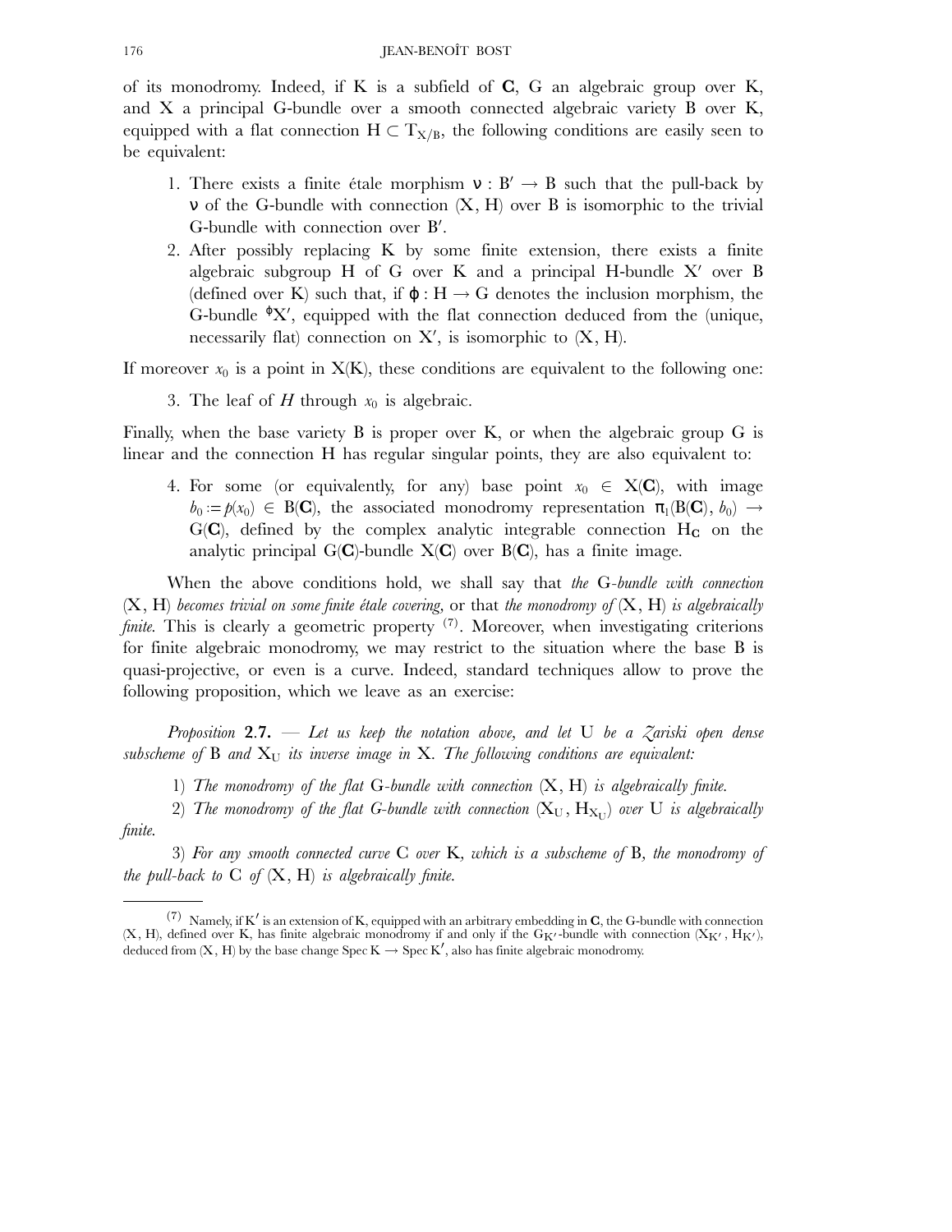The conjecture of Grothendieck-Katz asserts that, *when* K *is a number field and* G *is the linear group*  $GL_{N,K}$  (or equivalently any linear algebraic group over K), *a flat* G*-bundle with connection* (X, H) *becomes trivial on some finite étale covering iff, for almost every non-zero prime ideal*  $p$  *of*  $\mathcal{O}_K$ *, of residue characteristic p, the p-curvature of the reduction modulo*  $p$ *of* (X, H) *vanishes.* (See [Kat72]; see also [Kat82] and [And99]. Actually, the conjecture may be formulated over any field K of characteristic 0, but reduces to the case of number fields by standard specialization techniques.) We will call *generalized conjecture of Grothendieck-Katz* the same statement where G is an arbitrary algebraic group.

Thanks to the work of D. V. and G. V. Chudnovsky and André, the conjecture of Grothendieck-Katz is known to hold when the differential Galois group of the flat linear bundle  $(X, H)$  has a solvable neutral component, or equivalently, for flat  $G$ bundles, when G is a linear algebraic group over K whose neutral component  $G^0$  is solvable (see [CC85a], Section 8, and [And89], Chapter VIII, Exercises 5) and 6), when  $G = G_m$  and [And99], Section 3, when  $G = G_a$  and in general). In the next section, we present a derivation of this result − indeed of the generalized conjecture of Grothendieck-Katz for any algebraic group G such that  $G^0$  is solvable – as an application of our algebraicity criterion Theorem 2.1 <sup>(8)</sup>.

Let us finally observe that the interpretation of the algebraic finiteness of the monodromy of a flat G-bundle in terms of the algebraicity of the leaves of its horizontal foliation shows that the generalized conjecture of Grothendieck-Katz is a special case of the conjecture F of Ekedahl and Shepherd-Barron (*cf.* Introduction and [ESB99], Theorem 2.4). Together with Theorem 2.1, this interpretation also leads to the following special case of the generalized conjecture of Grothendieck-Katz:

*Corollary* **2**.**8.** *— With the above notation, a flat* G*-bundle with connection* (X, H) *over a smooth geometrically connected* K*-scheme* B *becomes trivial on some finite étale covering when the following two conditions are satisfied:*

i) For almost every non-zero prime ideal  $\mathbf{p}$  of  $\mathcal{O}_K$ , of residue characteristic p, the p-curvature *of the reduction modulo* **p** *of* (X, H) *vanishes.*

ii) There exists an imbedding  $\sigma_0$  :  $K \hookrightarrow \mathbf{C}$  such that the complex manifold  $\mathrm{B}_{\sigma_0}(\mathbf{C})$  has a *universal covering which satisfies the Liouville property.*

Observe that this last condition holds for instance when B is an algebraic group.

**2.4.2.** *Flat principal bundles with solvable structural groups*

The end of this section is devoted to the proof of the following statement:

<sup>(8)</sup> Besides technical differences in the proofs and the more general character of our theorem, it seems worthwhile to include a self-contained derivation of the results of Chudnovsky-André, which are not so well documented in spite of their importance.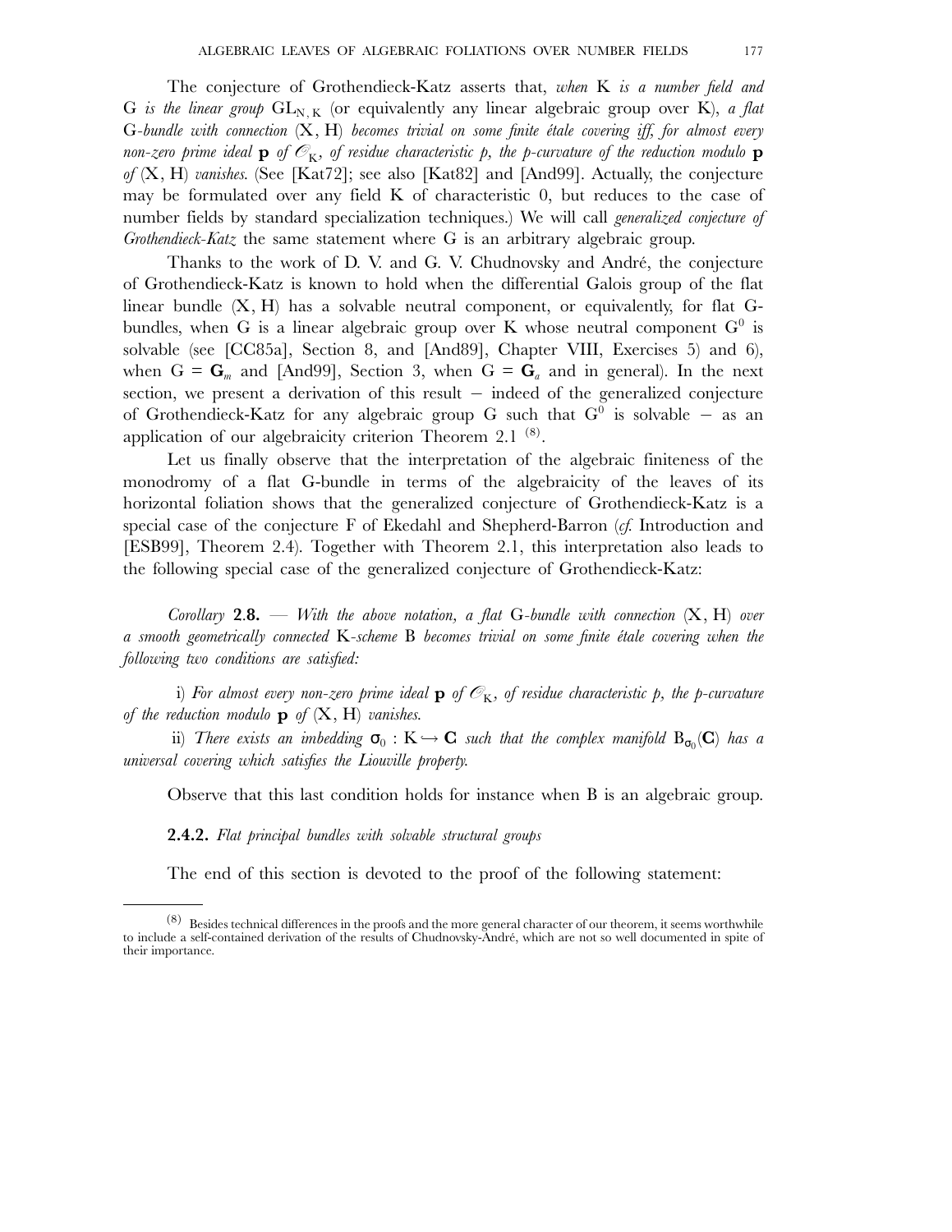*Theorem* **2**.**9.** *— Let* K *be a number field, and* G *an algebraic group over* K *whose neutral component* G0 *is* solvable*. For any principal* G*-bundle* X *over a smooth connected variety* B *over* K*, equipped with a flat connection* H*, the following conditions are equivalent:*

i) For almost every non-zero prime ideal  $\mathbf{p}$  of  $\mathcal{O}_K$ , of residue characteristic p, the p-curvature *of the reduction modulo* **p** *of* (X, H) *vanishes.*

ii) *The* G*-bundle with connection* (X, H) *becomes trivial on some finite étale covering.*

The special case of Theorem 2.9 where G is a linear algebraic group may be rephrased as the equivalence of conditions i) and ii) when G is the group  $GL_N$  and when, for some embedding  $\sigma : K \rightarrow \mathbb{C}$ , the image of the monodromy of  $(X_{\sigma}, H_{\sigma})$ contains a solvable subgroup of finite index (observe that, according to [Kat70], condition ii) implies that  $(X, H)$  has regular singular points, and that the Zariski closure of a solvable group is solvable; compare [Kat82], Proposition 5.2).

Observe that, as a solvable covering of a smooth complex algebraic curve may fail to satisfy the Liouville property (see for instance [Anc90] or [Gri99]), Theorem 2.9 is not an immediate consequence of Theorem 2.1. Besides the above Corollary 2.8 of Theorem 2.1 and the constructions of principal bundles with connections recalled in Appendix A.2, its proof will be based on the following analytic result, of independent interest.

*Proposition* **2**.**10.** *— Let* C *be a smooth connected complex algebraic curve, and, for any positive integer k, let* S*<sup>k</sup>* C *be its k-th symmetric power. Let us denote by g the genus of the smooth projective completion*  $\overline{C}$  *of*  $C$ *, by*  $\delta$  *the cardinality of*  $\overline{C} \setminus C$ *, and let* <sup>(9)</sup>  $g' := g + \max(0, \delta - 1)$ *. Then, for any*  $k \ge \max(2, g')$ *, "the" universal covering* S<sup>k</sup>C *of the manifold of complex points of* S*k* C *satisfies the Liouville property.*

*Proof of Proposition 2.10.* — Let D be an effective divisor on  $\overline{C}$ , the support of which is  $\overline{C} \setminus C$ , and let  $Jac_n(\overline{C})$  be the generalized Jacobian of  $\overline{C}$  associated to the "modulus" D (see for instance [Ser59], Chapter V). It is the commutative connected algebraic group over **C** which classifies line bundles L of degree 0 over C equipped with an isomorphism  $\varphi: L_{|D} \to \mathcal{O}_{|D}$ . We have a canonical isomorphism

$$
LieJac_{D}(\overline{C})\simeq H^{1}(\overline{C}, \mathcal{O}(-D)).
$$

In particular

$$
d = \dim \text{Jac}_{D}(\overline{C}) = \text{rk } H^{1}(\overline{C}, \mathcal{O}(-D))
$$

$$
= g + \max(0, \text{deg}D - 1)
$$

<sup>&</sup>lt;sup>(9)</sup> This number  $g'$  is nothing else than the arithmetic genus of the curve obtained from  $\overline{C}$  by identifying the points in  $\overline{C} \setminus C$ .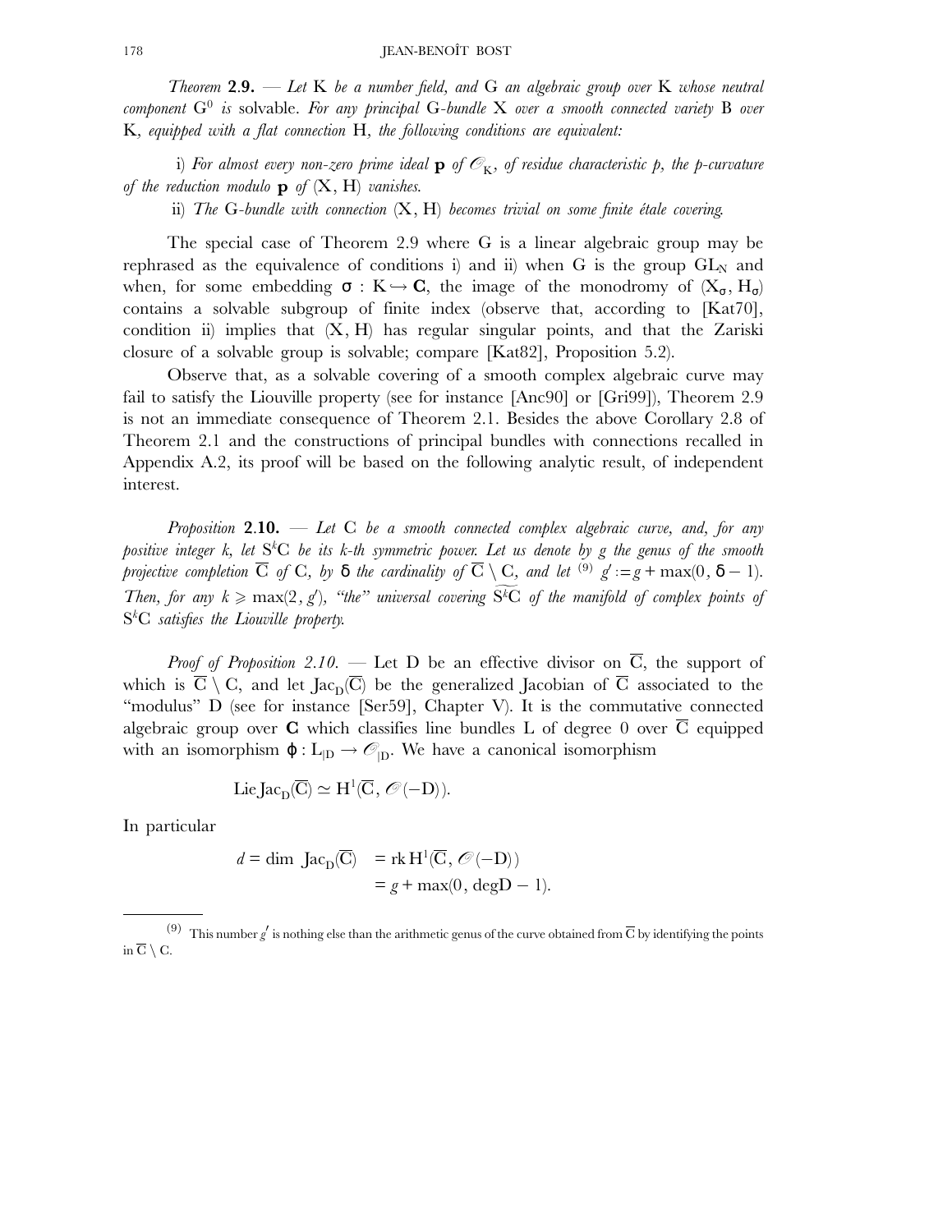Moreover, for any point  $P_0 \in C(C)$ , we may consider the "jacobian embedding"

$$
j_{P_0}: C \longrightarrow Jac_D(\overline{C}),
$$

which maps any point  $P \in C(C)$  to the class of the line bundle  $\mathcal{O}_{\overline{C}}(P - P_0)$  equipped with the tautological isomorphism  $\mathcal{O}_{\overline{C}}(P - P_0)_{|D} \simeq \mathcal{O}_{|D}$ . The embedding  $j_{P_0}$  induces an isomorphism of homology groups:

$$
j_{P_0,*}: H_1(C(\mathbf{C}), \mathbf{Z}) \longrightarrow H_1(Jac_D(\overline{C})(\mathbf{C}), \mathbf{Z}),
$$

which does not depend on  $P_0$  (*cf.* [Ser59], V.19, Proposition 11).

The morphism

$$
\begin{array}{ccc}\nC^d & \longrightarrow & \text{Jac}_{\text{D}}(\overline{\text{C}}) \\
(x_1, ..., x_d) & \longmapsto & \sum_{i=1}^d j_{P_0}(x_i)\n\end{array}
$$

is invariant under the permutation action of the symmetric group  $\mathfrak{S}_d$  on  $\mathbb{C}^d$ , and therefore factorizes through a morphism

$$
j_{P_0}^d : S^dC \longrightarrow Jac_D(\overline{C}),
$$

which is birational (*cf.* [Ser59], V.9, Théorème 1).

Besides, the morphism

$$
\pi_1(C(\boldsymbol{C}),\,P_0)^d \simeq \pi_1(C^d(\boldsymbol{C}),\,(P_0,...,P_0)) \longrightarrow \pi_1(S^dC(\boldsymbol{C}),\,[\,(P_0,...,P_0)\,]\,)
$$

induced by the quotient map  $C^d(G) \to S^d(G)$  is surjective, since the latter is totally ramified at  $(P_0, ..., P_0)$ . Therefore, if

$$
i_{P_0}: C \longrightarrow S^dC
$$

denotes the morphism defined by

$$
i_{P_0}(x) := [(x, P_0, ..., P_0)],
$$

the induced morphism between fundamental groups

$$
\mathit{i}_{P_0,\,*}:\pi_1(C(\pmb{C}),\,P_0)\longrightarrow \pi_1(S^dC(\pmb{C}),\,[\,(P_0,...,P_0)\,]\,)
$$

is surjective.

Let us now assume that  $d \geq 2$ . Then, according to the preceding discussion, the fundamental group  $\pi_1(S^d C(C), [P_0, ..., P_0])$  is commutative, and, since  $j_{P_0}^d \circ i_{P_0} = j_{P_0}$ , we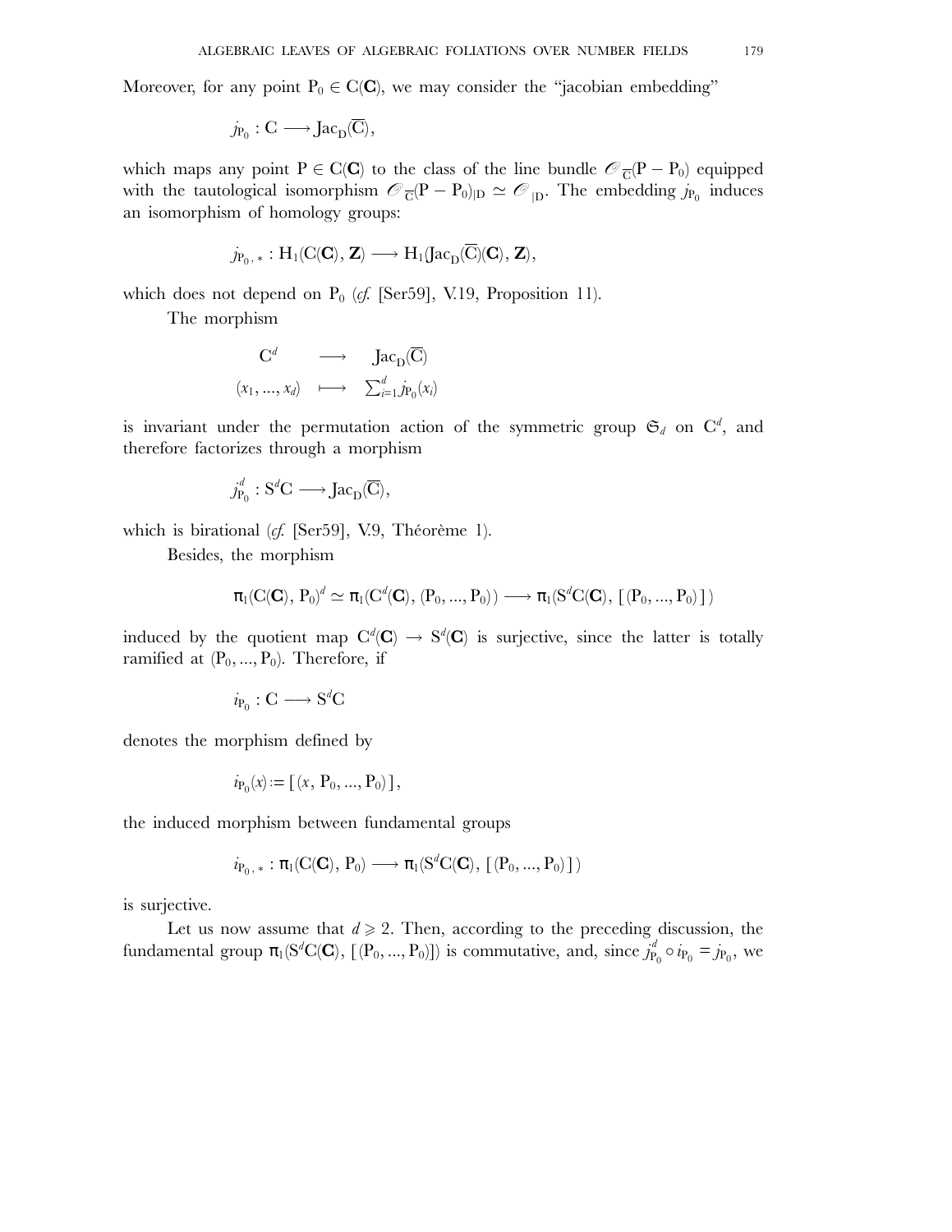get a commutative diagram,

$$
\begin{array}{ccc} H^{1}(C(\textbf{C}), \textbf{Z}) & \xrightarrow{\textit{ip}_{0^{*}}} & H^{1}(S^{d}C(\textbf{C}), \textbf{Z}) \simeq \pi_{1}(S^{d}C(\textbf{C}), \, \left[\, (P_{0},...,P_{0})\,\right]) \\ & \searrow & \downarrow \textit{j}_{\textit{p}_{0^{*}}}^{d} \\ & H_{1}(Jac_{D}(\overline{C})(\textbf{C}), \, \textbf{Z}) \simeq \pi_{1}(Jac_{D}(\overline{C})(\textbf{C}), \, 0), \end{array}
$$

in which all arrows are isomorphisms.

Moreover, the exponential

$$
\mathrm{exp}_{\mathrm{Jac}_{\mathrm{D}}(\overline{\mathrm{C}})(\mathbf{C})} : \mathrm{Lie} \mathrm{Jac}_{\mathrm{D}}(\overline{\mathrm{C}}) \longrightarrow \mathrm{Jac}_{\mathrm{D}}(\overline{\mathrm{C}})(\mathbf{C})
$$

of the connected commutative complex Lie group  $Jac_D(\overline{C})(C)$  is a universal covering. Since

$$
j_{P_0*}^d : \pi_1(S^d C(\mathbf{C}), [ (P_0, ..., P_0) ] ) \longrightarrow \pi_1(Jac_D(\overline{C})(\mathbf{C}), 0)
$$

is an isomorphism, if we form the following cartesian diagram of analytic spaces:

$$
\begin{array}{ccc}\n\widetilde{S^{d}C} & \xrightarrow{j_{P_{0}}^{d}} & \operatorname{LieJac}_{D}(\overline{C}) \\
\downarrow \vee & & \downarrow \operatorname{exp}_{\operatorname{Jac}_{D}(\overline{C})(\mathbf{C})} \\
S^{d}C(\mathbf{C}) & \xrightarrow{j_{P_{0}}^{d}} & \operatorname{Jac}_{D}(\overline{C})(\mathbf{C})\n\end{array}
$$

− in other words, S <sup>g</sup>*<sup>d</sup>*C is the complex manifold defined as the fibered product of  $S^d C(C)$  and Lie Jac<sub>D</sub>( $\overline{C}$ ) over Jac<sub>D</sub>( $\overline{C}$ )( $\bf{C}$ ) – then

$$
\nu: S^dC \longrightarrow S^dC(\mathbf{C})
$$

is also a universal covering. Let U (resp. V) be a Zariski open dense subvariety of  $S^{d}C$  (resp. of  $Jac_{D}(\overline{C})$ ) such that  $j_{P_{0}}^{d}$  induces an isomorphism from U to V. Then  $f_{P_0}^d$  maps  $v^{-1}(U(C))$  biholomorphically onto  $\exp_{Jac_D(\overline{C})(C)}^{-1}(V(C))$ , and  $\widetilde{S^dC} \setminus v^{-1}(U(C))$  $(\text{resp. LieJac}_{D}(\overline{C})\setminus \text{exp}^{-1}_{\text{Jac}_{D}(\overline{C})(C)}(V(C)))$  is a closed strict analytic – hence pluripolar and Lebesgue null − subset of S<sup>d</sup>C (resp. of Lie Jac<sub>D</sub>(<del>C</del>)). Since the complex vector space Lie Jac<sub>D</sub>( $\overline{C}$ ) satisfies the Liouville property, this shows that the complex manifolds  $\exp_{\mathrm{Jac}_D(\overline{\mathbf{C}})(\mathbf{C})}^{-1}(V(\mathbf{C})), \ v^{-1}(U(\mathbf{C})), \text{ and therefore } \widetilde{S^dC} \text{ satisfy it also.}$ 

When  $C \neq \overline{C}$ , any integer  $k \ge \max(2, g')$  may be realized as the integer *d* for a suitable choice of the divisor D; therefore, Proposition 2.10 is established in that case.

When  $C = \overline{C}$ , we may apply the previous case to the curve  $C' := C \setminus \{Q_0\}$ , where  $Q_0$  is any point in C( $C$ ). Observe that C' has the same invariants *g* and *g*' as C.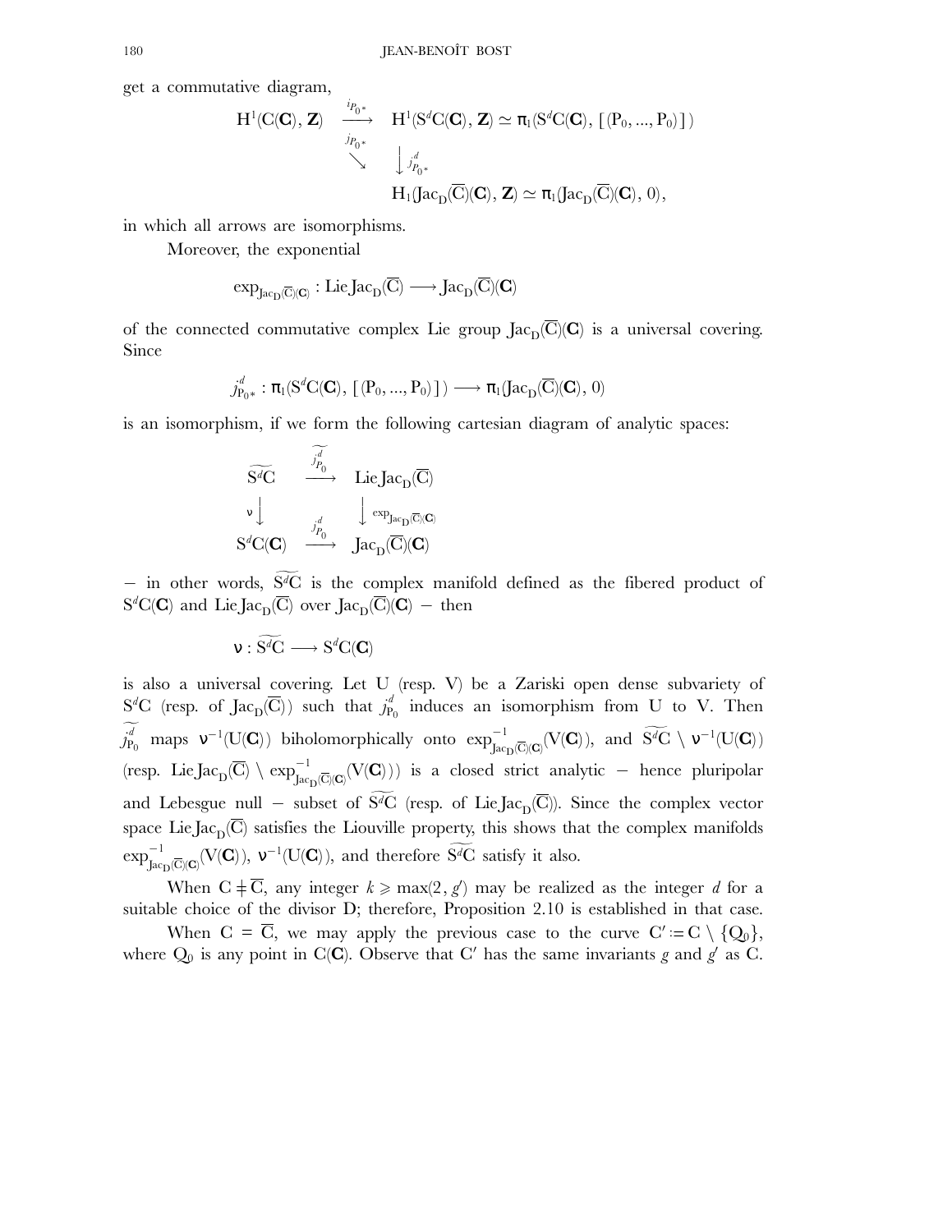Therefore, if  $k \ge \max(2, g')$ , the universal covering S<sup>*d*</sup>C' satisfies the Liouville property, and so does the image of a lifting  $S^dC' \to S^dC$  of the inclusion map  $S^dC' \to S^dC$  to universal coverings. Since this image is the inverse image in S<sup>d</sup>C of the Zariski open subvariety  $S^{d}C' \subset S^{d}C$ , hence open in  $S^{d}C$  with Lebesgue null complement, this shows that  $S^dC$  also satisfies the Liouville property.  $\Box$ 

*Proof of Theorem 2.9.* — The implication ii)  $\Rightarrow$  i) holds for any structural group G: this is a straightforward consequence of the functoriality properties of the *p*-curvatures with respect to inverse images.

To prove the direct implication i)  $\Rightarrow$  ii), observe that, if  $\varphi : G \rightarrow G'$  is a morphism of algebraic K-groups with kernel  $G''$ , and if the generalized conjecture of Grothendieck-Katz holds for G'-bundles, then, to prove it for G-bundles, we only need to prove it for  $G''$ -bundles. This shows that, to prove Theorem 2.9, we may assume that G is connected (consider the morphism  $G \to G/G^0$ ), and then that G is commutative (use induction on the length of a composition series with commutative subquotients of  $G^0$ ).

Moreover, according to Proposition 2.7, we may assume that the base B is a curve. After possibly replacing K by a finite extension K' and  $B_{K}$  by a component, we may also suppose that there exists some rational point  $x_0 \in X(K)$ .

Finally, to prove the implication i)  $\Rightarrow$  ii) in Theorem 2.9, we may – and will – assume that the structural group G *is connected and commutative*, that *the base of the bundle* X *is a smooth geometrically connected curve* C over K, and that *there exists rational points*  $x_0 \in X(K)$ *and*  $b_0 := p(x_0) \in C(K)$ .

Consider now, for any positive integer  $k$ , the principal  $G<sup>k</sup>$ -bundle

$$
\begin{array}{cccc}p^k: & X^k & \longrightarrow & \mathrm{C}^k\\ & & (x_1,...,x_k) & \longmapsto & (p(x_1),...,p(x_k)),\end{array}
$$

and let us use the constructions of principal bundles and connections recalled in Appendix A.2. Since the "sum morphism"

$$
\Sigma^{k} : \qquad G^{k} \qquad \longrightarrow \qquad G
$$

$$
\langle g_{1},...,g_{k} \rangle \qquad \longmapsto \qquad g_{1} + ... + g_{k}
$$

is a morphism of K-algebraic groups, we may form the principal G-bundle  $^{\Sigma^{k}}(\mathrm{X}^{k})$  over  $C^k$ . The permutation action of the symmetric group  $\mathfrak{S}_k$  on  $X^k$  descends to a left-action of  $\mathfrak{S}_k$  on  $\mathfrak{S}^k(\mathbf{X}^k)$ , which commutes with the right-action of G. Moreover, if  $\mathbf{C}^k$  also is equipped with the permutation action of  $\mathfrak{S}_k$ , the structural morphism

$$
^{\Sigma^{k}}(\!p^k):\!{}^{\Sigma^{k}}(\!\mathrm{\mathbf{X}}^k)\longrightarrow\mathrm{C}^k
$$

is  $\mathfrak{S}_k$ -equivariant and − locally for the étale topology − admits  $\mathfrak{S}_k$ -invariant sections (constructed from local – in the étale topology – sections of  $p : X \to C$ ). Therefore,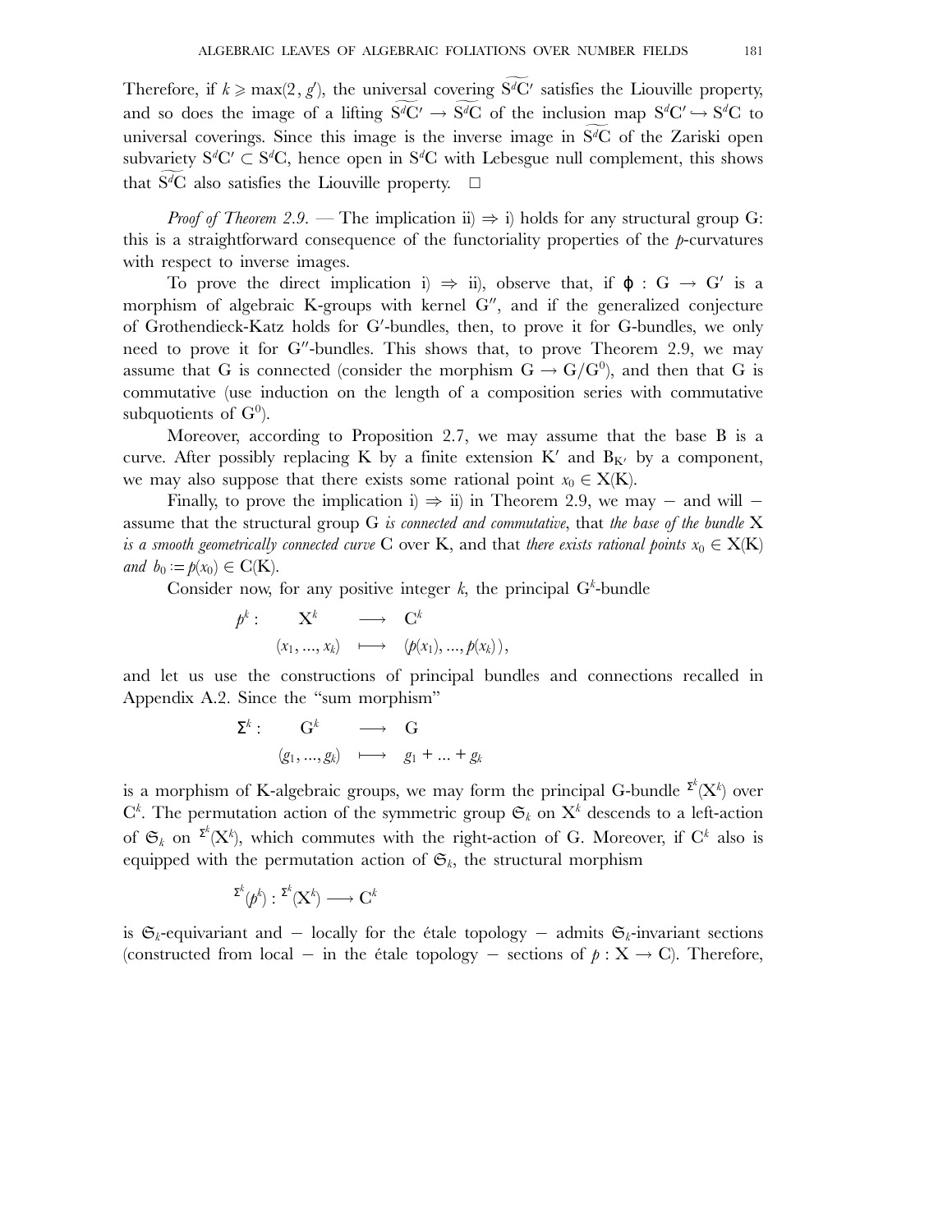by quotienting through  $\mathfrak{S}_k$ , we get a principal G-bundle

$$
p_k: \mathbf{X}_k := \mathfrak{S}_k \setminus {}^{\Sigma^k}(\mathbf{X}^k) \longrightarrow \mathbf{S}^k \mathbf{C} := \mathfrak{S}_k \setminus \mathbf{C}^k.
$$

The subbundle  $H^{\boxplus k}$  of the tangent bundle  $T_{X^k} \simeq T_X^{\boxplus k}$  is a connection on the  $p^k \colon X^k \to C^k$ . The associated connection  $\mathcal{E}^k H^{\boxplus k}$  on  $\mathcal{E}^k(X^k)$  is  $\mathfrak{S}_k$ invariant, and therefore descends to a connection  $H_k$  on  $X_k$ . Moreover, the connection  $H^{\oplus k}$ , and consequently the connections  $\Sigma^k H^{\oplus k}$  and  $H_k$ , are flat, and almost all their reductions modulo a prime ideal **p** of  $\mathcal{O}_K$  have vanishing *p*-curvatures.

According to Corollary 2.8 and Proposition 2.10, if *k* is large enough, then the G-bundle with connection  $(X_k, H_k)$  becomes trivial on some finite étale covering. Since the G-bundle with connection  $(X, H)$  over C is isomorphic to the inverse image of  $(X_k, H_k)$  by the embedding

$$
i_{b_0}: \begin{array}{ccc} C & \longrightarrow & S^k C \\ t & \longmapsto & \big[ (t, b_0, ..., b_0) \big], \end{array}
$$

this proves that  $(X, H)$  also becomes trivial on some finite étale covering.  $\Box$ 

## **3. Algebraization of formal germs of subvarieties in algebraic varieties over number fields**

## **3.1.** *Size of smooth formal subschemes*

#### **3.1.1.** *Local theory*

*Notation and definitions*. *—* Let *k* be a field equipped with a complete nonarchimedean absolute value  $| \cdot | : k \to \mathbf{R}_{+}$  and let  $\mathcal{O} := \{ t \in k \mid |t| \leq 1 \}$  be its valuation ring.

If  $g := \sum_{I \in \mathbb{N}^d} a_I X^I$  is a formal power series in  $k[[X_1, ..., X_d]]$  and if  $r \in \mathbb{R}_+^*$ , we define

$$
\|g\|_r:=\sup_{\mathrm{I}}|a_{\mathrm{I}}|r^{|{\mathrm{I}}|}\in\mathbf{R}_+\cup\{\pm\infty\}.
$$

The "norm"  $\|g\|_r$  is finite if and only if the series *g* is convergent and bounded on the open *d*-dimensional ball of radius *r* in  $\bar{k}^d$ .

The group  $\mathrm{Aut} \, \hat{\mathbf{A}}_k^d$  of automorphisms of  $\hat{\mathbf{A}}_k^d$ , the formal completion at the origin of the *d*-dimensional affine space over *k*, may be identified with the space of *d*-tuples  $f = (f_i)_{1 \le i \le d}$  of formal series  $f_i \in k[[x_1, ..., x_d]]$  such that  $f(0) = 0$  and  $D f(0) :=$ Ã ∂*fi* ∂*xj*  $(0)$ 16*i* , *j*6*d* belongs to GL*n*(*k*). We may introduce its following subgroups: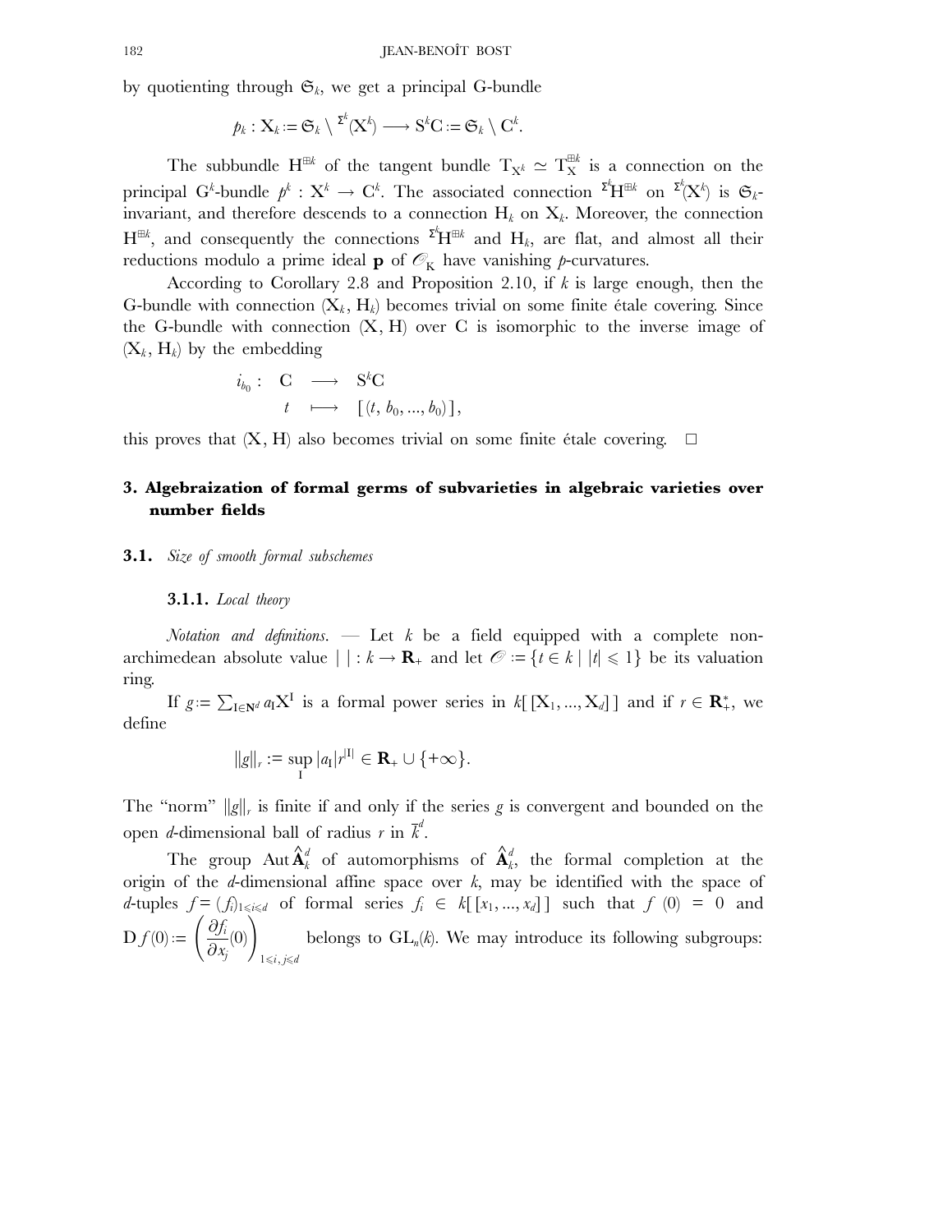- the subgroup  $G_{\hat{p}r}$  formed by the formal automorphisms f such that  $Df(0)$  belongs to  $GL_n(\mathcal{O})$ ;
- the subgroup  $G_{\omega}$  formed by the elements  $f := (f_i)_{1 \leq i \leq d}$  of  $G_{\text{for}}$  such that the series *fi* have positive radii of convergence;
- for any  $r \in \mathbb{R}^*_+$ , the subgroup  $G_{\omega}(r)$  of  $G_{\omega}$  formed by the elements  $f := (f_i)_{1 \leq i \leq d}$  of  $G_{\text{for}}$  such that the series  $(f_i)_{1\leq i\leq d}$  satisfy the bounds  $||f_i||_r \leq r$ . This group may be seen as the group of analytic automorphisms, preserving the origin, of the open *d*-dimensional ball of radius *r*. Moreover,

$$
r' > r > 0 \Rightarrow G_{\omega}(r') \subset G_{\omega}(r)
$$
 and  $\bigcup_{r>0} G_{\omega}(r) = G_{\omega}$ .

*Size of a smooth formal subscheme in an affine space*. — Let  $\hat{V}$  be a formal subscheme of  $\hat{\mathbf{A}}_k^d$ . For any  $\phi$  in Aut  $\hat{\mathbf{A}}_k^d$ , we may consider its inverse image  $\phi^*(\hat{\mathbf{V}})$ , which is again a formal subscheme of  $\hat{\mathbf{A}}_k^d$ . Moreover, the following conditions are equivalent:

- 1.  $\hat{V}$  is a smooth formal scheme of dimension *v*.
- 2. There exists  $\varphi$  in Aut  $\hat{\mathbf{A}}_k^d$  such that  $\varphi^*(\hat{\mathbf{V}})$  is the formal subscheme  $\hat{\mathbf{A}}_k^v \times \{0\}$ of  $\mathbf{\hat{A}}_k^d$ .

3. There exists  $\varphi$  in  $G_{\text{for}}$  such that  $\varphi^*(\hat{V})$  is the formal subscheme  $\hat{A}^v_k \times \{0\}$  of  $\hat{A}^d_k$ . Similarly, the following two conditions are equivalent:

1.  $\hat{V}$  is the formal scheme attached to some germ at 0 of smooth analytic subspace of dimension *v* of the *d*-dimensional affine space over *k*.

2. There exists  $\varphi$  in  $G_{\omega}$  such that  $\varphi^*(\hat{V})$  is the formal subscheme  $\hat{A}^v_k \times \{0\}$  of  $\hat{A}^d_k$ . When they are satisfied, we shall say that the formal germ  $\hat{\nabla}$  is *analytic and smooth*.

These observations lead to define the *size of a smooth formal subscheme*  $\hat{V}$  of dimension *v* of  $\hat{\mathbf{A}}_k^d$  as the supremum  $\mathbf{R}(\hat{\mathbf{V}})$  in [0, 1] of the real numbers  $r \in ]0, 1]$ for which there exists  $\varphi$  in  $G_{\omega}(r)$  such that  $\varphi^*(\hat{V})$  is the formal subscheme  $\hat{A}^v_k \times \{0\}$ of  $\hat{\mathbf{A}}_k^d$ . It is positive if and only if  $\hat{\hat{\mathbf{V}}}$  is analytic. Moreover, it satisfies the following invariance properties, the proof of which is a simple exercise:

Lemma 3.1. — Let 
$$
\hat{V}
$$
 be a smooth formal subscheme of  $\hat{A}_k^d$ .  
1) For any  $f \in \text{Aut } \hat{A}_{\mathcal{O}}^d := G_{\omega}(1)$ , the sizes of  $\hat{V}$  and  $f^*(\hat{V})$  coincide.  
2) For any integer  $d' > d$ , the sizes of the formal subschemes  $\hat{V}$  in  $\hat{A}_k^d$  and  $\hat{V} \times \{0\}^{d'-d}$  in

 $\mathbf{\hat{A}}^{d^{\prime}}_k$  *coincide.* 

*Size of a smooth formal subscheme of a general k-scheme*. *—* More generally, if *X* is an  $\mathscr O$ -scheme equipped with a section  $\mathscr P\in\mathscr X(\mathscr O)$  and if  $\hat V$  is a smooth formal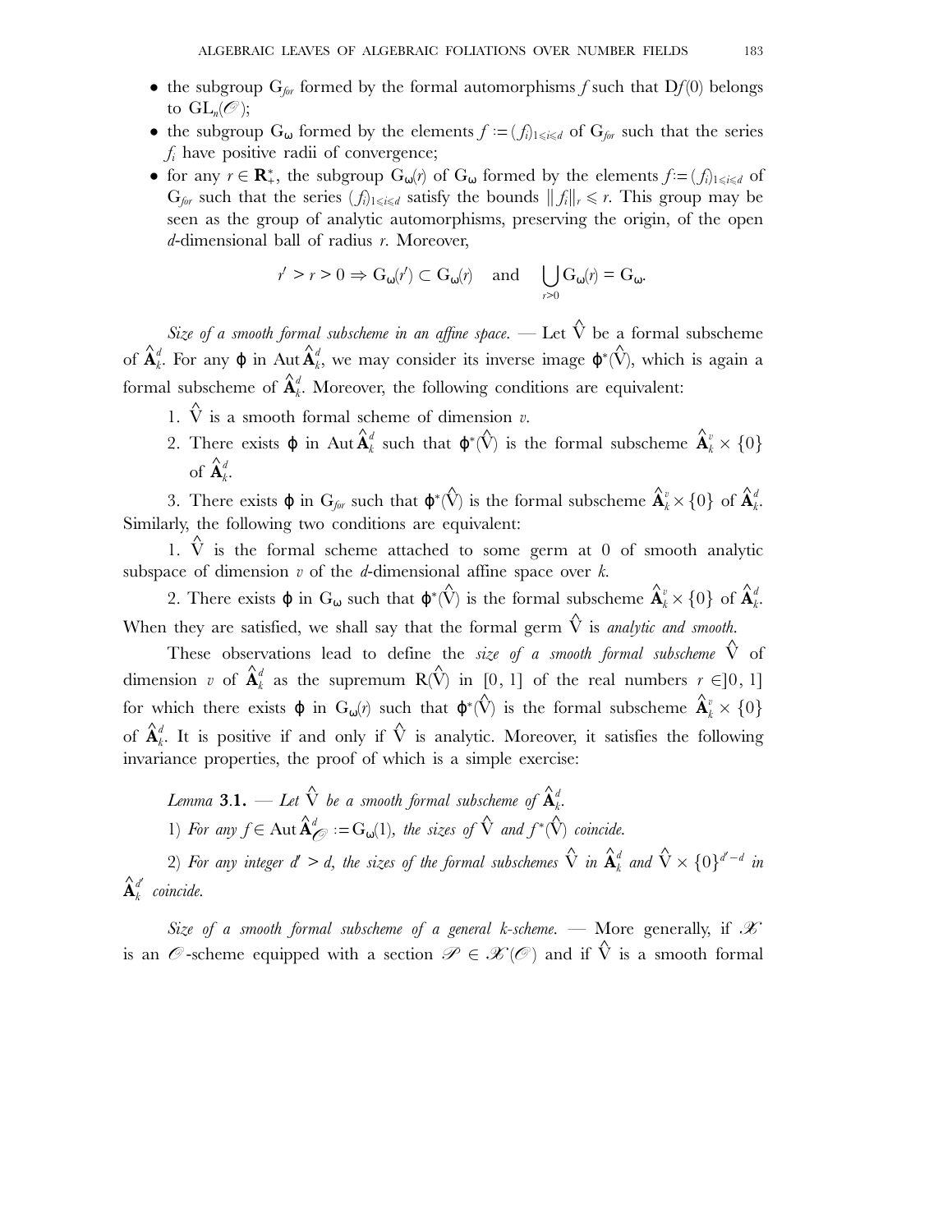subscheme of the formal completion  $\hat{X}_P$  of  $X := \mathscr{X}_k$  at  $P := \mathscr{P}_k$ , then the *size*  $R_{\mathscr{X}}(\hat{V})$  of  $\hat{V}$  *with respect to the model*  $\mathscr{X}$  of X may be defined as the size of *i*( $\hat{V}$ ), where *i* : U  $\hookrightarrow$   $\mathbf{A}^d_{\mathscr{C}}$ is an embedding of some open neighbourhood U in  $\mathscr X$  of the section  $\mathscr P$  into an affine space of large enough dimension  $d$ , which moreover maps  $\mathscr P$  to the origin  $0 \in \mathbf{A}_{\mathcal{O}}^{d}(\mathcal{O})$ . Lemma 3.1 shows that this definition is independent of the choices of U, *d*, and *i*, and extends the previous one.

For instance, if  $\mathscr V$  is a subscheme of  $\mathscr K$  containing the section  $\mathscr P$  such that the structural morphism  $\mathscr{V} \to \text{Spec } \mathscr{O}$  is smooth along P and if  $\hat{V}$  is the formal completion at P<sub>k</sub> of  $\mathscr{V}_k$ , then  $R_{\mathscr{X}}(\hat{V}) = 1$ . Similarly, when  $\mathscr{X}$  is smooth, local étale coordinates may be used to evaluate the size of a smooth formal subscheme of X, as shown by the following straightforward consequence of Lemma 3.1:

*Lemma* **3.2.** — With the notation above, if  $\mathcal{X}$  is smooth along  $\mathcal{P}$  and if  $(x_1, ..., x_d)$  are *regular functions on some open neighbourhood* Ω *of the image of P such that*

$$
x\!:=\!(x_1,...,x_d):\mathbf{\Omega}\to\mathbf{A}_{\mathscr{O}}^d
$$

 $i$ *s étale and maps*  $\mathscr P$  *to*  $0\in \mathbf{A}^d_{\mathscr O}({\mathscr O}),$  then for any smooth formal subscheme  $\hat{\mathrm V}$  of  $\hat{\mathrm X}_{\mathrm P},$  the  $size$   $\mathbf{R}_{\mathscr{X}}(\hat{\mathbf{V}})$  *coincides with the size of the image*  $\hat{\mathbf{x}}(\hat{\mathbf{V}})$  *of*  $\hat{\mathbf{V}}$  *in*  $\hat{\mathbf{A}}_k^d$  *by the formal isomorphism*  $\hat{\mathbf{x}}: \hat{\mathbf{X}}_{\text{P}} \rightarrow \hat{\mathbf{A}}_{k}^{d}$  defined by x.

*Size and norms of evaluation maps*. *—* Let us keep the notation of the preceding paragraphs. The tangent space  $\mathrm{T_P} \widehat{\mathrm{V}}$  of  $\widehat{\mathrm{V}}$  at P and its dual  $\check{\mathrm{T}_P} \widehat{\mathrm{V}}$  are endowed with natural  $\mathcal O$ -structures, dual of each other: the  $\mathcal O$ -structure on  $\check{T}_P V$  may be defined by the *O* -submodule image of the composite map

$$
\mathscr{P}^* \Omega^l_{\mathscr{X}/R} \to (\mathscr{P}^* \Omega^l_{\mathscr{X}/R})_k \simeq \Omega^l_{X/k,\,P} \to \check{T}_P \hat{V};
$$

equivalently, the differential of the embedding  $i_k: U_k \hookrightarrow \textbf{A}_k^d$  defines an injective map

$$
\mathrm{D}i_k: \mathrm{T}_{P}\hat{\mathrm{V}} \hookrightarrow \mathrm{T}_{0}\mathbf{A}_k^d \simeq k^d,
$$

which maps the  $\mathscr O$ -integral elements of  $T_P \hat V$  onto  $\mathscr O^d \cap i_k(T_P \hat V)$ . For any  $i \in \mathbb N$ , we shall denote by  $\| \ \|_{S^{\nu} \check{\mathrm{T}}_{\mathrm{P}} \hat{\mathrm{V}}}$  the norm on  $S^{\nu} \check{\mathrm{T}}_{\mathrm{P}} \hat{\mathrm{V}}$  associated to *i*-th symmetric power of this *O* -structure.

In the sequel, sizes of smooth formal subschemes will be used to bound norms of evaluation maps, by means of the following lemma which directly follows from the preceding definitions.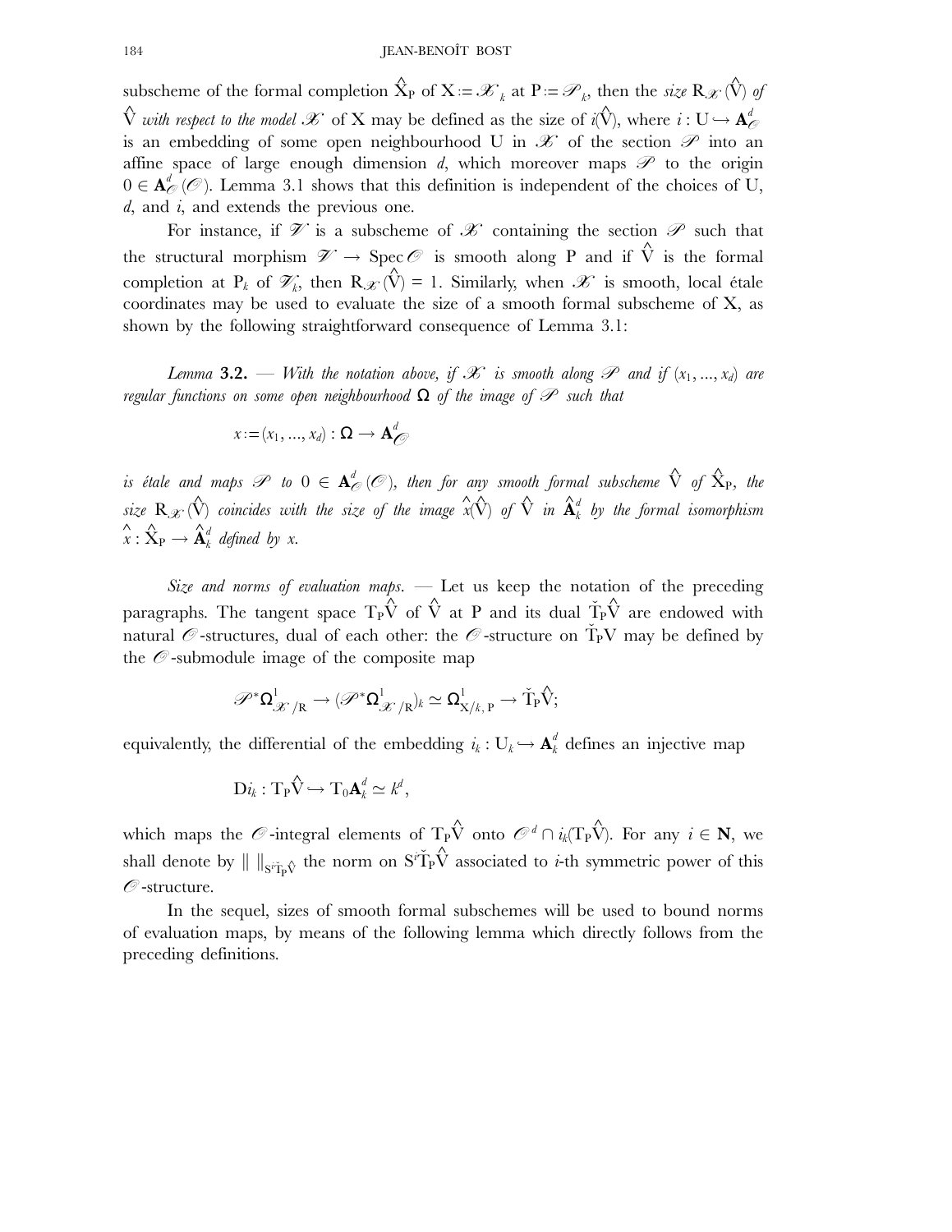*Lemma* **3.3.** — Let us keep the above notation, and let  $\Omega$  be an open subscheme of  $\mathscr X$ *containing the section P . For any non-negative integer i and any regular function s on* Ω *such that*  $s_{\rm K|\hat{V}}$  vanishes at order  $i-1$  at  ${\rm P},$  the jet j $^i$ s of order  $i$  of  $s$  on  $\hat{\rm V}$   $-$  seen as an element of  $\rm S^{i}\check{T}_{P}V$ − *satisfies the following bound:*

$$
\|j^{i}s\|_{S^{i}\tilde{T}_{P}\hat{V}}\leq R_{\mathscr{X}}(\hat{V})^{-i}.
$$

#### **3.1.2.** *Global theory*

Let K be a number field and  $\mathcal{O}_K$  its ring of integers. If  $\mathcal{X}$  is an  $\mathcal{O}_K$ -scheme equipped with an integral point  $\mathscr{P}\in\mathscr{X}(\mathscr{O}_{\mathrm{K}})$  and if  $\hat{\mathrm{V}}$  is a smooth formal subscheme of the formal completion  $\hat{X}_{P_K}$  of  $X := \mathscr{X}_K$  at  $P := \mathscr{P}_K$ , we may apply the previous constructions at every finite place  $p \in V_f(K)$ . Namely, if p is any non-zero prime ideal of  $\mathscr{O}_K$ , we may consider the **p**-adic completion  $K_p$  (resp.  $\mathscr{O}_p$ ) of K (resp. of  $\mathscr{O}_K$ ), which is equipped with the **p**-adic absolute value  $|\cdot|_p$ , and therefore define the size  $R_{\mathscr{X},\mathbf{p}}(\hat{\mathbf{V}}) := R_{\mathscr{X}_{\mathscr{O}_{\mathbf{p}}}}(\hat{\mathbf{V}})$  by means of the previous construction with  $k = \mathbf{K}_{\mathbf{p}}$  and  $| \cdot | = | \cdot |_{\mathbf{p}}$ .

Finally, if  $X$  is a scheme over  $K$ , say quasi-projective, equipped with a rational point P, we may find an  $\mathcal{O}_K$ -scheme  $\mathcal X$  which is a model of X such that P extends to an integral point  $\mathscr P$  in  $\mathscr X(\mathscr O_{\rm K})$ , and, for any smooth formal subscheme  $\hat{\rm V}$  of the formal completion  $\hat{\mathbf{X}}_P$ , we may consider the family  $(\mathbf{R}_{\mathscr{X}, \, \mathbf{p}}(\hat{\mathbf{V}}))_{\mathbf{p} \in \mathbf{V}_f(\mathbf{K})}$  in  $[0, 1]^{V_f(\mathbf{K})}$ . If  $\mathscr{X}'$  is another such model of X, then  $R_{\mathscr{X},\,\mathbf{p}}(V)$  and  $R_{\mathscr{X}',\,\mathbf{p}}(V)$  coincide for almost every **p** in  $V_f$  (K); moreover, for every **p** in  $V_f$  (K),  $R_{\mathscr{X}, p}(\hat{V})$  is positive if and only if  $\hat{V}_{K_p}$  is analytic, and therefore if and only if  $R_{\mathscr{X}',p}(\hat{V})$  is positive.

By replacing  $X$  by an affine open neighbourhood of  $P$ , these definitions extend to the situation where X is an arbitrary K-scheme of finite type.

I would like to end this section with a word of caution: when  $\hat{V}$  is the graph in  $\hat{\mathbf{A}}_K^d$  of some formal series  $f \in K[[\mathbf{X}_1, ..., \mathbf{X}_{d-1}]]$  vanishing at 0, the sizes of  $\hat{\mathbf{V}}$  are in general *strictly smaller* than the respective **p**-adic radii of convergence (consider for instance  $log(1 + X) \in \mathbf{Q}[\begin{bmatrix} X \end{bmatrix}]$ .

#### **3.2.** *Main Theorem*

*Theorem* **3**.**4.** *— Let* X *be an algebraic variety over a number field* K*,* P *a point in* X(K)*,* and  $\hat{\nabla}$  *a smooth formal subscheme (over* K*) of the completion*  $\hat{\textbf{X}}_{\textbf{P}}$  *of*  $\textbf{X}$  *at*  $\textbf{P}$ *.* 

Let us denote  $(\mathbf{R}_\mathbf{p})_{\mathbf{p}\in\mathrm{V}_f(\mathbf{K})}$  the family of sizes of  $\mathbf{\hat{V}}$  with respect to some integral model of  $\mathbf{X}$ *over*  $\mathcal{O}_K$ *, and suppose that the following conditions are satisfied:*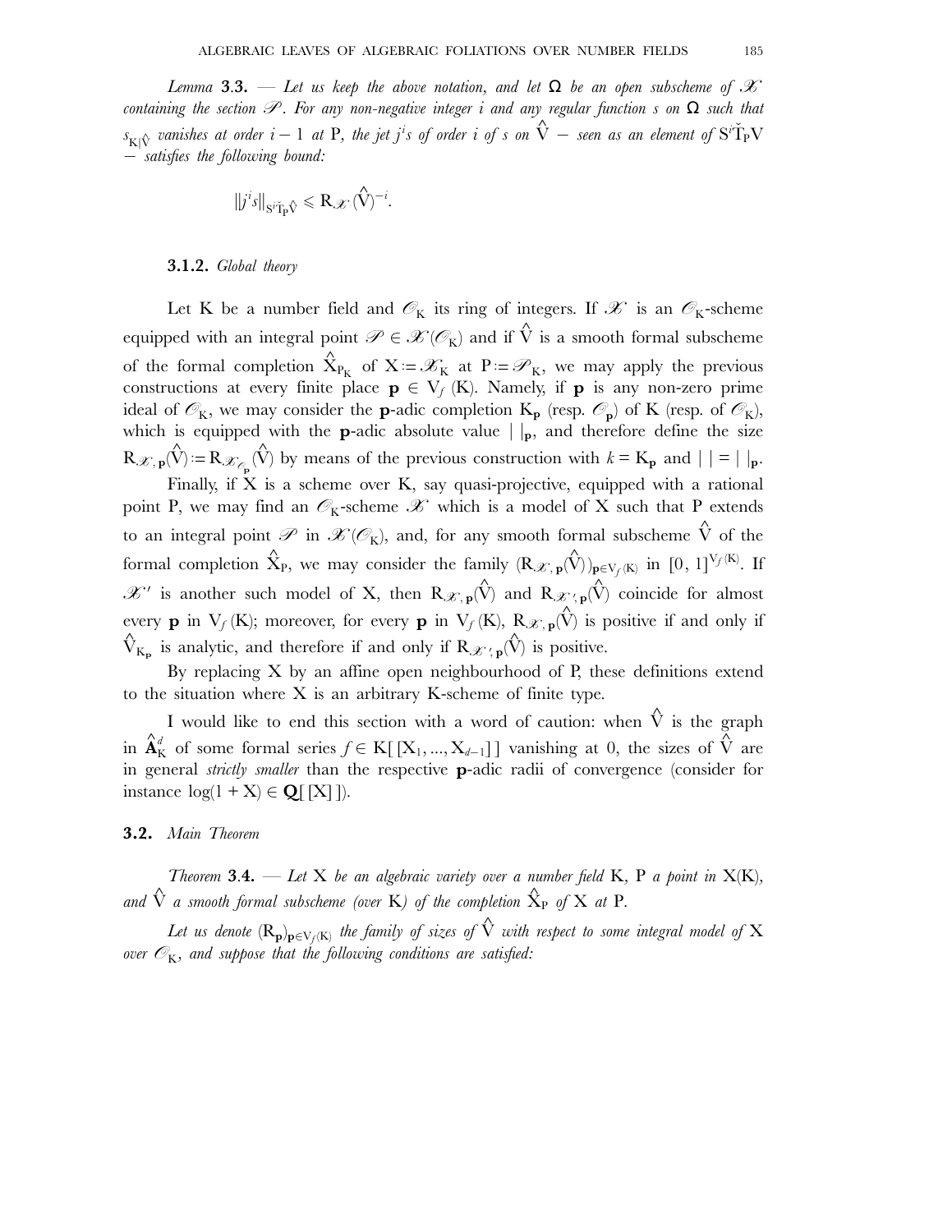i) For any  $p \in V_f(K)$ ,  $R_p$  *is positive and* 

(3.1) 
$$
\sum_{\mathbf{p}\in V_f(K)}\log R_{\mathbf{p}}^{-1} < \infty.
$$

ii) For any imbedding  $\sigma: K \hookrightarrow {\bf C}$ , the smooth formal subscheme  $\hat{V}_\sigma$  of  $\hat{X}_{\sigma,\;p_{\sigma}}$  is the formal subscheme associated to some germ  $V^{an}_{\sigma}$  of analytic submanifold of  $X_{\sigma}({\bf C})$  at  $P_{\sigma}$ .

iii) There exists an embedding  $\sigma_0: K \hookrightarrow \mathbf{C}$ , a complex manifold  $M$  satisfying the Liouville *property, a point*  $O$  *of*  $M$ *, and a holomorphic map*  $f : M \to X_{\sigma_0}(C)$ *, which sends*  $O$  *to*  $P_{\sigma_0}$  *and* maps the germ of  $M$  at  $O$  biholomorphically onto the germ  $V_{\sigma_0}^{an}$ .

*Then there exists an algebraic subvariety* <sup>Y</sup> *of* <sup>X</sup> *of the same dimension as* ^ V *such that*  $P \in Y(K)$  and  $\hat{V} \subset \hat{Y}_P$  (equivalently,  $\hat{V}$  *is a* branch of Y at P).

This algebraization statement is in the same spirit as results of D. V. and G. V. Chudnovsky ([CC85a], [CC85b]), and André ([And89], Chapter VIII, and [And99]). However, these authors prove algebraicity of functions only. Moreover, in *loc. cit.*, the *p*-adic conditions which play the role of condition i) above take a stronger or more complicated form, and condition iii) is replaced by conditions involving uniformization by large enough polydisks or by an affine space, possibly satisfying growth conditions.

Observe that condition i) in Theorem 3.4 does not depend on the choice of the model used to define  $(R_p)_{p \in V_f(K)}$ , and may be rephrased as

$$
\prod_{\mathbf{p}\in V_f(K)} R_{\mathbf{p}} > 0.
$$

Similar conditions on radii of convergence arise naturally in the theory of G-functions and are called *Bombieri conditions* (see [Bom81] and [DGS94]).

Also observe that the condition on the germ of analytic manifold  $V_{\sigma_0}^{an}$  in the complex algebraic variety  $X_{\sigma_0}$  expressed by iii) is local in the Zariski topology of  $X_{\sigma_0}$ . Namely, if U is any Zariski open neighbourhood of  $P_{\sigma_0}$  in  $X_{\sigma_0}$ , this condition holds if and only if the analogous condition where U is substituted to  $X_{\sigma_0}$  holds. This follows from the simple facts concerning the Liouville property recalled in 2.1.2.

Finally, the conclusion of Theorem 3.4 is equivalent to the existence of a smooth algebraic variety Y' over K, of a point  $P' \in Y'(K)$  and of a morphism of K-varieties  ${\tt v}~:~{\rm Y}^\prime~\to~{\rm X}~$  which sends  $\rm P^\prime$  to  $\rm P$  and induces a formal isomorphism from  $\hat{\rm Y^\prime_{P^\prime}}$ onto  $\hat{\mathrm{V}}$  (consider the normalization of Y and use the compatibility of normalization and completion). This shows that conditions i), ii), and iii) in Theorem 3.4 are not only sufficient, but also necessary for the validity of its conclusion. Actually, when this conclusion holds, almost all the sizes  $\mathbf{R}_{p}$  are equal to 1, and M and *f* may be chosen algebraic.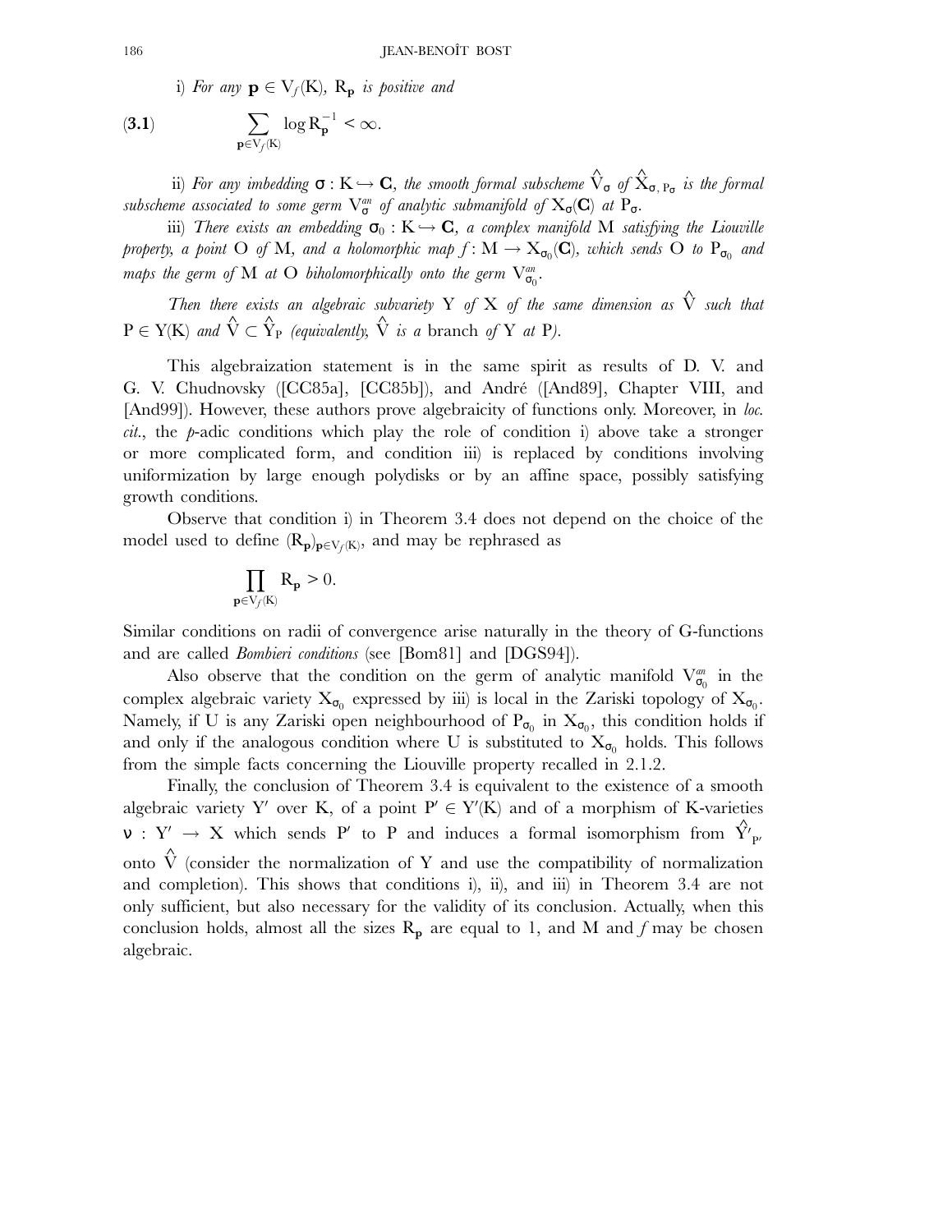#### **3.3.** *A geometric analogue*

After the submission of the first version of this paper, the author realized that a greatly simplified version of the arguments used to establish the arithmetic algebraicity criterion in Theorem 3.4 leads to the following geometric counterpart:

*Theorem* **3.5.**  $\mathcal{L} = Let X$  *be a quasiprojective variety over a field k, let*  $V_0$  *be a smooth*  $\emph{connected projective subvariety of $\mathbf{X}$, of dimension $\geqslant 1$, and let $\mathbf{\hat{V}}$ be a smooth formal subscheme of $\mathbf{\hat{V}}$ is a constant.}$ dimension  $d$  of the formal completion  $\hat{\textbf{X}}_{\text{V}_0}$  of  $\textbf{X}$  along  $\textbf{V}_0$ , admitting  $\textbf{V}_0$  as scheme of definition. If the normal bundle  ${\rm N}_{{\rm V}_0}\hat{\rm V}$  of  ${\rm V}_0$  in  $\hat{\rm V}$  is big (e.g., if it is ample), then  $\hat{\rm V}$  is algebraic, namely *there exists a closed algebraic subvariety*  $Y$  *of dimension d in*  $X$ *, such that*  $V_0\subset Y$  *and*  $\hat{V}\subset \hat{Y}_{V_0}$ (equivalently,  $\hat{V}$  *is a branch of* Y *along* V<sub>0</sub>).

This statement immediately implies the following function field version of Theorem 3.4:

*Theorem* **3**.**6.** *— Let* C *be a smooth, projective, geometrically connected curve over a field k, and let* K :*=k*(C) *be its field of rational functions. Let* X *be a quasiprojective algebraic variety over*  $K$ ,  $P$  *a point in*  $X(K)$ *, and*  $\hat{V}$  *a smooth formal subscheme (over*  $K$ *) of the completion*  $\hat{X}_P$  *of*  $X$ *at* P*.*

*Let us consider a model*  $f: \mathcal{X} \to \mathbb{C}$  of X over  $\mathbb{C}$  such that  $\mathcal{X}$  is quasiprojective over k *and* P *extends to a section P of f over* C*, and suppose that the following conditions are satisfied:*

i) The smooth formal subscheme of  $\hat{\textbf{X}}_\text{P}$  extends to a smooth formal subscheme  $\hat{\mathscr{V}}$  of the *completion of X along P .*

ii) The normal bundle  $\mathrm{N}_{\mathscr{P}}\hat{\mathscr{V}}$  of  $\hat{\mathscr{V}}$  along  $\mathscr{P}$  is ample.

*Then*  $\hat{V}$  *is a branch of some algebraic subvariety of*  $X$  *containing*  $P$ *.* 

In the arithmetic Theorem 3.4, conditions i) and ii) may be seen as smoothness conditions, analogous to condition i) in Theorem 3.6, while the Liouville condition iii) entails a strong form of arithmetic positivity for the normal bundle of P in  $\hat{V}$ .

Apparently, Theorem 3.5 does not appear explicitly in the published literature, in spite of the simplicity of its proof and the striking applications it admits. It has also been recently noticed by Bogomolov and McQuillan, who use it in their study of rational curves along algebraic foliations, to simplify and extend the work of Miyaoka on algebraic foliations already alluded to above (*cf.* [BMQ01] and [Miy87]).

Actually, Theorem 3.5 is a simple consequence of some results in [Har68], used by Hartshorne to prove that, *if* Y *is a complete l.c.i. subvariety of a smooth variety* X *over a field k, and if the normal bundle* NYX *of* Y *in* X *is ample, then* Y *is G2 in* X (in other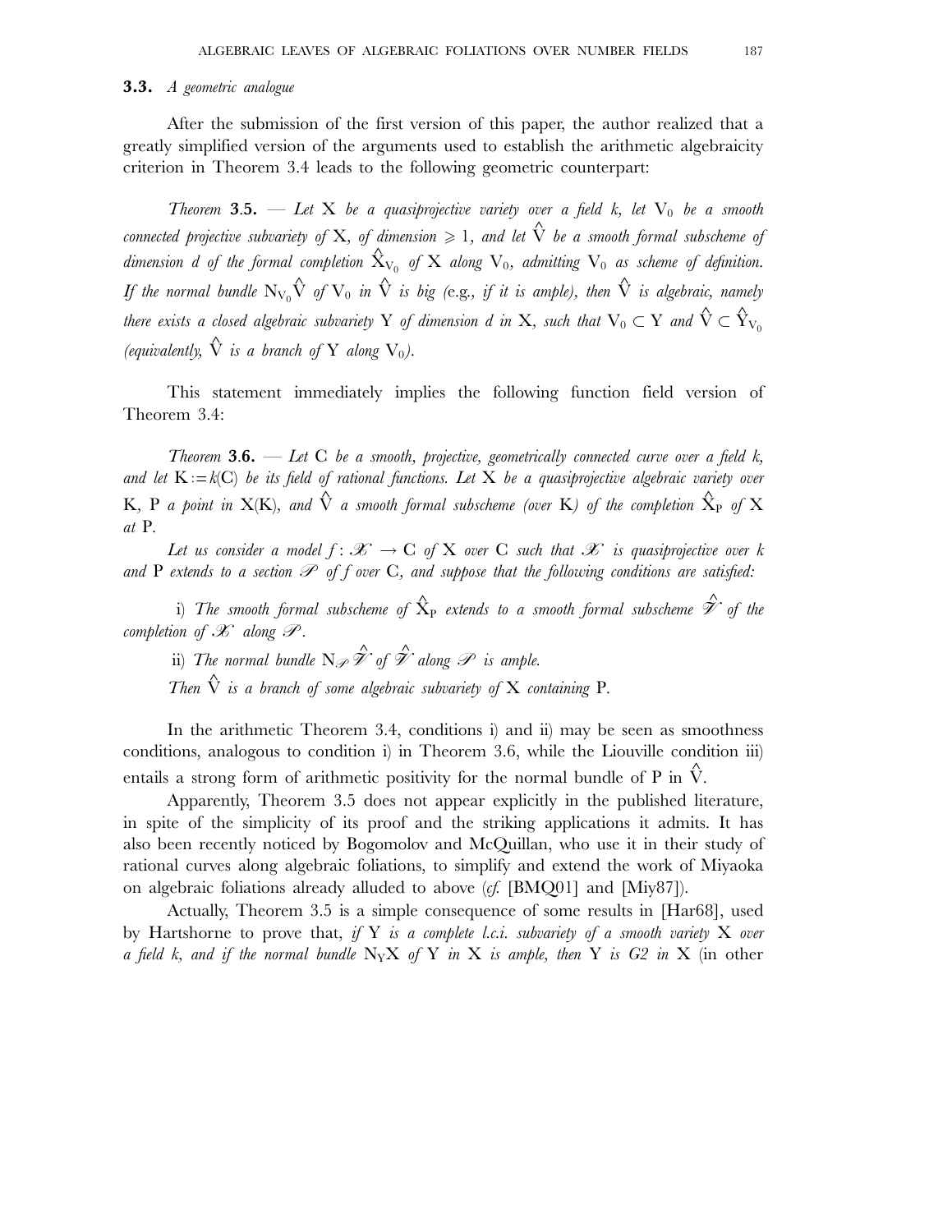words, the field  $k(\hat{\textbf{X}}_{\textbf{Y}})$  of meromorphic  $^{(10)}$  functions on the formal completion  $\hat{\textbf{X}}_{\textbf{Y}}$  of X along Y is a finite degree extension of the field *k*(X) of rational functions on X; see also [Hir68] and [HM68] for related results).

A key point in the derivation of Hartshorne's G2 Theorem is the following fact:

*Theorem* **3**.**7** *([Har68], Theorem 6.7). — Let be a smooth and proper formal scheme of* dimension  $d$  over a field  $k$  and let  $\rm V_{0}$  be a subscheme of definition of  $\hat{\rm V}.$  Assume that  $\rm V_{0}$  is connected, of dimension  $\geqslant 1,$  and locally a complete intersection in  $\hat{\nabla}.$  If the normal bundle  ${\rm N}_{{\rm V}_0}\hat{\nabla}$  of  ${\rm V}_0$  in  $\hat{\nabla}$  *is ample, then the transcendence degree of the field*  $\text{K}(\hat{\text{V}})$  *of meromorphic functions on*  $\hat{\text{V}}$  *is at most d.*

This statement implies the following variant of Theorem 3.5:

*Corollary* **3.8.**  $\cdots$  *Let* X *be a scheme of finite type over a field k, let*  $V_0$  *be a subscheme* of  $X$ *, proper over k, connected and of dimension*  $\geqslant 1$ *, and let*  $\hat{\nabla}$  *be a smooth formal subscheme of* dimension  $d$  of the formal completion  $\hat{\textbf{X}}_{\text{V}_0}$  of  $\textbf{X}$  along  $\text{V}_0$ , admitting  $\text{V}_0$  as scheme of definition. If  $\rm V_0$  *is locally a complete intersection and if the normal bundle*  $\rm N_{V_0}\hat{\rm V}$  *of*  $\rm V_0$  *in*  $\hat{\rm V}$  *is ample, then*  $\hat{\rm V}$ *is algebraic.*

Indeed, we may consider the Zariski closure Y of  $\hat{V}$  in X, namely the smallest closed subscheme of X containing  $\hat{V}$ . It is an integral subscheme of X such that  $V_0 \subset Y$  and  $\hat{V} \subset \hat{Y}_{V_0}$ . Moreover, the field K(Y) of rational functions on Y may be identified with a subfield of  $\hat{K}(\hat{V})$ , and therefore Hartshorne's Theorem 3.7 shows that the dimensions of  $\hat{V}$  and Y coincide.

The proof of Theorem 3.7 relies on the following estimate, where L denotes a line bundle over  $\hat{V}$  and D an integer which goes to + $\infty$ :

(3.2) 
$$
\operatorname{rk} H^0(\hat{V}, L^{\otimes D}) = O(D^{\dim \hat{V}})
$$

(see [Har68], §6). Such an upper bound also directly implies Theorem 3.5. Indeed, to prove it, we may assume that  $X$  is projective and apply  $(3.2)$  with  $L$  an ample line bundle on X. If Y denotes the Zariski closure of  $\hat{V}$  in X, then  $H^0(\hat{V}, L^{\otimes D})$  injects into  $H^{0}(Y, L^{\otimes D})$  and the characterization of the dimension of Y as the degree of its Hilbert polynomial shows that dim Y is not greater than (hence equal to) dim  $\hat{V}$ .

To prove (3.2) and Theorem 3.5, one filters  $H^0(\hat{V}, L^{\otimes D})$  by the order of vanishing along  $V_0$ ; this leads to the estimate, where  $N := N_{V_0}\hat{V}$ :

$$
\operatorname{rk} H^0(\widehat{V},\,L^{\otimes D}) \leqslant \sum_{i \geqslant 0} \operatorname{rk} H^0(V_0,\,S^i \check{N} \otimes L^{\otimes D}).
$$

<sup>(10)</sup> Also called *formal-rational*; *cf.* [HM68].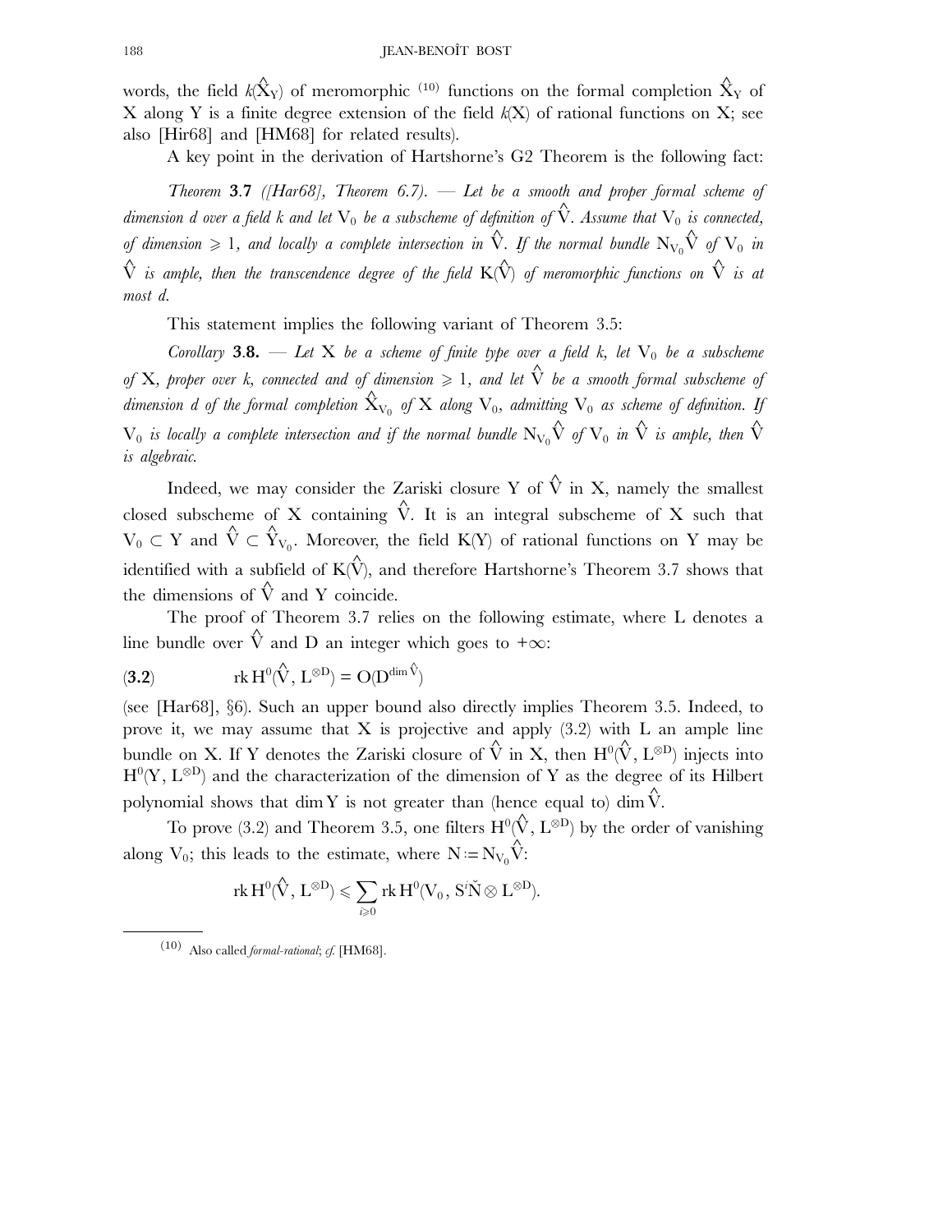Finally, rk H<sup>0</sup>(V<sub>0</sub>, S<sup>*i*</sup>N<sup>o</sup> L<sup>⊗D</sup>) grows at most like  $(i + D)^{\dim V_0 + rkF - 1}$ , and vanishes when  $i/D$  is large enough since  $N_{\rm V_0}\hat{\rm V}$  is big. Since

$$
\dim \hat{V} = \dim V_0 + \mathrm{rk}\, F,
$$

this entails  $(3.2)$  (see also [Har68]  $\S6$ , [BMQ01], 2.1.1, and [CB01], 4.7).

#### **3.4.** *Vanishing of p-curvatures and* **p***-adic sizes of formal leaves*

In this section, we derive the algebraicity criterion for leaves of foliations stated in Theorem 2.1 from the algebraicity criterion for formal germs in Theorem 3.4. To achieve this, we apply the latter to the formal germ  $\hat{\nabla}$  of leaf through P defined by the involutive bundle F (see 3.4.1, *infra*). This formal germ  $\hat{V}$  is smooth; moreover, for any  $\mathbf{p} \in V_f(K)$ , the formal subscheme  $\hat{V}_{K_\mathbf{p}}$  of  $\hat{X}_{P,K_\mathbf{p}}$  is  $K_\mathbf{p}$ -analytic – in other words, its size  $R_p$  with respect to any model is positive – and for any embedding  $\sigma: K \hookrightarrow \mathbf{C}$ , the formal subscheme  $\hat{V}_{\sigma}$  of  $\hat{X}_{\sigma, P_{\sigma}}$  is **C**-analytic. The Liouville condition (Theorem 3.4, iii)) holds by hypothesis, and the Bombieri condition (3.1) will follow from the assumption of  $\hat{p}$ -integrability for almost every reduction. Indeed, it yields the following upper bound for almost every **p**, of residual characteristic *p*:

(3.3) 
$$
\log R_{\mathbf{p}}^{-1} \leqslant 3[K_{\mathbf{p}}:\mathbf{Q}_{\ell}]\frac{\log p}{p^2}.
$$

That type of estimate is well known for the radii of convergence of solutions of linear differential systems (see for instance [DGS94], pp. 95-96); the foliation case we consider here is similar (see Proposition 3.9, *infra*).

Observe that, with no integrability condition, the sizes  $R_p$  are "much smaller": one gets that, for almost every **p**,

(3.4) 
$$
\log R_{\mathbf{p}}^{-1} \leqslant [K_{\mathbf{p}} : \mathbf{Q}_{\rho}] \frac{\log p}{p-1}
$$

(see Proposition 3.9, *infra*, and its proof), and basically this bound is optimal, as examplified, for instance, by the graph of the usual exponential. These estimates also show that, in Theorem 2.1 and its consequences Theorems 2.3 and 2.9, the *p*-integrability conditions for almost every **p** could be weakened to the *p*-integrability for all  $\mathbf{p} \in V_f(K)$  not dividing the elements in a set S of rational primes which has "density zero" in the sense that

$$
\sum_{p\in S}\frac{\log p}{p}<\infty.
$$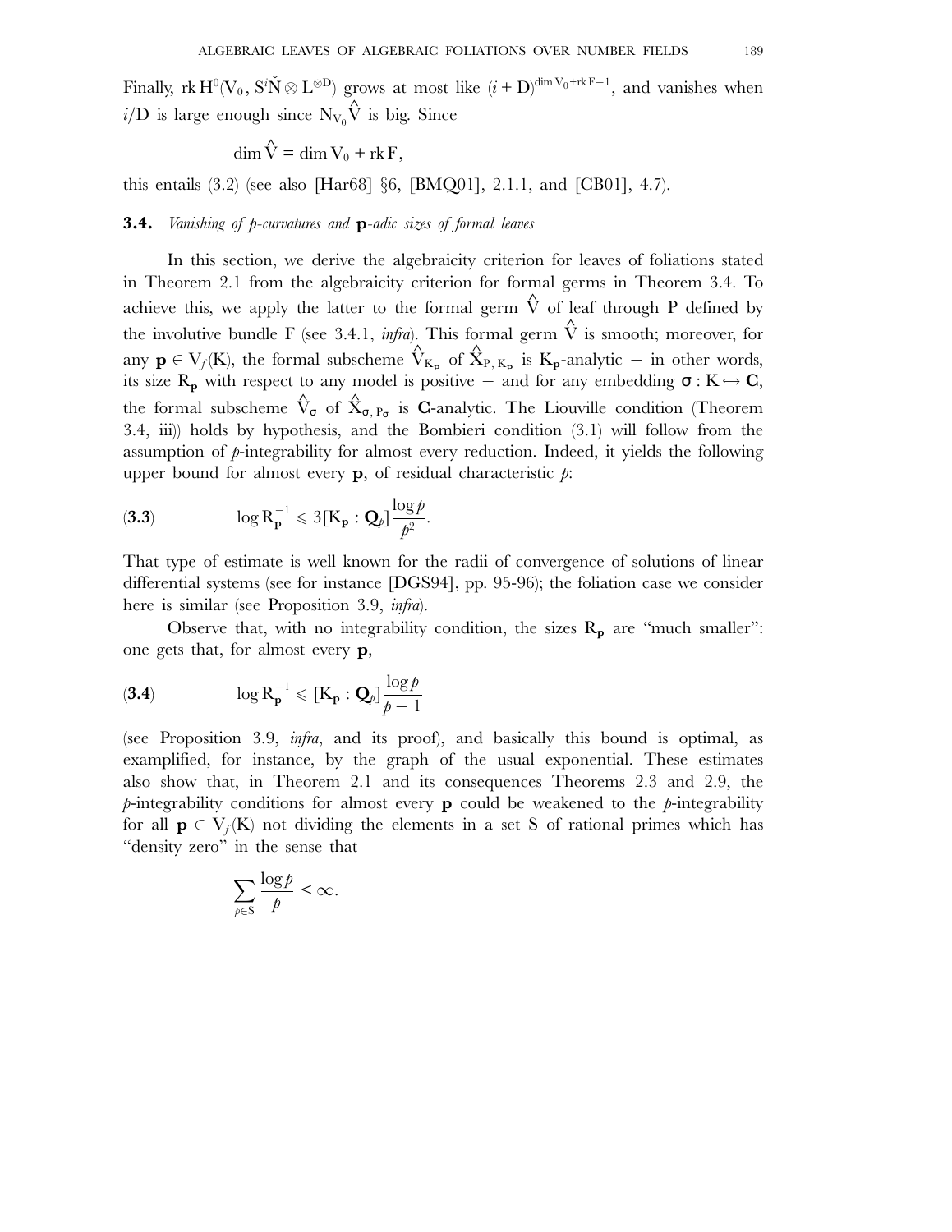#### **3.4.1.** *Formal flows and formal leaves*

With the notation of Theorem 2.1, let us choose regular functions  $x_1, ..., x_d$  on some open Zariski neighbourhood U of P in X such that  $(x_1, ..., x_d): U \to \mathbf{A}^d_K$  is étale and sends P to 0. Then the coherent sheaf of regular sections of  $T<sub>X</sub>$  is free on U with basis  $\left(\frac{\partial}{\partial x_1}, \ldots, \frac{\partial}{\partial x_n}\right)$ . Moreover, after possibly permuting the *x<sub>i</sub>*'s and shrinking U, we may assume that, for any integer *i* such that  $1 \leq i \leq f = \text{rk } F$ , there exists a unique regular section  $v_i$  of F over U which may be written

$$
v^{i} = \frac{\partial}{\partial x_{i}} + \sum_{k=f+1}^{d} a_{k}^{i} \frac{\partial}{\partial x_{k}},
$$

for some  $a_k^i \in \mathcal{O}(U)$ . Then  $(v^1, ..., v^f)$  is a basis of the sheaf of regular sections of F over U, and the involutivity of F shows that the Lie brackets  $[v^i, v^j]$  vanish over U. The *p*-integrability hypothesis on F also shows that, for almost every  $\mathbf{p} \in V_f(K)$ , the reductions  $v_{\mathbf{F}_{\mathbf{p}}}^{i}$  of these sections have vanishing *p*-th powers, if *p* denotes, as usual, the characteristic of **Fp**.

Consider now the formal flow

$$
\psi: \hat{\mathbf{A}}_K^f \hat{\times} \hat{\mathbf{X}}_\text{P} \to \hat{\mathbf{X}}_\text{P}
$$

attached to the commuting vector fields  $v^1, ..., v^f$  on  $\hat{X}_P$ . Let us briefly recall how it is defined.

By means of the local coordinates  $x_1, ..., x_d$ , we may identify  $\hat{X}_P$  with the formal spectrum of  $K[[x_1, ..., x_d]],$  the vector fields  $v^1, ..., v^f$  with elements of  $K[[x_1, ..., x_d]]^d$ , and  $\psi$  with an element of K[ $[t_1, ..., t_f, x_1, ..., x_d]$ ]<sup>d</sup>. Then  $\psi$  is characterized by the following two properties: firstly,

(3.5) 
$$
\psi(0, ..., 0, x_1, ..., x_d) = X := \begin{pmatrix} x_1 \\ \vdots \\ x_d \end{pmatrix};
$$

secondly, for any  $i \in \{1, ..., f\}$ ,

(3.6) 
$$
\frac{\partial \Psi}{\partial t_i}(t_1, ..., t_f, x_1, ..., x_d) = v^i(\Psi(t_1, ..., t_f, x_1, ..., x_d)).
$$

For any  $i \in \{1, ..., f\}$ , let us denote by  $D_i$  the derivation defined by  $v^i$  on  $K[[x_1, ..., x_d]]$  and on  $K[[x_1, ..., x_d]]^d$  (acting component-wise). Then the expansion of ψ in powers of *t*1, ..., *td* is given by the following "Taylor formula", which could have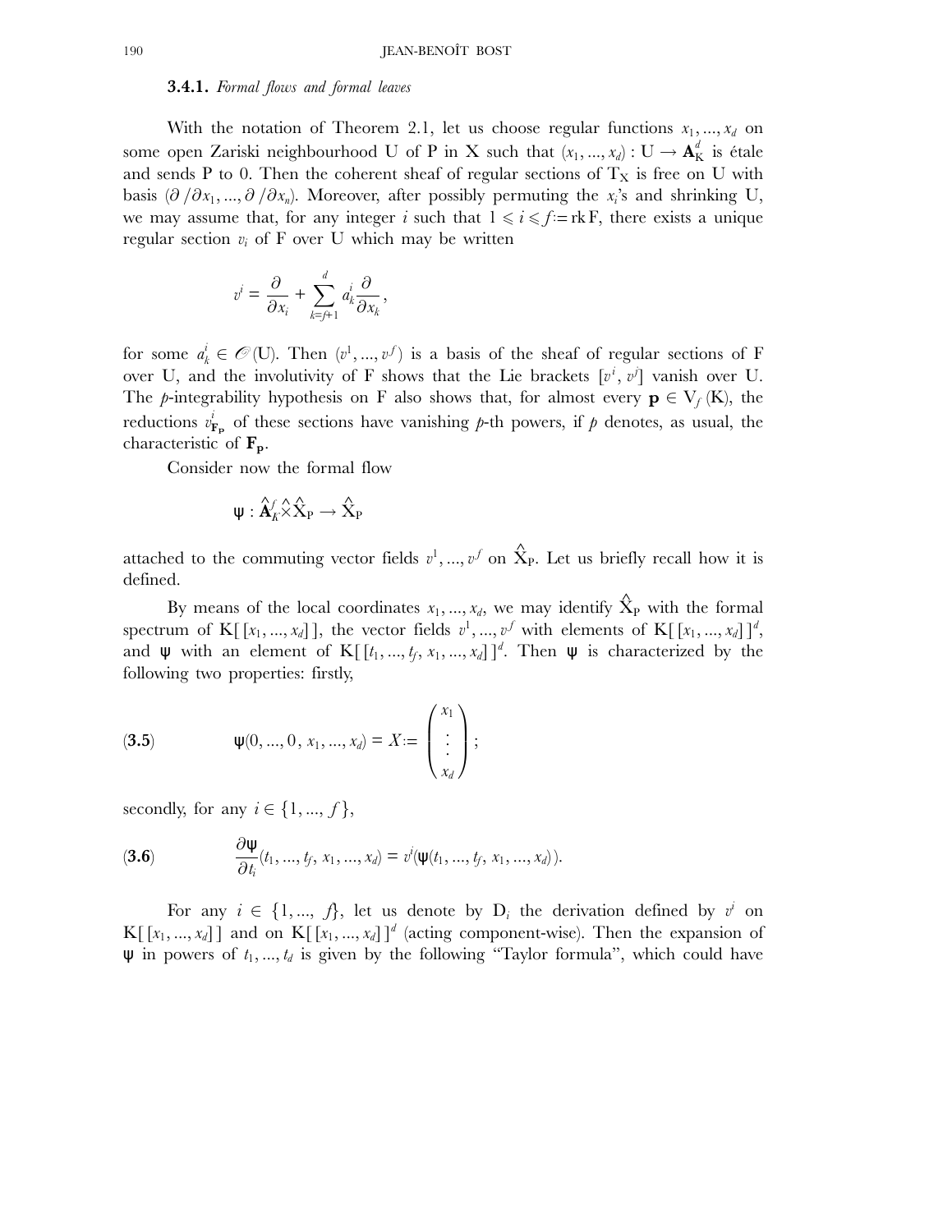been used as definition of ψ:

(3.7) 
$$
\psi(t_1, ..., t_f, x_1, ..., x_d) = e^{\sum_{i=1}^f t_i D_i} X := \sum_{I \in \mathbb{N}^f} \frac{1}{I!} D^I X,
$$

where, for any  $I = (i_1, ..., i_{f}) \in \mathbb{N}^f$ ,  $D^I := D_1^{i_1} ... D_f^{i_f}$ ,  $t^I := t_1^{i_1} ... t_f^{i_f}$ , and  $I! := i_1! ... i_f!$ . Observe that the formal series  $\psi$  indeed defines a "formal action" of  $\hat{\mathbf{G}}_{a,K}^f \simeq \hat{\mathbf{A}}_K^f$ on  $\hat{X}_{P} \simeq$  Specf K[[ $x_1, ..., x_d$ ]], since it satisfies  $\psi(0, x) = X$  and  $\psi(t + t', x) = \psi(t', \psi(t, x))$ .

The *formal leaf*  $\hat{V}$  *of* F *through* P is the formal subscheme of  $\hat{X}_P$  defined as the image of the formal embedding  $\psi(:, P) : \hat{A}^f_K \to \hat{X}_P$ . Expressed in terms of the local coordinates  $(x_1, ..., x_d)$  on X, this formal embedding is given by the formal series  $\Psi(t_1, ..., t_f, 0, ..., 0)$  in K[ $[t_1, ..., t_f]$ ]<sup>d</sup>. Consider the formal isomorphism

$$
\phi: \hat{\mathbf{A}}^{\textit{d}}_K \rightarrow \hat{X}_P,
$$

which, in terms of the local coordinates  $(x_1, ..., x_d)$ , is given by the series

(3.8) 
$$
\varphi(t_1, ..., t_d) := \psi(t_1, ..., t_f, 0, ..., 0) + {}^{t}(0, ..., 0, t_{f+1}, ..., t_d)
$$

in K[ $[t_1, ..., t_d]$ ]<sup>d</sup>. By construction, the restriction of  $\phi$  to  $\hat{A}^f_K \times \{0\}$  is a formal isomorphism onto  $\hat{\mathrm{V}}$ , and its differential defines an isomorphism between the subbundle of the formal tangent bundle of  $\hat{\textbf{A}}_K^d$  generated by  $(\partial/\partial t_1, ..., \partial/\partial t_f)$  and the subbundle of the formal tangent bundle of  $\hat{\mathbf{X}}_\text{P}$  defined by F. In particular,  $\hat{\mathbf{V}}$  is the unique smooth formal subscheme of dimension  $f$  of  $\hat{\text{X}}_\text{P}$  which is a formal integral variety of F.

Moreover, since the series defining  $v_1, ..., v_f$  have positive **p**-adic and archimedean radii of convergence, the same holds for the series  $(3.7)$  defining  $\psi$  (this is well known in the archimedean case, and in the **p**-adic one, follows for instance from Proposition 3.9, 1), *infra*), hence for  $\varphi$ . This shows that, for any  $\mathbf{p}$  in  $V_f(K)$  (resp. any embedding  $\sigma : K \hookrightarrow \mathbf{C}$ ), the formal germ  $\hat{\mathbf{V}}_{K_{\mathbf{p}}}$  (resp.  $\hat{\mathbf{V}}_{\sigma}$ ) is analytic.

Finally, the leaf of F through P is algebraic if and only if the formal leaf  $\hat{V}$  is a branch of a subvariety of X containing P. Thanks to the algebraicity criterion in Theorem 3.4, to complete the proof of Theorem 2.1, it is enough to show that almost all the **p**-adic sizes of  $\hat{V}$  satisfy the estimates (3.3). This will follow from Proposition 3.9 in the next subsection, together with Lemma 3.2.

#### **3.4.2. p***-adic estimates on formal flows*

Let **p** be any element in  $V_f(K)$ , *p* the characteristic of  $\mathbf{F_p}$ , and  $\varpi$  a uniformizing element in  $\mathcal{O}_p$ .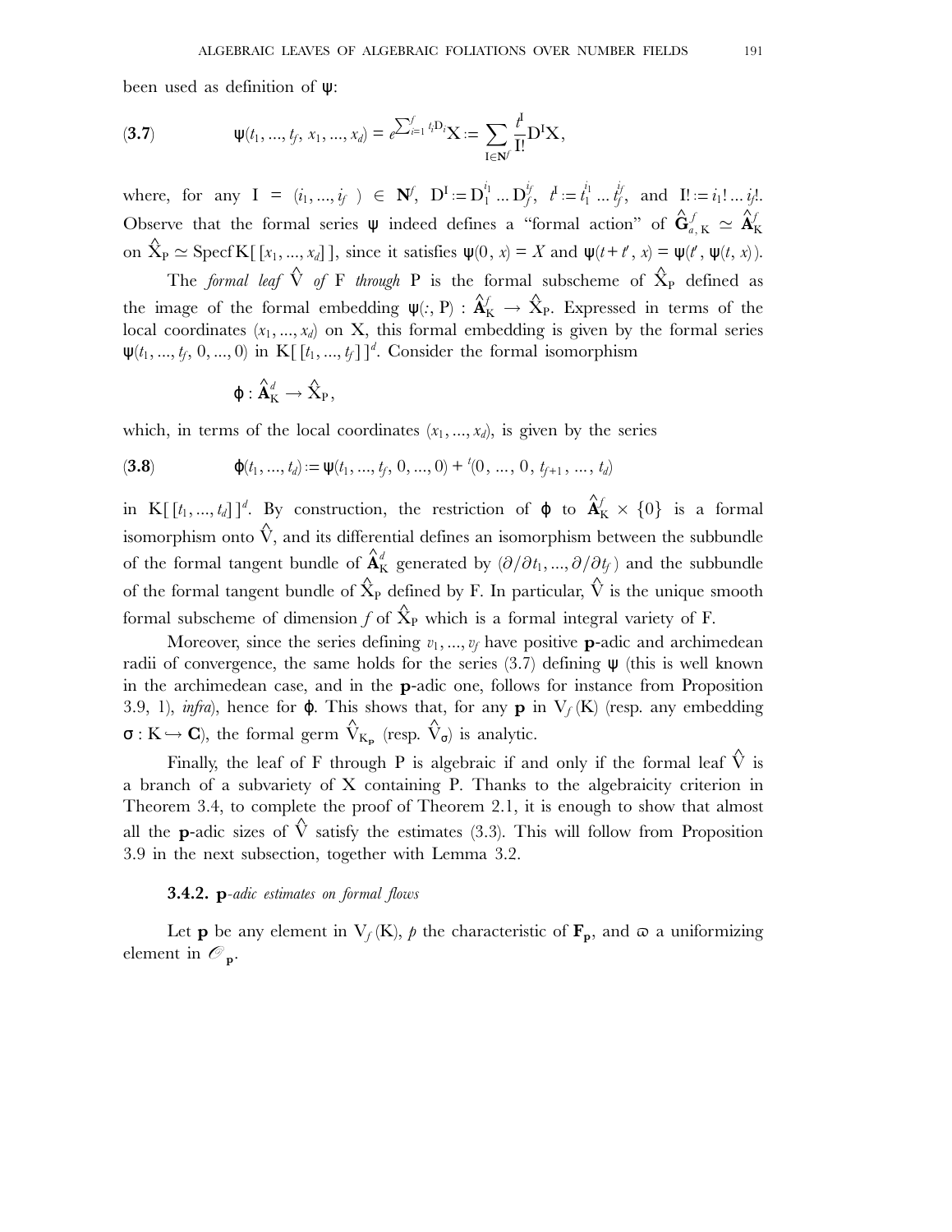*Proposition* **3.9.**  $\cdots$  Let  $v^1, ..., v^f$  be commuting formal vector fields in  $\mathcal{O}_p$  [[ $x_1, ..., x_d$ ]]<sup>d</sup>, let  $D_1,...,D_f$  *be the corresponding derivations in*  $\bigoplus_{i=1}^d$   $\mathcal{O}_{\mathbf{p}}\big[\, [x_1,...,x_d]\, \big]$ ∂/∂ $x_i$ , and let

$$
\psi(t_1, ..., t_f, x_1, ..., x_d) \in \mathbf{K}_p \big[ [t_1, ..., t_f, x_1, ..., x_d] \big]^{d}
$$

*be their formal flow, defined by the properties (3.5) and (3.6), or by the expansion (3.7).*

1) *The series*  $\psi(t_1, ..., t_f, x_1, ..., x_d)$  *converges on the polydisk defined by* 

$$
|t_j|_{\mathbf{p}} < |p|_{\mathbf{p}}^{\frac{1}{p-1}} = p^{-[\mathbf{K}_{\mathbf{p}}:\mathbf{Q}_p]/(p-1)}, \quad 1 \leq j \leq f,
$$

*and*

$$
|x_k|_{\mathbf{p}} < 1, \quad 1 \leq k \leq d.
$$

2) Suppose moreover that the reductions modulo  $\varpi$  of the vector fields  $v_1, ..., v_f$  have vanishing *p*-th powers, and that  $K_p$  is absolutely unramified. Then, for any  $I = (i_1, ..., i_f)$  in  $\mathbb{N}^f\setminus\set{(0, ..., 0)}$ ,

(3.9) 
$$
\left|\frac{1}{I!}D^{I}(X)(0)\right|_{P} \leqslant |\rho|_{P}^{-\sum_{j=1}^{f}(\frac{i_{j}-S(i_{j})}{\rho-1}-[\frac{i_{j}}{\rho}])}
$$

$$
\leqslant p^{\frac{3[\mathrm{K}_{\mathbf{p}}:\mathbf{Q}_p]}{p^2}(|\mathrm{I}|-1)}
$$

 $\alpha$  *where*  $S(i_j)$  *denotes the sum of the digits of the expansion of*  $i_j$  *in the base*  $p$ *, and*  $|I|:=\sum_{j=1}^f i_j$ . In *particular, the element*  $\varphi$  *of*  $G_{\text{for}}$  *defined by* (3.8) *belongs to*  $G_{\omega}(r)$  *for any positive r such that* 

*,*

$$
r\leqslant \rho^{-\frac{3[\mathrm{K}_{\mathbf{p}}:\mathbf{Q}_{\boldsymbol{\rho}}]}{\boldsymbol{\rho}^2}},
$$

and the size  $R_p$  of the formal subscheme  $\hat{V}$  of  $\hat{\bf A}^d_{K_p}$  defined as the image of the formal embedding

$$
\psi(t_1, ..., t_f, 0, ..., 0) : \mathbf{\hat{A}}_{\mathbf{K}_{\mathbf{p}}}^f \longrightarrow \mathbf{\hat{A}}_{\mathbf{K}_{\mathbf{p}}}^d
$$

*satisfies*

$$
\log R_{\mathbf{p}}^{-1} \leqslant 3[K_{\mathbf{p}}:\mathbf{Q}_{\rho}]\frac{\log p}{p^2}.
$$

*Proof.* — To prove 1), observe that, for any  $I = (i_1, ..., i_f) \in \mathbb{N}^f$ ,

$$
\mathbf{D}^{\mathrm{I}}(\mathbf{X}) \in \mathcal{O}_{\mathbf{p}}\big[\left[x_1, ..., x_d\right]\big]^d.
$$

Assertion 1) then follows from the fact that, for any integer *i*, the *p*-adic valuation of *i*! is at most  $i/(\rho - 1)$ .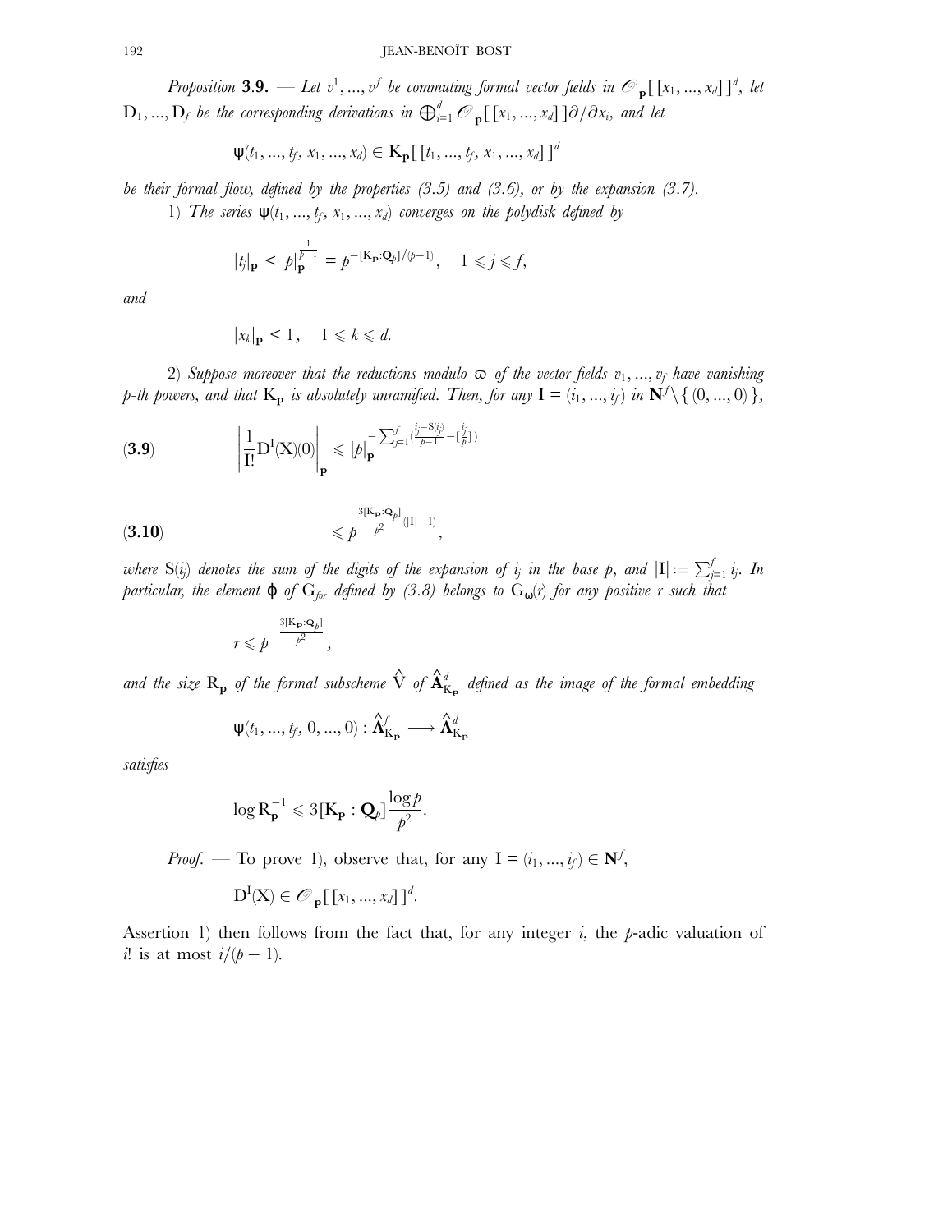To prove 2), observe that, when the reductions modulo  $\varpi$  of  $v_1, ..., v_f$  have vanishing *p*-th powers, then the differential operators  $D_i^{\ell}$ ,  $i \in \{1, ..., f\}$ , map  $\mathscr{O}_p[[x_1, ..., x_d]]^d$ to  $\omega \mathcal{O}_p$  [ $[x_1, ..., x_d]$ ]<sup>d</sup>. This shows that, for any  $I = (i_1, ..., i_j) \in \mathbb{N}^f$ ,

$$
D^{I}(X) \in \varpi^{\sum_{j=1}^{f}[\frac{i_j}{p}]} \mathcal{O}_{\mathbf{p}}\big[\left[x_1, ..., x_d\right]\big]^d.
$$

Using that the *p*-adic valuation of *i<sub>i</sub>*! is  $(i<sub>i</sub> - S(i<sub>i</sub>))/(p-1)$ , we get (3.9). The estimate  $(3.10)$  and the other assertions immediately follow.  $\Box$ 

#### **3.4.3.** *Proof of Theorem 2.2*

Let us briefly explain how to derive the sufficiency of conditions i) and ii) in Theorem 2.2 from Theorem 3.4 and the above *p*-adic estimates on formal flows.

Clearly, we may replace the field K by an arbitrary finite extension and therefore we may assume that  $X(K)$  is not empty. Let us choose some point P in  $X(K)$ , and consider the completion  $\hat{V}$  of  $G^{for}(X, F)$  at  $(P, P)$ . The formal schemes  $\hat{V}$  and  $G^{for}(X, F)$  have the same Zariski closure in  $X \times_K X$ . Therefore, we only need to check that the formal germ  $\hat{V}$  in  $X \times_K X$  satisfies the conditions i)-iii) in Theorem 3.4. Now, the Liouville condition iii) immediately follows from the Liouville condition ii) in Theorem 2.2 and the analyticity condition ii) is clear. Finally, Proposition 3.9 shows that the sizes  $R_p$  of  $\hat{V}$  are positive and again satisfy the upper bound (3.3) when the  $p$ -curvature vanishes. Indeed, with the notation of paragraph 3.4.1, the map  $(\varphi, \varphi)$ defines a formal isomorphism from  $\hat{A}_{K}^{2d}$  onto  $\widehat{X \times X}_{(P, P)}$ , the inverse of which maps  $\hat{V}$  onto the formal germ in  $\hat{A}^{2d}_K$  defined by the equations  $t_{f+1} = u_{f+1}, ..., t_d = u_d$  in the formal coordinates  $(t_1, ..., t_d, u_1, ..., u_d)$ .

## **4. Proof of the main theorem**

This section presents a proof of Theorem 3.4, along the lines discussed in the introduction.

We would like to emphasize that the main technical difficulty in establishing our algebraicity criteria comes from *factorials arising with differentiations*. Similar problems related to factorials and divided power algebras associated to involutive bundles over the integers are classical in the theory of G-functions (see for instance [Sie29], Erster Teil, §4, VII, and [Bom81], §1) and also occur in Miyaoka's work ([Miy87]). Similar issues have already been addressed in section 3.4 when we estimated the sizes of formal germs of leaves.

In the proof of Theorem 3.4, these difficulties with factorials are hidden behind the arithmetic estimates in Lemma 4.8 *infra*: a key point is that the "*i*-th jet map" ϕ *i* D introduced in section 4.2.2 below − which could be expressed as a *i*-tuple derivation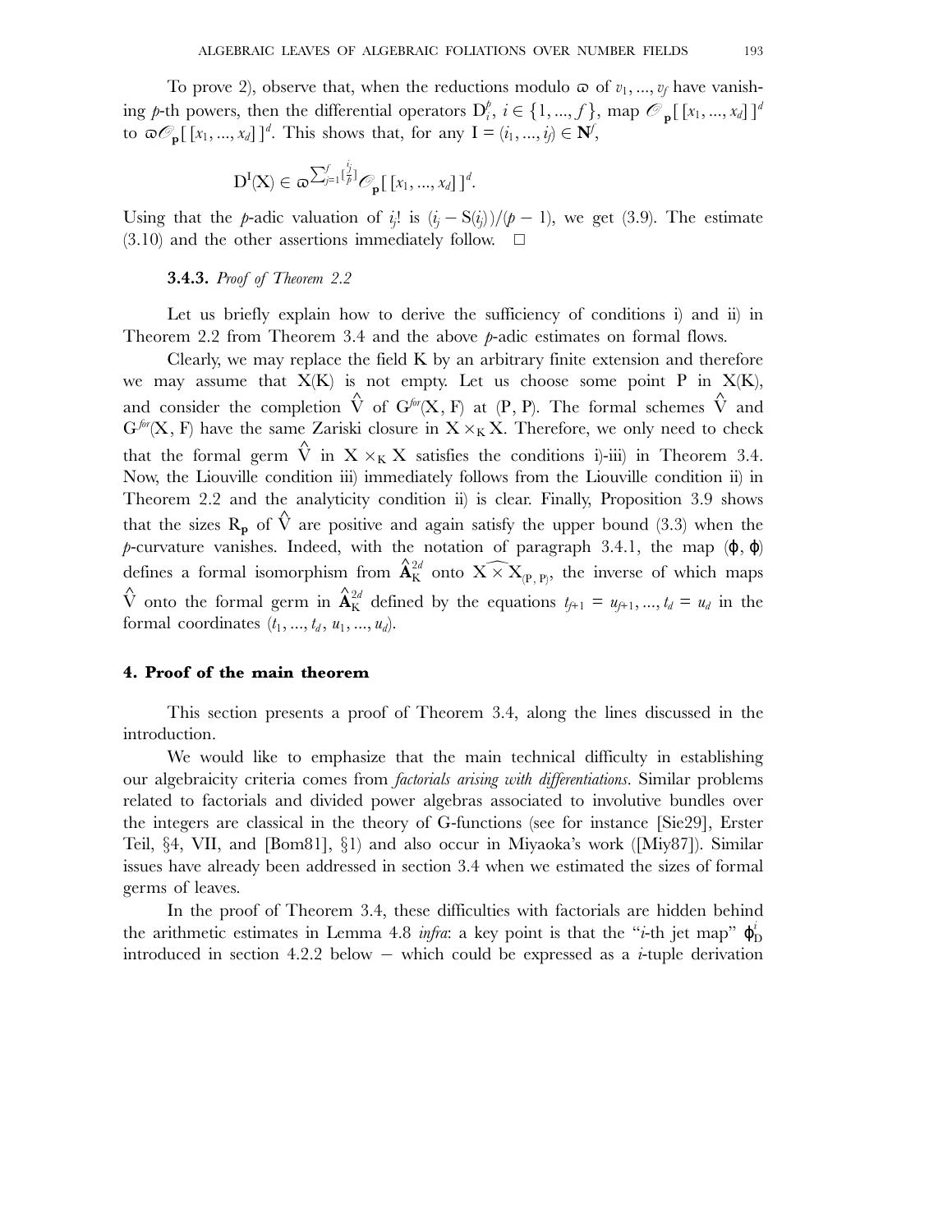divided by a factor *i*! − satisfies the local estimates in Lemma 4.9, 4.10, and 4.11, while the maximal slope of the hermitian vector bundle  $S^i \check{t} \otimes \mathscr{P}^* \overline{\mathscr{L}}^{\otimes D}$  satisfies the bound (4.21), which is linear in *i*. In this respect, it is crucial that the estimates (4.7) and (4.29) concerning symmetric powers are linear in the exponent *k* and *i*. As a matter of fact, crude arguments in their proof would introduce a disastrous additional factor of the form log *i*! (equivalent to *i* log *i*).

## **4.1.** *Hermitian vector bundles, slopes, and heights of linear maps*

We now discuss a few concepts and results from Arakelov geometry which will be used in the proof of Theorem 3.4. These are quite elementary, although several of them are not explicitly established in the literature, and we have tried to make this section self-contained. We refer the reader to [Szp85], [Bos96] Appendix, and [Sou97] for more extensive discussions and references concerning hermitian vector bundles in Arakelov geometry.

We will denote by K a number field and by  $\mathcal{O}_K$  its ring of integers.

#### **4.1.1.** *Basic definitions*

Let  $\mathscr X$  be a separated scheme of finite type over  $\text{Spec } Z$  such that its generic fiber  $\mathscr{X}_{\mathbf{Q}}$  (or equivalently, the complex analytic space  $\mathscr{X}(\mathbf{C})$ ) is smooth. In this paper, an *hermitian vector bundle*  $\overline{E}$  over  $\mathscr X$  will be a pair  $(E, \|\cdot\|)$ , where E is a locally free coherent sheaf on  $\mathscr X$  and  $\Vert . \Vert$  is a continuous hermitian metric on the associated analytic vector bundle  $E_C$  over  $\mathscr{K}(C)$ , invariant under complex conjugation. An hermitian vector bundle of rank 1 will be called an *hermitian line bundle*.

If  $f: \mathcal{X}' \to \mathcal{X}$  is a morphism of separated schemes of finite type over Spec **Z**, the pull-back by *f* of an hermitian vector bundle  $\overline{E}$  :=(E, ||.||) over *X* is the hermitian vector bundle  $f^* \overline{E}$  defined by the locally free sheaf  $f^*E$  on  $\mathcal{K}'$  and the pull-back by  $f_G : \mathscr{K}'(\mathbf{C}) \to \mathscr{K}(\mathbf{C})$  of the metric  $\|.\|$ , which indeed is a continuous hermitian metric on  $(f^*E)_C \simeq f_C^*E_C$ . Similarly, various tensorial operations are defined on hermitian vector bundles in an obvious way: from hermitian vector bundles  $\overline{\mathrm{E}}, \ \overline{\mathrm{E}}'$  on  $\mathscr{X}$ , one may form new hermitian vector bundles, such as, for instance, the dual  $\check{E}$ , the direct sum  $\overline{E} \oplus \overline{E}'$ , the tensor product  $\overline{E} \otimes \overline{E}'$ , and the exterior and symmetric powers <sup>(11)</sup>  $\Lambda^k \overline{E}$  and  $S^k \overline{E}$ .

When K is a number field, an hermitian vector bundle over Spec  $\mathcal{O}_K$  is nothing else than a pair  $E = (E, (||.||_{\sigma})_{\sigma: K} \hookrightarrow c)$ , where E is a finitely generated projective  $\mathscr{O}_K$ module E, and  $(\|.\|_{\sigma})_{\sigma:\mathbf{K}} \to \mathbf{c}$  a family, invariant under complex conjugation, indexed

<sup>(11)</sup> Whereas there exists a unique sensible definition of hermitian structures on *tensor products* and on *exterior powers* of complex vector spaces equipped with hermitian structures, there are several competing conventions currently used in the literature for *symmetric powers*. We use the following one: if V is a complex vector space, equipped with an hermitian metric *h*, then, for any integer *d*, the symmetric power S<sup>d</sup>V is defined as the quotient of the tensor power V<sup>⊗d</sup> and the hermitian metric deduced from *h* on  $\text{S}^d \text{V}$  is defined as the quotient metric of the metric  $h^{\otimes d}$  on  $\text{V}^{\otimes d}.$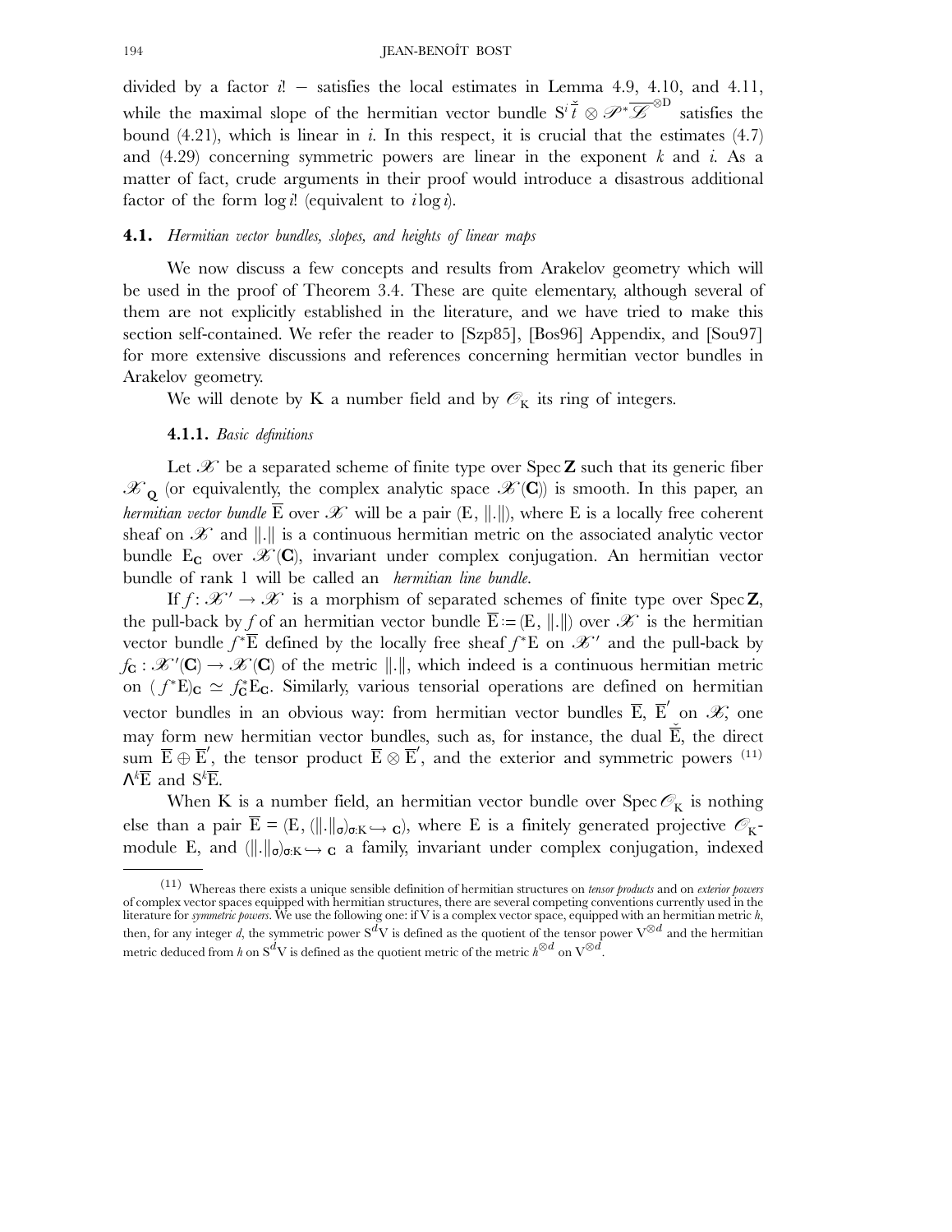by the field embeddings of K in **C**, of hermitian metrics on the complex vector spaces  $E_{\sigma} := E \otimes_{\sigma: \mathcal{O}_K \to \mathbf{C}} \mathbf{C}.$ 

When  $rk E = 1$ , the *Arakelov degree* deg  $\overline{E}$  of such an hermitian vector bundle over Spec  $\mathcal{O}_K$  is defined by the following equality, valid for any element *s* of  $E \setminus \{0\}$ :

$$
\widehat{\deg \mathbf{E}} \coloneqq \log | \mathbf{E} / \mathscr{O}_K s | - \sum_{\sigma: K \hookrightarrow \mathbf{C}} \log ||s||_{\sigma}.
$$

If, for any **p** in  $V_f(K)$ ,  $\|\|_p$  denotes the **p**-adic norm on  $E_{K_p}$  attached to the lattice  $E_{\mathcal{O}_p}$ , then we also have, for any  $s \in E_K \setminus \{0\}$ :

(4.1) 
$$
\widehat{\deg} \overline{E} := - \sum_{p \in V_f(K)} \log ||s||_p - \sum_{\sigma: K \hookrightarrow C} \log ||s||_{\sigma};
$$

this does not depend on the choice of *s* by the product formula.

When rk E is arbitrary, the Arakelov degree is defined as

$$
\widehat{\deg}\,\overline{\mathrm{E}}:=\widehat{\deg}\,\Lambda^{\mathrm{rk}\,\mathrm{E}}\overline{\mathrm{E}}.
$$

We shall also use the *normalized Arakelov degree* of E:

$$
\widehat{\operatorname{deg}}_{n}\overline{E}:=\frac{1}{[K:\mathbf{Q}]}\widehat{\operatorname{deg}}\,\overline{E}.
$$

When moreover the rank of E is positive, the *slope*  $\widehat{\mu(E)}$  of E is defined as

$$
\widehat{\mu}(\overline{\mathbf{E}}) := \frac{\widehat{\deg}_n \overline{\mathbf{E}}}{\text{rk } \mathbf{E}},
$$

and its *maximal slope*  $\widehat{\mu}_{max}(\overline{E})$  (resp., its *minimal slope*  $\widehat{\mu}_{min}(\overline{E})$ ) as the maximum (resp. the minimum) of the slopes  $\widehat{\mu}(\overline{F})$ , where  $\overline{F}$  is the hermitian vector bundle defined by a  $\mathscr{O}_K$ submodule (resp. a torsion-free quotient) of positive rank F of E, equipped with the restrictions to  $F_{\sigma} \subset E_{\sigma}$  of the hermitian metrics ( $\|.\|_{\sigma}$ <sub>o</sub> $\infty$   $\to$  c) (resp. with the quotient metrics on the vector spaces  $F_{\sigma}$  of these metrics). One easily checks that

(4.2) 
$$
\widehat{\mu}_{max}(\overline{E}) = -\widehat{\mu}_{min}(\overline{\check{E}}).
$$

The very definition of the Arakelov degree shows that, for any basis  $(v_1, ..., v_{rk})$ of  $E_K$ , whose elements belong to E, we have:

$$
\widehat{\deg \mathbf{E}} \geqslant -\sum_{\sigma: \mathsf{K} \hookrightarrow \mathbf{C}} \log ||v_1 \wedge ... \wedge v_{\operatorname{rk} E}||_{\sigma} \geqslant -\sum_{\substack{\sigma: \mathsf{K} \hookrightarrow \mathbf{C} \\ 1 \leqslant i \leqslant \operatorname{rk} \mathbf{E}}} \log ||v_i||_{\sigma}.
$$

From this inequality, we immediately derive the following lower bound for minimal slopes: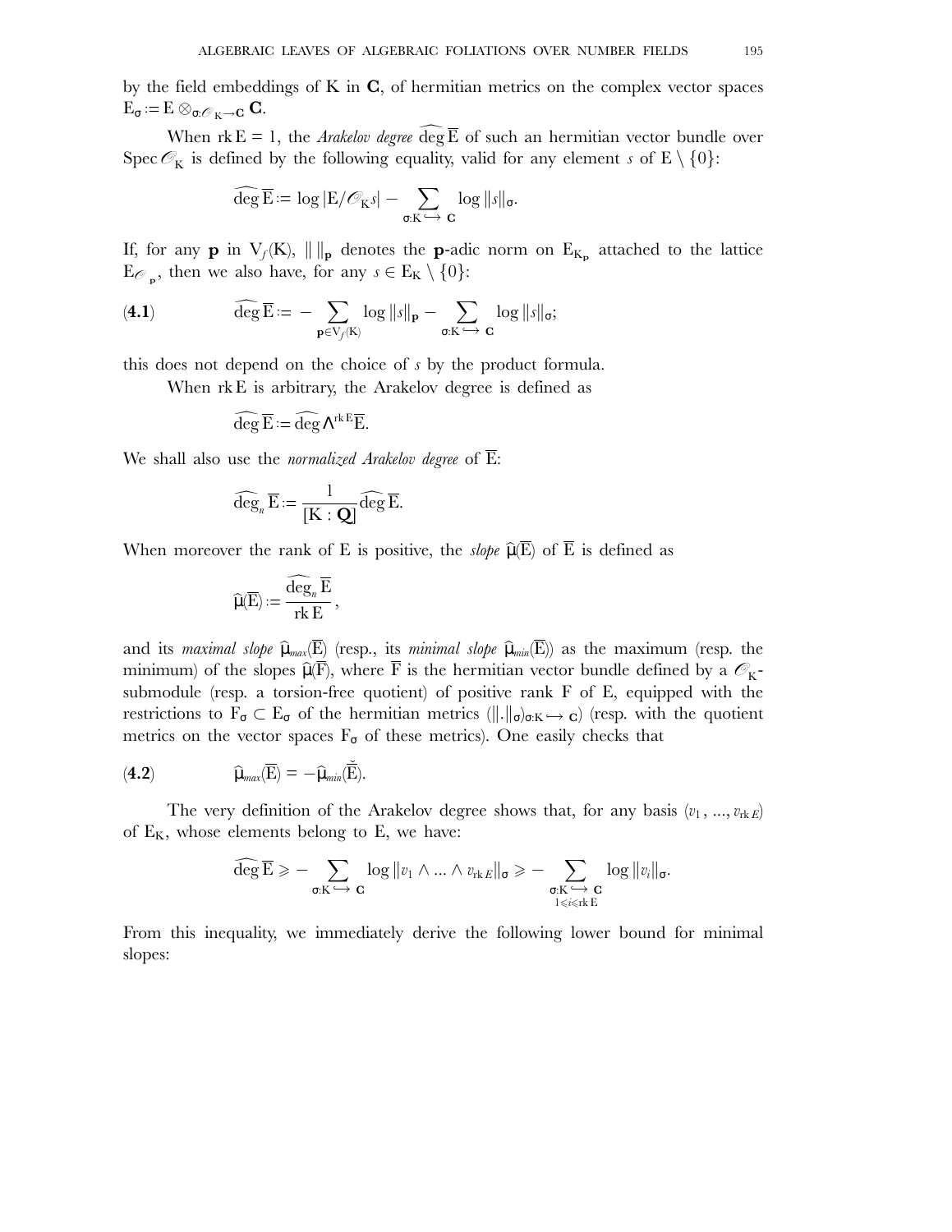*Lemma* **4.1.** — For any hermitian vector bundle  $E = (E, (||.||_{\sigma})_{\sigma: K} \rightarrow c)$  over  $Spec \mathscr{O}_K$  and any finite subset  $\mathscr F$  of E which spans the K-vector space  $E_K$ , we have:

$$
\widehat{\mu}_{\text{min}}(\overline{\mathrm{E}}) \geqslant -\max_{v \in \mathscr{F}, \, \sigma: \mathrm{K} \hookrightarrow \mathbf{C}} \log \|v\|_{\sigma}.
$$

From (4.1), it follows that, for any two hermitian line bundles  $\overline{L}_1$  and  $\overline{L}_2$  on Spec  $\mathcal{O}_K$ , we have:

(4.3) 
$$
\widehat{\deg \tilde{L}}_1 = -\widehat{\deg L}_1 \text{ and } \widehat{\deg L}_1 \otimes \overline{L}_2 = \widehat{\deg L}_1 + \widehat{\deg L}_2.
$$

This entails the following properties of the Arakelov degree and slopes:

*Lemma* **4.2.** — (i) Let  $\overline{\mathrm{E}}$  =  $(\mathrm{E}, (\|.\|_{\overline{\mathrm{E}}, \,\sigma})_{\sigma:\mathrm{K}}$   $\rightarrow$   $\mathrm{c})$  be a hermitian vector bundle over Spec  $\mathcal{O}_K$ *, and* 

$$
\{0\} = \mathcal{E}^{\mathcal{N}+1} \subset \mathcal{E}^{\mathcal{N}} \subset \ldots \subset \mathcal{E}^1 \subset \mathcal{E}^0 = \mathcal{E}
$$

*a filtration of*  $E$  *by saturated*  $\mathscr{O}_K$ *-submodules. If, for any*  $i \in \{0,...,N\},$  $\overline{F}^i$  *denotes the subquotient*  $F^i\!:=\!E^i/E^{i+1}$  equipped with the hermitian metrics quotient of the metrics on  $E^i_{\sigma}$  defined by the *restrictions of the hermitian metrics*  $\|\cdot\|_{\overline{\mathbb{E}}_{\alpha},\sigma}$ , then we have:

(4.4) 
$$
\widehat{\deg \mathbf{E}} = \sum_{i=0}^{N} \widehat{\deg \mathbf{F}^i}.
$$

(ii) For any hermitian vector bundle  $\overline{E}$  and any hermitian line bundle  $\overline{L}$  *over* Spec  $\mathscr{O}_K$ *, we have:*

(4.5) 
$$
\widehat{\mu}(E \otimes \overline{L}) = \widehat{\mu}(E) + \widehat{\deg}_n \overline{L} \quad and \quad \widehat{\mu}_{max}(\overline{E} \otimes \overline{L}) = \widehat{\mu}_{max}(\overline{E}) + \widehat{\deg}_n \overline{L}.
$$

## **4.1.2.** *The maximal slope of a symmetric power*

In the sequel, we will need some control on the maximal slopes of the successive symmetric powers  $S^k\overline{E}$  of some hermitian vector bundle  $\overline{E}$  over  $Spec\mathscr{O}_K$ . It is possible to prove that, for any such  $\overline{E}$  and any positive integer *k*, the following upper bound holds:

(4.6) 
$$
\widehat{\mu}_{max}(S^{k}\overline{E}) \leq k \left[ \widehat{\mu}_{max}(\overline{E}) + 2(\text{rk } E) \log(\text{rk } E) \right].
$$

(See [Bos98]; see also [Gr01a], Appendix). In this article, the following weak form of (4.6) will be sufficient:

*Lemma* **4.3.** *— For any hermitian vector bundle*  $\overline{E}$  *over* Spec  $\mathscr{O}_{K}$ *, there exists*  $c \in \mathbf{R}$  *such that, for any positive integer k,*

(4.7)  $\widehat{\mu}_{max}(S^{k}\overline{E}) \leqslant c k.$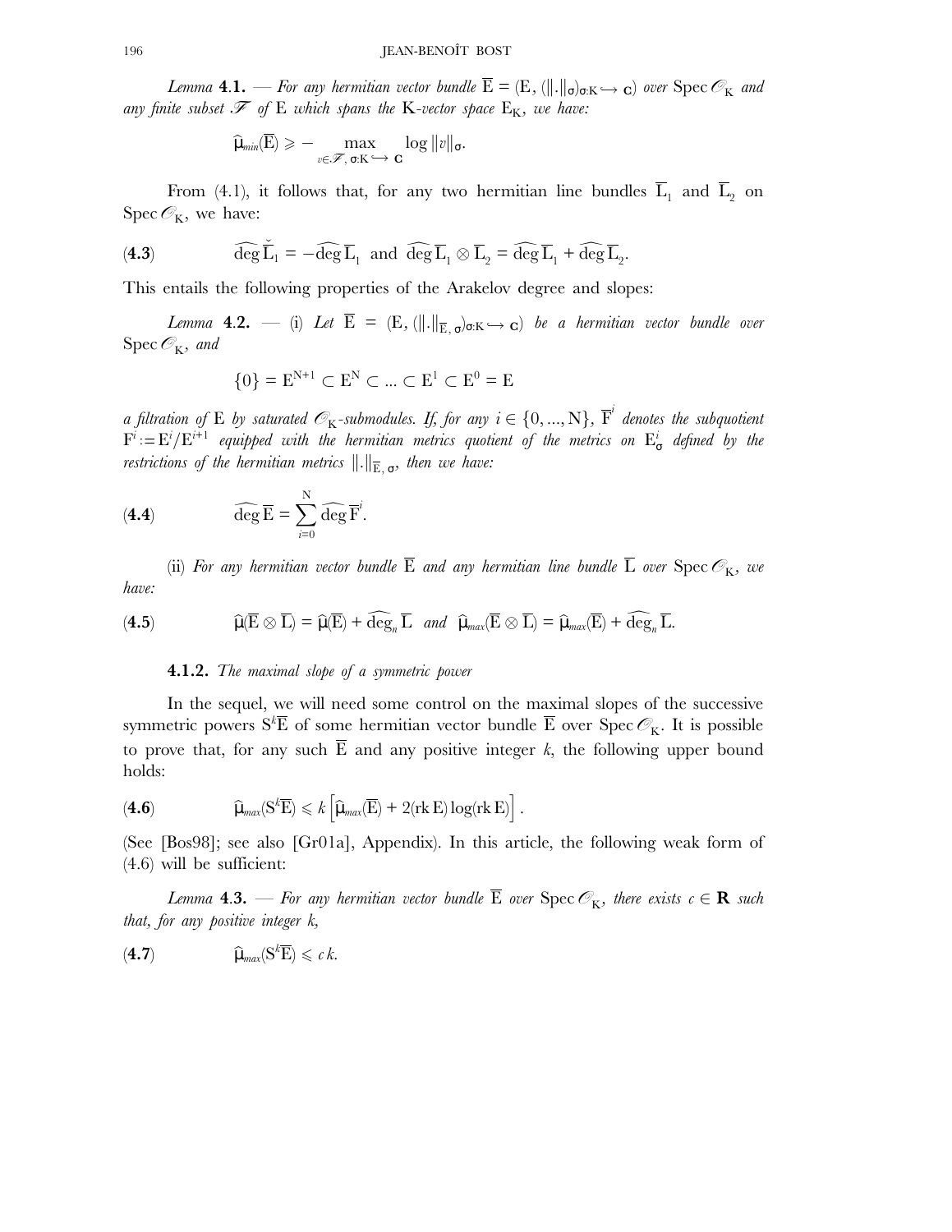This statement is significantly easier to prove than the more precise estimate (4.6). Indeed, for any positive integer *k*, consider the hermitian vector bundle  $\Gamma^k \check{\vec{E}} := (S^k \overline{E})^*$ ; the underlying  $\mathscr{O}_K$ -module  $\Gamma^k$ E<sup>\*</sup> may be identified with the module of invariants under the permutation action of the symmetric group  $\mathfrak{S}_k$  on the *k*-th tensor power  $\check{\mathrm{E}}^{\otimes k}$ , and the hermitian metrics on  $\Gamma^k \overline{E}$  coincide with the restrictions of the ones on  $\overline{E}^{\otimes k}$ . Therefore, if  $(v_1, ..., v_e)$  is a basis of  $\check{E}_K$ , the elements of which belong to  $\check{E}$ , we get a basis

$$
\mathscr{B}_k \! := \! \big( v^{i_1,\;\cdots,\;\,i_\mathrm{N}} \big)_{(i_1,\;\cdots,\;\,i_\mathrm{N}) \in \mathbf{N}^\mathrm{N}} \\ i_1 + \ldots + i_\mathrm{N} = \! k
$$

of  $\Gamma^k \check{E}_K$ , formed by elements in  $\Gamma^k \check{E}$ , by defining  $v^{i_1,\dots,i_N}$  as the sum of the elements in the orbit of  $v_1^{\otimes i_1}\otimes...\otimes v_N^{\otimes i_N}$  under the symmetric group  $\mathfrak{S}_k$ . The cardinality of this orbit is  $k!/i_1!...i_N!$  and therefore not larger than  $N^k$ . This shows that

$$
\max_{w \in \mathcal{B}_k, \sigma: \mathbf{K}} \|w\|_{\sigma} \leqslant N^k \left( \max_{1 \leqslant i \leqslant N, \sigma: \mathbf{K}} \|v_i\|_{\sigma} \right)^k.
$$

The upper bound (4.7) now follows from (4.2) and Lemma 4.1.

#### **4.1.3.** *Tensor powers of hermitian line bundles and associated hermitian vector bundles of sections*

By a *positive Lebesgue measure* on a reduced complex analytic space X, of pure dimension  $d$ , we mean a Radon measure  $\mu$  on X which satisfies the following property: if  $i: U \to \mathbb{C}^N$  is a holomorphic embedding of an open subset U of X and if  $\mu_0$  denotes the Hausdorff 2*d*-dimensional measure on its image  $i(U)$  in  $C^N$  (or equivalently, the measure defined by the current  $\omega^d \delta_{i(U)}$ , where  $\omega := \frac{i}{2} \sum_{k=1}^N dz_k \wedge d\overline{z}_k$ , there exists a Borel function  $\lambda : i(U) \to \mathbf{R}_+^*$  such that  $i_*\mu = \lambda \mu_0$  and  $\lambda$  and  $\lambda^{-1}$  are locally bounded.

Consider now a compact reduced analytic space X, of pure dimension *d*, equipped with a positive Lebesgue measure  $\mu$ , and M a holomorphic line bundle over X, endowed with a continuous hermitian metric  $\|\cdot\|_M$ . For any positive integer D, we may consider the hermitian metric  $\Vert . \Vert_{M^{\otimes D}}$  on  $M^{\otimes D}$  deduced from  $\Vert . \Vert_{M}$  by tensor power, and the associated  $L^p$  norms  $\|.\|_{D,L^p}$  on the (finite dimensional) complex vector space  $\Gamma(X, M^{\otimes D})$ : for any  $s \in \Gamma(X, M^{\otimes D})$ , we let

$$
||s||_{D, L^{\infty}} := \max_{x \in X} ||s(x)||_{M^{\otimes D}}
$$

and, for any  $p \in [1, +\infty)$ ,

$$
||s||_{D,\,L^p} := \left( \int_X ||s(x)||_{\mathbf{M}^{\otimes}D}^p \, d\mu(x) \right)^{1/p}.
$$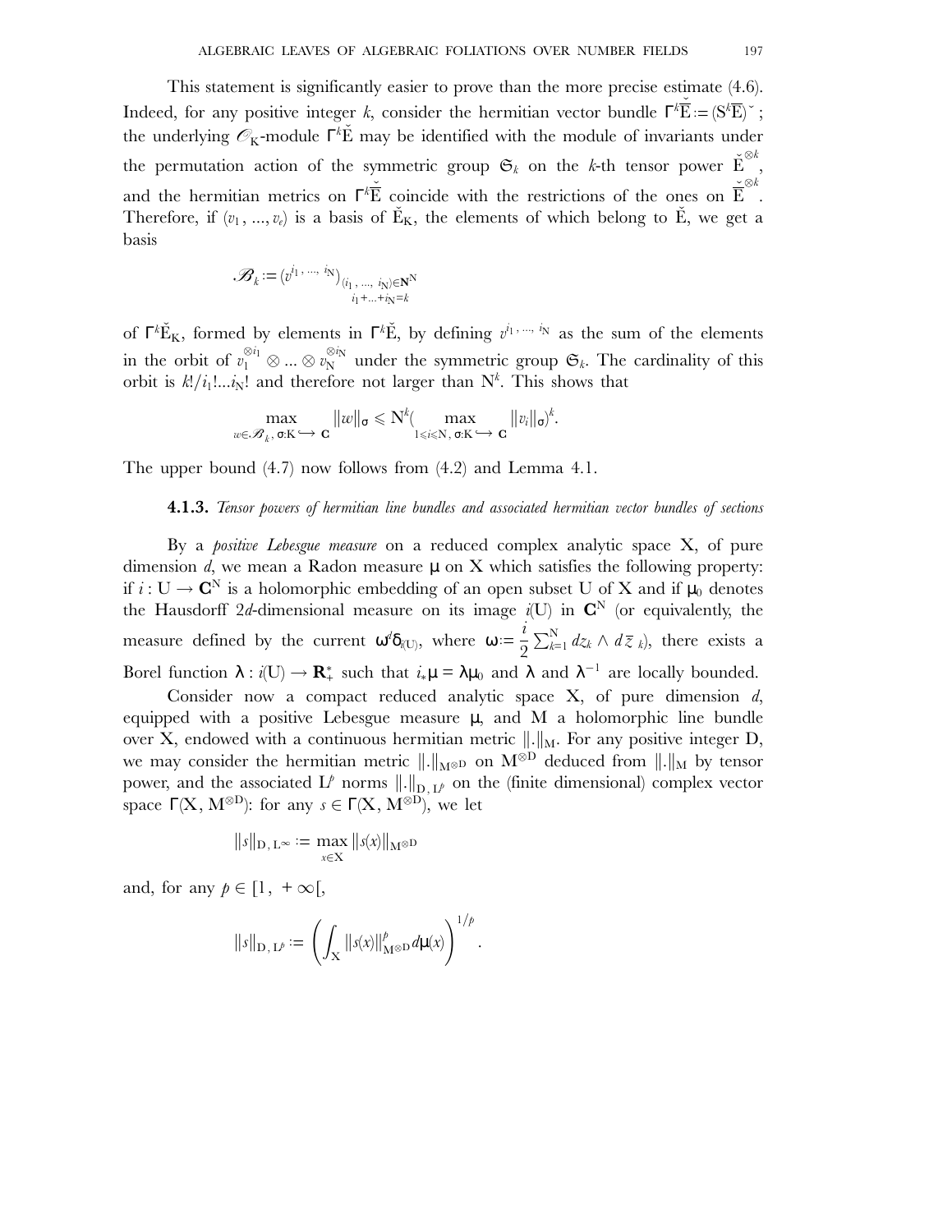These norms are easily compared. On one hand, we have, as a special case of general estimates relating L*<sup>p</sup>* -norms of measurable functions on a measured space, for any integer D, any  $s \in \Gamma(X, M^{\otimes D})$ , and any  $p \in [1, +\infty]$ :

(4.8) 
$$
\mu(X)^{-1} \|s\|_{D,\,L^1} \leqslant \mu(X)^{-1/p} \|s\|_{D,\,L^p} \leqslant \|s\|_{D,\,L^\infty}.
$$

On the other hand, from the elementary local properties of analytic spaces and holomorphic functions and the compactness of X, one easily derives the existence of some constant  $C \in [1, +\infty)$  such that, for any positive integer D and any  $s \in \Gamma(X, M^{\otimes D})$ , the following estimate holds:

$$
\textbf{(4.9)} \qquad \qquad ||s||_{\mathcal{D},\,\mathcal{L}^{\infty}} \leqslant \mathcal{C}^{\mathcal{D}} ||s||_{\mathcal{D},\,\mathcal{L}^{\mathcal{1}}}.
$$

Let now  $\mathscr X$  be an integral separated proper flat scheme of finite type over Spec **Z**, endowed with a hermitian line bundle  $\mathscr{L}$  and with a positive Lebesgue measure v, invariant under complex conjugation, over  $\mathscr{K}(\mathbf{C}) = \coprod_{\sigma: K \to \mathbf{C}} \mathscr{K}_{\sigma}(\mathbf{C})$ . For any positive integer D, let  $\overline{E}_{D}$  be the hermitian vector bundle over Spec  $\mathcal{O}_{K}$  defined by the  $\mathscr{O}_K$ -module  $E_D := \Gamma(\mathscr{X}, \mathscr{L}^{\otimes D})$  equipped with the hermitian structure  $(\|.\|_{\sigma})_{\sigma: K} \hookrightarrow \mathbf{c}$ , where  $\|.\|_{\sigma}$  denotes the L<sup>2</sup>-norm on  $E_{D,\sigma} \simeq \Gamma(\mathscr{X}_{\sigma}, \mathscr{L}_{\sigma}^{\otimes D})$  defined by the construction above, applied to  $X = \mathcal{X}_{\sigma}$ ,  $M = \mathcal{L}_{\sigma}$ ,  $\mu = v_{\vert \mathcal{X}_{\sigma}}$  and  $p = 2$ . Various authors have studied in depth and given important consequences of the behaviour when D goes to infinity of the Arakelov degree (or equivalently, of the Arakelov slope) of such hermitian vector bundles of sections of powers of an hermitian line bundle  $\overline{\mathscr{L}}$ , provided additional conditions are satisfied, such as suitable positivity properties of *L* , or the smoothness of  $\mathcal{X}_{K}$  (see for instance [GS92] and [Zha98] for discussions and references). In this article, we shall be content with a crude, but very general, estimate:

*Proposition* **4.4.** — With the notation above, if the line bundle  $\mathscr{L}_K$  on  $\mathscr{K}_K$  is ample, then *there exists*  $c \in \mathbf{R}_+^*$  *such that, for any positive integer*  $D$ *,* 

$$
\widehat{\mu}(\overline{\mathrm{E}}_{\mathrm{D}}) \geqslant -c\mathrm{D}.
$$

*Proof.* — Since  $\mathcal{L}_K$  is ample, the graded K-algebra

$$
\bigoplus_{D\in \mathbf{N}} E_{D,\,K} = \bigoplus_{D\in \mathbf{N}} \Gamma(\mathscr{X}_K,\,\mathscr{L}_K^{\,\otimes D})
$$

is finitely generated. Therefore, we can find a finite family  $(s_i)_{i \in I}$ , where  $s_i$  is an element of Γ(*X* , *L* <sup>⊗</sup>D*<sup>i</sup>* ) for some positive integer D*i*, such that, for any positive integer D, the monomials of weight  $\overline{D}$  in the *s<sub>i</sub>*'s (*s<sub>i</sub>* being attributed the weight  $D_i$ ) span  $E_{D,K}$ . The estimates (4.8) and (4.9) relating  $L^2$  and  $L^{\infty}$  norms on the complex vectors spaces  $E_{D,\sigma}$  show that, if  $C \in [1, +\infty)$  is large enough, then, for any such monomial *s* and any embedding  $\sigma : K \to \mathbf{C}$ , we have  $\|s\|_{\sigma} \leqslant C^D$ . Then Lemma 4.1 shows that  $\widehat{\mu}(E_D) \geqslant -(\log C)D.$   $\square$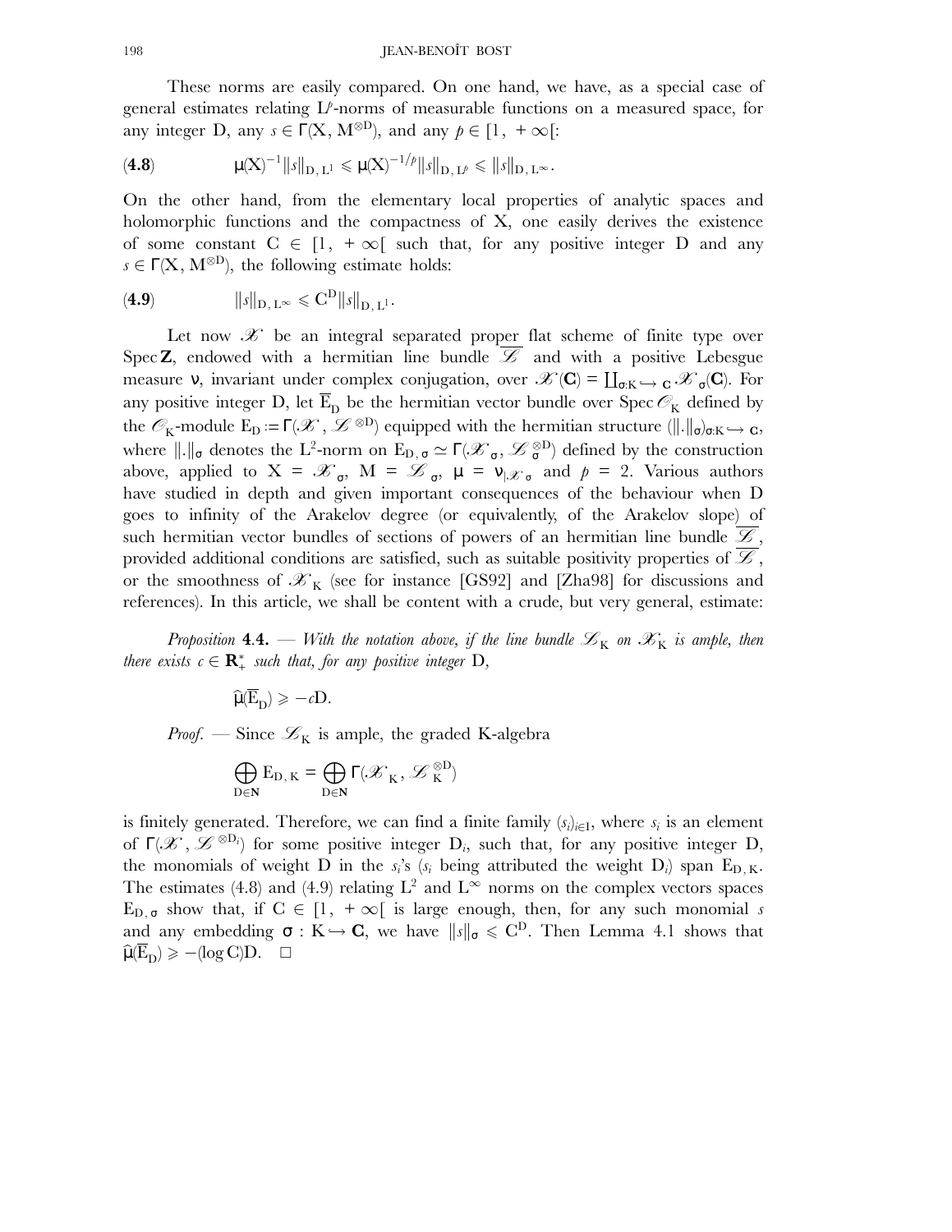Observe that the preceding proof actually establishes a stronger and more general result: *if the graded algebra*  $\bigoplus_{D\in \mathbf{N}} \Gamma(\mathscr{K}_K, \mathscr{L}_K^{\otimes D})$  *is finitely generated, then there exists*  $c\in \mathbf{R}_+^*$ *such that, for any positive integer*  $D$ ,  $\widehat{\mu}_{min}(\overline{E}_D) \geq -cD$ .

## **4.1.4.** *Heights of linear maps and slope inequalities*

*A simple slope inequality.* — Let  $E = (E, (||.||_{\overline{E}, \sigma})_{\sigma: K} \rightarrow c)$  and  $F = (F, (||.||_{\overline{F}, \sigma})_{\sigma: K} \rightarrow c)$ be two hermitian vector bundles over Spec  $\mathcal{O}_K$ . For any **p** in  $V_f(K)$ , let  $\|\|_{\mathbf{p}}$  be the **p**-adic norm on  $Hom_{K_p}(E_{K_p}, F_{K_p}) \simeq E_{K_p} \otimes F_{K_p}$  attached to its  $\mathscr{O}_p$ -lattice  $E_{\mathscr{O}_p} \otimes F_{\mathscr{O}_p}$ , and for any embedding  $\sigma: K \hookrightarrow C$ , let  $\|.\|_{\sigma}$  be the operator norm on  $Hom_{\mathbf{C}}(E_{\sigma}, F_{\sigma})$ defined from the hermitian norms  $\|\cdot\|_{\overline{\mathbb{E}}, \sigma}$  and  $\|\cdot\|_{\overline{\mathbb{F}}, \sigma}$  (12).

For any non-zero K-linear map  $\varphi : E_K \mapsto F_K$ , we define *the height of*  $\varphi$  *with respect to*  $\overline{E}$  *and*  $\overline{F}$  *as the real number:* 

(4.10) 
$$
h(\overline{\mathbf{E}}, \overline{\mathbf{F}}, \mathbf{\varphi}) := \frac{1}{[K : \mathbf{Q}]} \left[ \sum_{\mathbf{p} \in V_f(K)} \log \|\mathbf{\varphi}\|_{\mathbf{p}} + \sum_{\sigma: K \hookrightarrow \mathbf{C}} \log \|\mathbf{\varphi}\|_{\sigma} \right].
$$

In the proof below, the following inequalities will play the role of Siegel's Lemma.

*Proposition* **4**.**5.** *— With the notation above, if moreover* ϕ *is injective, then*

(4.11) 
$$
\widehat{\deg}_n \overline{\mathrm{E}} \leqslant \mathrm{rk} \, \mathrm{E}[\widehat{\mu}_{\text{max}}(\overline{\mathrm{F}}) + h(\overline{\mathrm{E}}, \overline{\mathrm{F}}, \varphi)].
$$

*Proof.* — Let F' be the saturated  $\mathcal{O}_K$ -submodule of F such that  $F_K = \varphi(E_K)$ . Equipped with the restrictions of the hermitian metrics  $\Vert . \Vert_{\overline{F}, \sigma}$ , it defines an hermitian vector bundle  $\overline{F}'$  on Spec  $\mathscr{O}_K$ , of positive rank  $r = \text{rk }E$ . The map  $\varphi : E_K \to F'_K$  is bijective, and therefore  $\Lambda^r \varphi : \Lambda^r E_K \to \Lambda^r F'_K$  defines a non-zero element of L<sub>K</sub>, the one dimensional K-vector space underlying the hermitian line bundle  $\overline{L} := \Lambda' \overline{E} \otimes \Lambda' \overline{F}$ . Therefore, according to (4.3) and (4.1), we have:

$$
\begin{array}{rl}\widehat{\operatorname{deg}}\, \overline{F}' - \widehat{\operatorname{deg}}\, \overline{E} & = \widehat{\operatorname{deg}}\, \overline{L} \\ & = - \sum_{\mathbf{p} \in V_f(K)} \log \| \Lambda^r \varphi \|_{\mathbf{p}} - \sum_{\sigma: K \ \hookrightarrow \ \mathbf{C}} \log \| \Lambda^r \varphi \|_{\sigma}, \end{array}
$$

where  $\|\|_{\mathbf{p}}$  and  $\|\|_{\sigma}$  denote the **p**-adic and hermitian norms on  $L_{K_{\mathbf{p}}}$  and  $L_{\sigma}$  attached

<sup>(12)</sup> In other words, for any  $T \in Hom_{\mathbf{C}}(E_{\mathbf{\sigma}}, F_{\mathbf{\sigma}})$ ,  $||T||_{\mathbf{\sigma}} = \max_{x \in E_{\mathbf{\sigma}} \setminus \{0\}} \frac{||Tx||_{\overline{F}, \sigma}}{||x||_{\overline{F}, \sigma}}$  $\frac{f(x)}{\|x\|_{\mathbf{E},\,\sigma}}$ . Observe that the norms  $\|\ \|_{\mathbf{p}}$ could be similarly defined as the operator norms on  $Hom_{K_p}(E_{K_p}, F_{K_p})$  defined from the **p**-adic norms on  $E_{K_p}$  and  $F_{K_p}$ attached to the lattices  $E_{\mathcal{C}_{\mathbf{p}}}$  and  $F_{\mathcal{C}_{\mathbf{p}}}$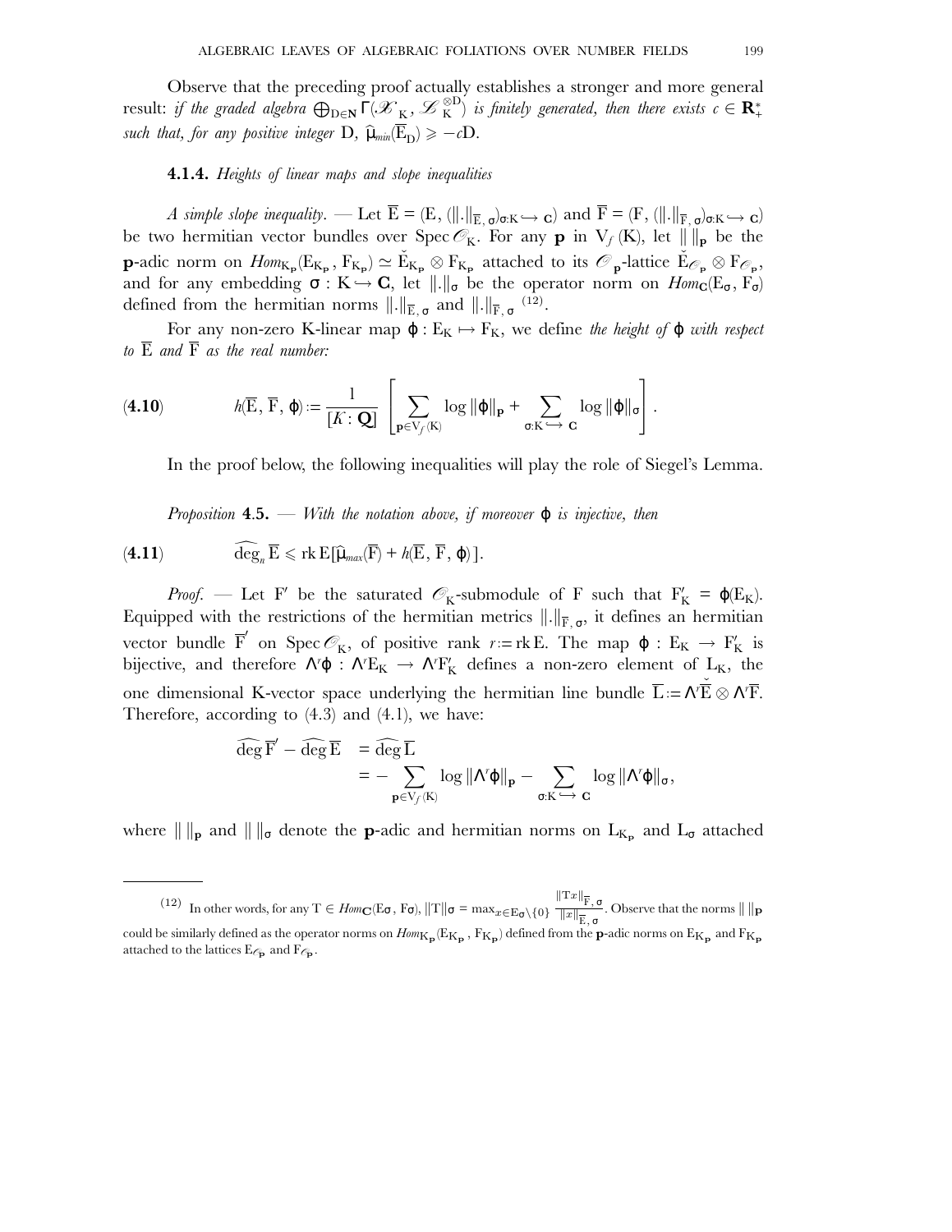to the hermitian line bundle  $\overline{L}$ . Together with the inequalities  $\|\Lambda \phi\|_{\mathbf{p}} \leqslant \|\phi\|_{\mathbf{p}}^r$  and  $\|\Lambda^{r}\varphi\|_{\sigma} \leq \|\varphi\|_{\sigma}^{r}$ , this shows that

(4.12) 
$$
\widehat{\deg}_n \overline{\mathrm{E}} - \widehat{\deg}_n \overline{\mathrm{F}}' \leqslant \mathit{rh}(\overline{\mathrm{E}}, \overline{\mathrm{F}}, \varphi).
$$

Besides, the definition of  $\widehat{\mu}_{max}(\overline{F})$  shows that

(4.13) 
$$
\widehat{\deg}_n \overline{F}' \leqslant r \widehat{\mu}_{max}(\overline{F}).
$$

The inequality (4.11) follows from (4.12) and (4.13).  $\Box$ 

It is convenient to define the maximal slope  $\widehat{\mu}_{max}(\overline{F})$  of an hermitian vector bundle F of rank 0 and the height  $h(\overline{E}, \overline{F}, \varphi)$  of the linear map  $\varphi = 0$  to be  $-\infty$ . Then (4.11) holds for any injective linear map  $\varphi$ , even if  $\varphi$  vanishes, provided we follow the usual convention  $0.(-\infty) = 0$  to define its right-hand side in that case.

*Filtered vector bundles.* — We now state a variant of the slope inequality (4.11) for injective maps which involves *filtered vector bundles* over  $S := Spec \mathcal{O}_K$  and is particularly convenient for applications.

Let  $F_K$  be a finite dimensional K-vector space equipped with a filtration

$$
\{0\} \equiv F_K^{N+1} \subset F_K^N \subset ... \subset F_K^1 \subset F_K^0 \equiv F_K
$$

by K-vector subspaces. Assume moreover that, for every  $i \in \{0, ..., N\}$ , the subquotients  $G_K^i := F_K^i/F_K^{i+1}$  are the underlying K-vector spaces of some hermitian vector bundles  $\overline{G}^i := (G^i, (\|\cdot\|_{\sigma})_{\sigma: K} \hookrightarrow c)$  over  $S := \text{Spec } \mathscr{O}_K$ . If  $\overline{E} = (E, (\|\cdot\|_{\overline{E}, \sigma})_{\sigma: K} \hookrightarrow c)$  is another hermitian vector bundle over S and  $\varphi : E_K \to F_K$  an injective K-linear map, then, for any  $i \in \{0, ..., N+1\}$ , we may define  $E_K^i := \varphi^{-1}(F_K^i)$  and  $E^i := E_K^i \cap E$ . Then the  $\mathscr{O}_K$ -submodules E<sup>*i*</sup> define a filtration

$$
\{0\} = E^{N+1} \subset E^N \subset \dots \subset E^1 \subset E^0 = E
$$

and, equipped with the restrictions of the hermitian structures on  $\overline{E}$ , become hermitian vector bundles over S. Finally, for any  $i \in \{0, ..., N\}$ , let us consider the linear map  $\varphi^i : E^i_K \to G^i_K$  defined by composing the restriction  $\varphi_{|E^i_K} : E^i_K \to F^i_K$  and the quotient map  $p_i: F_K^i \to G_K^i$ .

*Proposition* **4**.**6.** *— With the above notation, we have:*

(4.14) 
$$
\widehat{\deg}_n \overline{\mathrm{E}} \leqslant \sum_{i=0}^N \mathrm{rk}(\mathrm{E}^i/\mathrm{E}^{i+1}) \left[ \widehat{\mu}_{\text{max}}(\overline{\mathrm{G}}^i) + h(\overline{\mathrm{E}}^i, \overline{\mathrm{G}}^i, \varphi^i) \right].
$$

*Proof.* — For any  $i \in \{0, ..., N\}$ , let  $\overline{E^{i}/E^{i+1}}$  be the subquotient  $E^{i}/E^{i+1}$  equipped with the hermitian metrics quotient of the metrics on E*<sup>i</sup>* <sup>σ</sup> defined by the restrictions of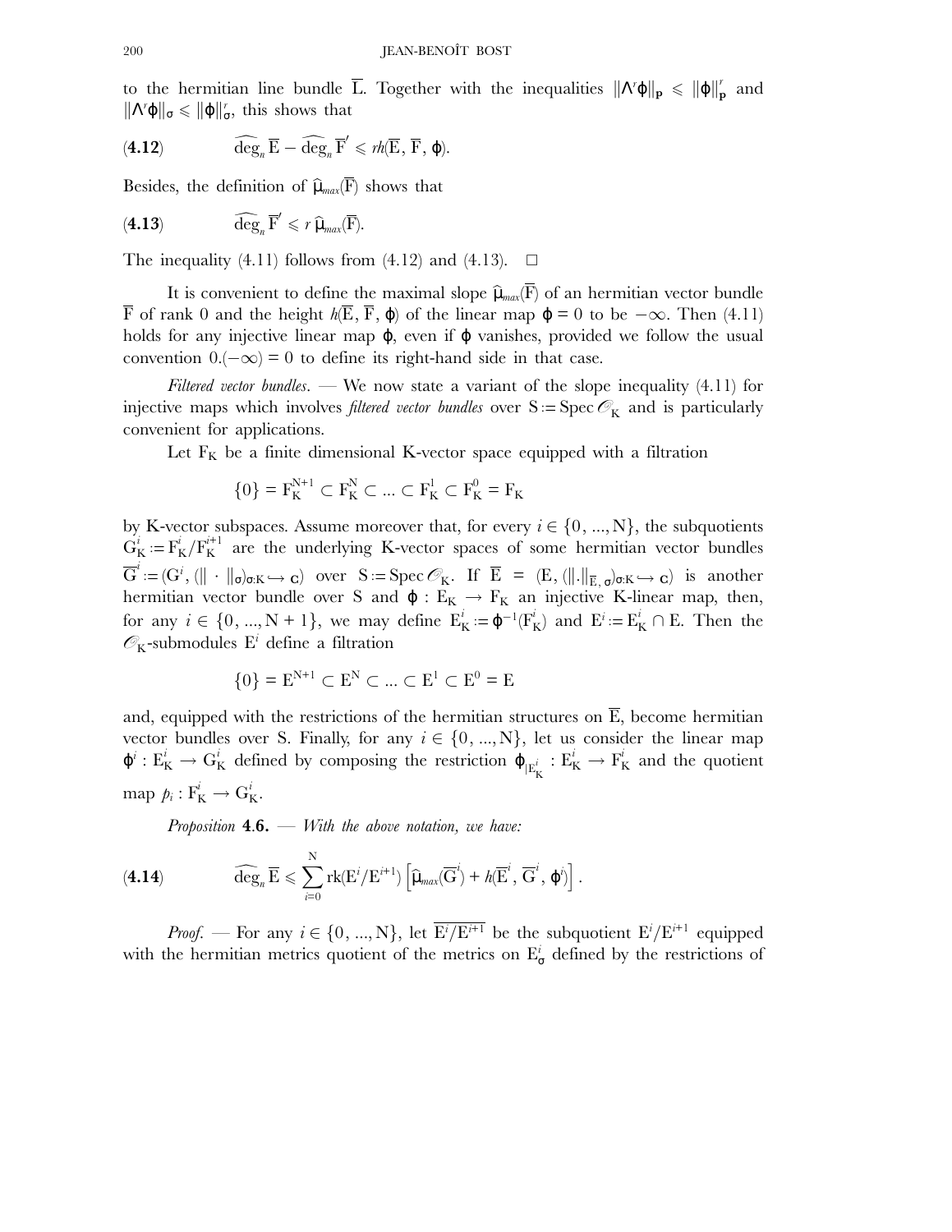the hermitian metrics  $\|\cdot\|_{\overline{\mathbb{E}}_{\alpha}}$ . Then, according to (4.4), we have:

(4.15) 
$$
\widehat{\deg}_n \overline{\mathbf{E}} = \sum_{i=0}^N \widehat{\deg}_n \overline{\mathbf{E}^i / \mathbf{E}^{i+1}}.
$$

Moreover, for any  $i \in \{0, ..., N\}$ , the map  $\varphi^i$  vanishes on  $E_K^{i+1}$  and may be written as the the composition of the quotient map  $E_K^i \rightarrow E_K^i/E_K^{i+1}$  and of some (unique) map  $\widetilde{\phi}^i$  :  $E_K^i/E_K^{i+1} \rightarrow G_K^i$ . The very definition of the filtration  ${0} = E_K^{N+1} \subset E_K^N \subset ... \subset E_K^1 \subset E_K^0 = E_K$  shows that the maps  $\tilde{\varphi}^i$  are injective. Therefore, by Proposition 4.5,

(4.16) 
$$
\widehat{\deg}_n \overline{E^i/E^{i+1}} \leqslant \mathrm{rk} \, (E_K^i/E_K^{i+1}) \left[ \widehat{\mu}_{\text{max}}(\overline{G}^i) + h(\overline{E^i/E^{i+1}}, \overline{G}^i, \overline{\varphi}^i) \right].
$$

Finally, for any  $i \in \{0, ..., N\}$ , we have

(4.17) 
$$
h(\overline{\mathrm{E}^{i}/\mathrm{E}^{i+1}}, \overline{\mathrm{G}}^{i}, \widetilde{\boldsymbol{\varphi}}^{i}) = h(\overline{\mathrm{E}}^{i}, \overline{\mathrm{G}}^{i}, \boldsymbol{\varphi}^{i}).
$$

Indeed, the local norms of  $\tilde{\phi}^i$  and  $\phi^i$  coincide.

Inequality (4.6) follows from (4.15), (4.16), and (4.17).  $\Box$ 

**4.2.** *Diophantine approximation using slopes and heights of evaluation maps*

We now return to the notation of Theorem 3.4, which will be proved in this subsection and the following one.

#### **4.2.1.** *Notation and preliminary reductions*

We already observed that, if U is any open subvariety of  $X$  containing P, the statement of Theorem 3.4 is equivalent to the same statement where X has been replaced by U. This shows that we may assume that X is *projective* over K.

For any  $n \in \mathbb{N}$ , let  $V_n$  be the *n*-th infinitesimal neighbourhood of P in  $\hat{V}$ . Thus we have:

$$
V_0 = \{P\} \subset V_1 \subset \ldots \subset V_n \subset V_{n+1} \subset \ldots
$$

and

$$
\hat{\mathrm{V}}=\lim_{\underset{n}{\rightarrow}}\mathrm{V}_{n}.
$$

It will also be convenient to let  $V_{-1} := \emptyset$ .

Clearly, we may assume that the *the dimension* v of  $\hat{V}$  *is positive.*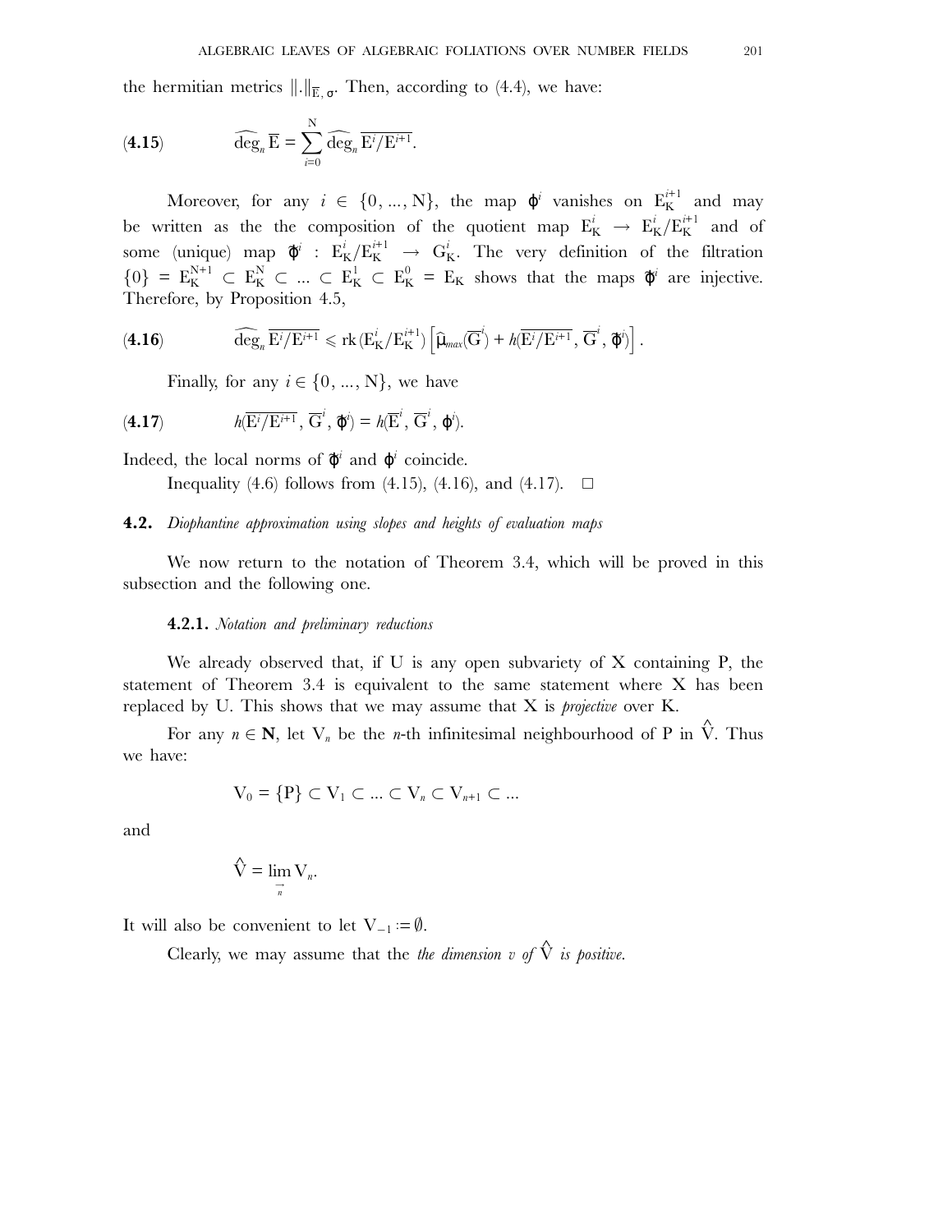Let us introduce the Zariski closure Y of  $\hat{V}$  in X, namely the smallest closed subscheme Y of X containing all the  $V_n$ , or, equivalently, its smallest closed subscheme containing P such that  $\hat{\mathrm{Y}}_\mathrm{P}$  contains  $\hat{\mathrm{V}}$ . It is an integral subscheme of X, and the conclusion of Theorem 3.4 precisely asserts that  $\hat{\mathrm{V}}$  is a branch of this subscheme at P. By replacing X by Y, we may assume that  $\hat{V}$  *is Zariski dense in* X, and then we have to show that, under the above hypotheses, *the dimension v of*  $\hat{\nabla}$  *coincides with the dimension d of* X*.*

To achieve this, let us choose a projective model  $\mathscr K$  for X over Spec  $\mathscr O_K$  (*i.e.*, a projective integral scheme over Spec  $\mathcal{O}_K$  whose generic fiber  $\mathcal{K}_K$  coincides with X), and an hermitian line bundle  $\overline{\mathscr{L}}$  over  $\mathscr{K}$ , whose restriction  $L = \mathscr{L}_K$  to X is ample. Let us also choose a positive Lebesgue measure  $\mu$  on  $X(C)$ , invariant under complex conjugation, and a family  $(\|.\|_{\sigma})_{\sigma:\mathbf{K}} \to \mathbf{c}$ , invariant by complex conjugation, of hermitian metrics on the complex vector spaces  $(T_P \hat{V}_{\sigma})_{\sigma: K} \hookrightarrow c$ .

For any  $D \in \mathbb{N}$ , we let

$$
E_D := \Gamma(\mathscr{X}, \mathscr{L}^{\otimes D}).
$$

It is a finitely generated projective  $\mathscr{O}_K\text{-module.}$  For any field embedding  $\sigma : K \hookrightarrow \mathbf{C}$ and any integer D, the holomorphic line bundle  $L^{\otimes D}_{\sigma}$  on  $X_{\sigma}(C)$  is endowed with the D-th tensorial power of the hermitian metric defining  $\overline{\mathscr{L}}$ . We shall denote by  $\| \ \|_{L^{\infty}, \sigma}$ (resp. by  $\| \ \|_{L^2, \sigma}$ ) the associated L∞-norm on  $E_{D, \sigma} \simeq \Gamma(X_{\sigma}, L^{\otimes D}_{\sigma})$  (resp. the associated L<sup>2</sup>-norm on E<sub>D,  $\sigma$ </sub> defined by means of the Lebesgue measure  $\mu_{|X_{\sigma}}$ ).

Since the structural morphism  $\pi : \mathcal{K} \to \text{Spec } \mathcal{O}_K$  is proper, the rational point  $P \in X(K) = \mathcal{K}(K)$  extends to a section  $\mathcal P$  of  $\pi$ . Let  $\check{t}$  be the image of the  $\mathcal O_K$ -module  $\mathscr{P}^*\Omega^1_{\mathscr{X}/\mathscr{O}_\mathbf{K}}$  by the composite map

$$
\mathscr{P}^* \Omega^1_{\mathscr{X}/\mathscr{O}_K} \to (\mathscr{P}^* \Omega^1_{\mathscr{X}/\mathscr{O}_K})_K \simeq \Omega^1_{X/K,\,P} \to \check{T}_P \hat{V}.
$$

It is a finitely generated projective  $\mathscr{O}_\mathbf{K}\text{-module, and } \check{\mathit{t}}_\mathbf{K}$  may be identified with  $\check{\mathrm{T}}_\mathrm{P} \hat{\mathrm{V}}$ . Equipped with the dual metrics of the metrics  $\|\cdot\|_{\sigma}$  on the complex vector spaces  $\widehat{\mathrm{T}_{P}V_{\sigma}}$ , it defines an hermitian vector bundle  $\tilde{t}$  on Spec  $\mathscr{O}_{K}$ .

As hinted in the introduction, the proof of Theorem 3.4 is based on the consideration of the restriction maps

$$
\phi_{D,\,\mathop{\boldsymbol n}\nolimits}:E_{D,\,K}\mathop{{:}{=}}\Gamma(X,\,L^{\otimes D})\longrightarrow L_{|V_{\mathop{\boldsymbol n}\nolimits}}^{\otimes D},
$$

for "large values" of  $(D, n) \in \mathbb{N} \times \mathbb{N}$ .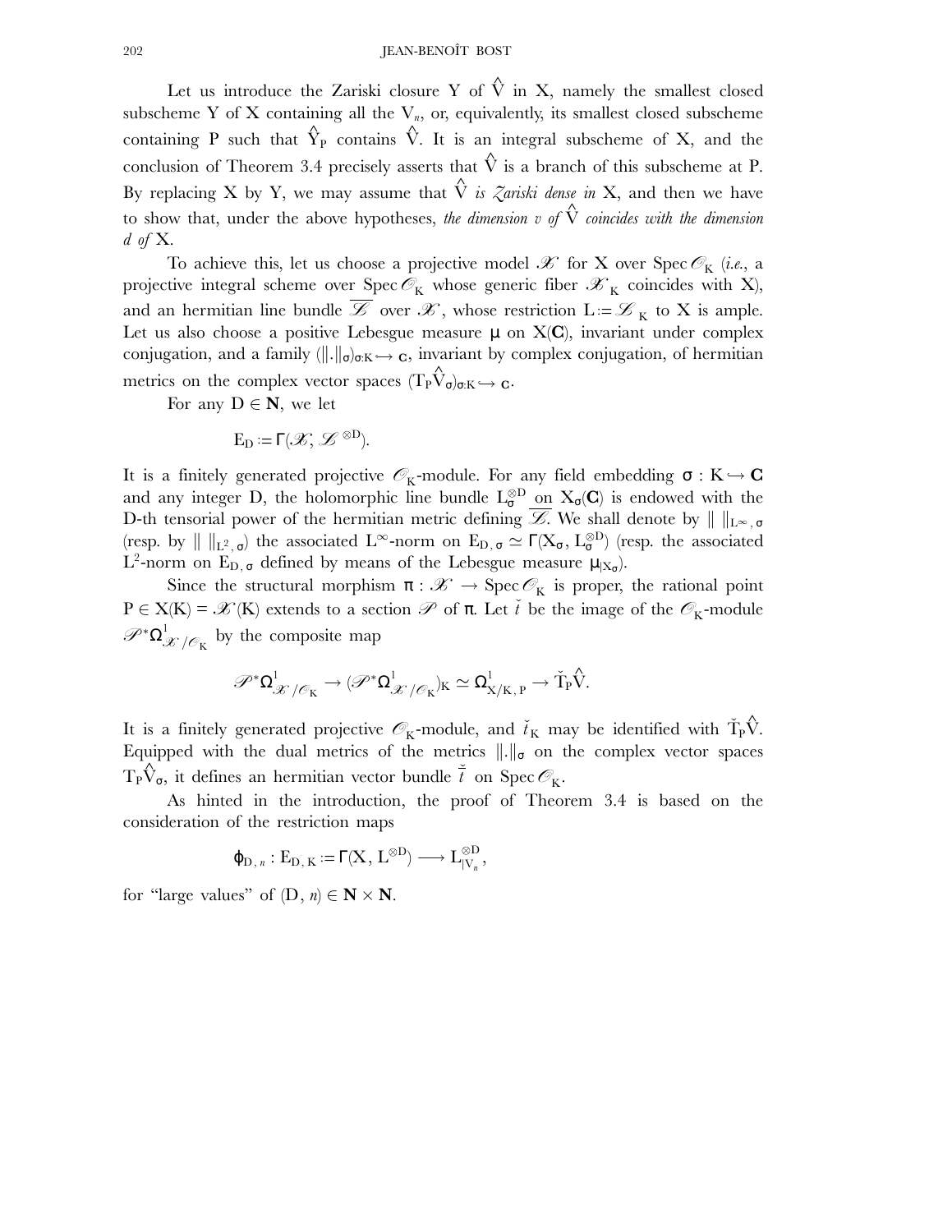#### **4.2.2.** *Slope inequalities*

Observe that, for any D and for *n* large enough (say,  $n \geq n_0(D)$ ),  $\varphi_{D,n}$  is *injective.* This directly follows from (indeed, is equivalent to) the Zariski density of  $\hat{V}$  in X. Moreover,  $\mathcal{O}_{V_n}$  has a natural filtration, by the order of vanishing at P. The successive subquotients ker( $L_{|V_i}^{\otimes D} \to L_{|V_{i-1}}^{\otimes D}$ ) associated to this filtration may be identified with the tensor products  $Si^{\tilde{i}}_K \otimes L_P^{\otimes D}$ . The inverse image of this filtration by  $\varphi_{D, n}$  is the filtration

$$
E_{D}^{i} := \left\{ s \in E_{D} \mid s_{|V_{i-1}} = 0 \right\}
$$

of E<sub>D</sub>. Moreover, for any  $i \in \{0, ..., n\}$ , the map

$$
\varphi_D^i : E_{D, K}^i \longrightarrow \text{ker}(L_{|V_i}^{\otimes D} \to L_{|V_{i-1}}^{\otimes D}) \simeq S^i \check{t}_K \otimes L_P^{\otimes D}
$$

deduced from  $\varphi_{D,n}$  is the map which maps a section of L<sup>⊗D</sup> on X which vanishes on  $V_{i-1}$  to its jet of order *i* along  $\hat{V}$ , identified with an element of S<sup>*i*</sup><sub>K</sub> ⊗ L<sub>p</sub><sup>⊗D</sup>.

We may apply the slope inequality for filtered vector bundles in Proposition 4.6 to  $\varphi_{D,n} : E_{D,K} \to \mathcal{O}_{V_n}$ , for  $n \geq n_0(D)$ , the K-vector space  $\mathcal{O}_{V_n}$  being filtered by the order of vanishing. Since the associated subquotients may be identified to  $S^i \check{t}_K \otimes L_P^{\otimes D}$ , which is the underlying K-vector space of the hermitian vector bundle  $S^i\tilde{t} \otimes \mathscr{P}^* \overline{\mathscr{L}}^{\otimes D}$ , we get:

$$
(4.18) \quad \widehat{\deg}_{n} \overline{\mathrm{E}}_{\mathrm{D}} \leqslant \sum_{i \geqslant 0} \mathrm{rk}\,(\mathrm{E}_{\mathrm{D}}^{i}/\mathrm{E}_{\mathrm{D}}^{i+1}) \left[ \widehat{\mu}_{\text{max}}(\mathrm{S}^{i} \check{\bar{t}} \otimes \mathscr{P}^{*} \overline{\mathscr{L}}^{\otimes \mathrm{D}}) + h(\overline{\mathrm{E}}_{\mathrm{D}}^{i}, \mathrm{S}^{i} \check{\bar{t}} \otimes \mathscr{P}^{*} \overline{\mathscr{L}}^{\otimes \mathrm{D}}, \varphi_{\mathrm{D}}^{i}) \right].
$$

Since  $E_D^i = \{0\}$  for  $i > n_0(D)$ , the sum is indeed finite and coincides with the sum over *i* in the finite interval  $\{0, ..., n\}$ , for any  $n \ge n_0(D)$ .

The proof of Theorem 3.4 will easily follow from the inequality (4.18), together with the estimates on the quantities which occur in it given in the next two lemma.

*Lemma* **4.7.**  $-1$  *For any*  $(D, i) \in \mathbb{N} \times \mathbb{N}$ ,

$$
rk E_D/E_D^i \leqslant rk L_{|V_{i-1}} = rk \mathcal{O}_{|V_{i-1}} = \frac{(i+v-1)...(i+1)i}{v!} \leqslant i^v.
$$

2) *If* deg X *denotes the degree of* X *with respect to* L*, then, when* D *goes to infinity,*

(4.19) 
$$
\operatorname{rk} E_D \sim \frac{1}{d!} \operatorname{deg} \operatorname{X} D^d.
$$

These geometric estimates are elementary: assertion 1) follows from the very definition of  $\mathbf{E}_{\mathbf{D},\mathbf{K}}^{i}$  as the kernel of  $\varphi_{\mathbf{D},i-1} : \mathbf{E}_{\mathbf{D},\mathbf{K}} \to \mathbf{L}_{|\mathbf{V}_{i-1}}$ ; assertion 2) is basically the definition of deg X by means of the Hilbert-Samuel polynomial.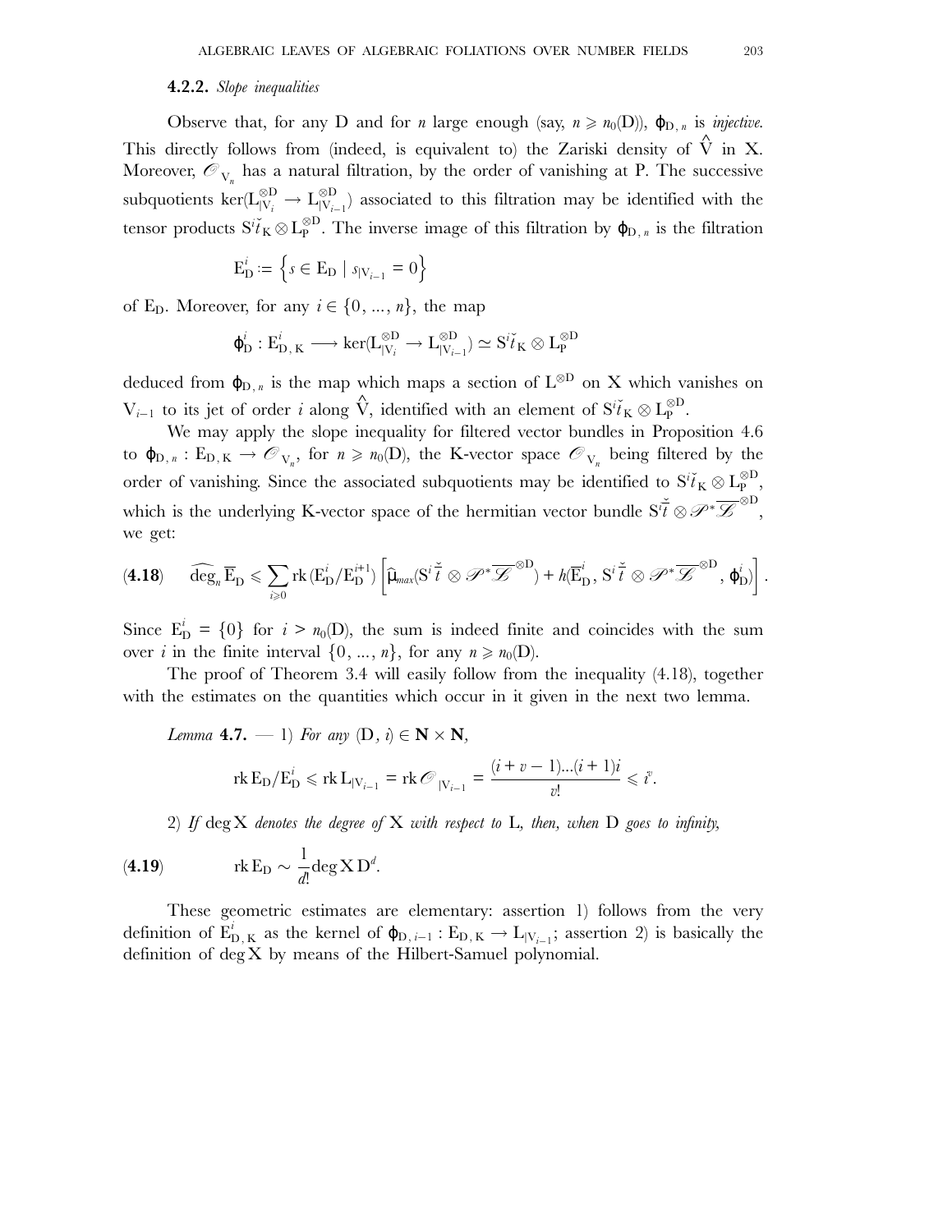*Lemma* **4.8.**  $-1$  *There exists*  $c_1 > 0$  *such that, for any*  $D \in \mathbb{N} \setminus \{0\}$ *,* 

(4.20) 
$$
\widehat{\mu}(\overline{\mathrm{E}}_{\mathrm{D}}) \geqslant -c_1 \mathrm{D}.
$$

2) *There exists*  $c_2 > 0$  *such that, for any*  $(d, i) \in (\mathbb{N} \setminus \{0\}) \times \mathbb{N}$ ,

(4.21) 
$$
\widehat{\mu}_{max}(S^{i\widetilde{\tau}}\otimes \mathscr{P}^*\overline{\mathscr{L}}^{\otimes D})\leqslant c_2(i+D).
$$

3) There exists a function  $\tau : \mathbf{R}_{+} \to \mathbf{R}$ , bounded from below, which satisfies

$$
\textbf{(4.22)} \qquad \qquad \lim_{x \to +\infty} \frac{\tau(x)}{x} = +\infty,
$$

*and, for any*  $(D, i) \in (\mathbb{N} \setminus \{0\}) \times \mathbb{N}$ ,

(4.23) 
$$
h(\overline{E}_{D}^{i}, S^{i}\overline{t} \otimes \mathscr{P}^{*}\overline{\mathscr{L}}^{\otimes D}, \varphi_{D}^{i}) \leq -D\tau(i/D).
$$

The first two of these arithmetic estimates, (4.20) and (4.21), have been proven in Section 4.1 ( $(4.20)$  follows from Proposition 4.4, and  $(4.21)$  from  $(4.3)$ ,  $(4.5)$ , and Lemma 4.3). We defer the proof of (4.22) to the next subsection.

To complete the proof of Theorem 3.4 taking Lemma 4.8 for granted, first observe that (4.21) and (4.23) imply that, for any  $(D, i) \in (\mathbb{N} \setminus \{0\}) \times \mathbb{N}$ ,

$$
\widehat{\mu}_{\text{max}}(S^i \overline{\widetilde{t}} \otimes \mathscr{D}^* \overline{\mathscr{L}}^{\otimes D}) + h(\overline{E}_{D}^i, S^i \overline{\widetilde{t}} \otimes \mathscr{D}^* \overline{\mathscr{L}}^{\otimes D}, \varphi_D^i) \leq D\left[c_2 \frac{i}{D} + c_2 - \tau\left(\frac{i}{D}\right)\right].
$$

Together with (4.18) and (4.20), this shows that, for any  $D \in \mathbb{N} \setminus \{0\}$ ,

(4.24) 
$$
(\text{rk}\, \mathbf{E}_{\mathbf{D}})^{-1} \sum_{i\geqslant 0} \text{rk}\, (\mathbf{E}_{\mathbf{D}}^{i} / \mathbf{E}_{\mathbf{D}}^{i+1}) \left[ -c_2 \frac{i}{\mathbf{D}} - c_2 + \tau \left( \frac{i}{\mathbf{D}} \right) \right] \leqslant c_1.
$$

Suppose now that  $v \leq d$ . To derive a contradiction, let us choose a positive real number  $\lambda$ , and let  $\lceil \lambda D \rceil$  be the smallest integer  $\geq \lambda D$ . By splitting the sum in (4.24) in two parts corresponding to  $i < [\lambda D]$  and to  $i \geq [\lambda D]$ , we get:

$$
(\operatorname{rk} E_D)^{-1} \left[ \operatorname{rk} (E_D/E_D^{\text{[AD]}}) \inf_{x \in \mathbf{R}_+} (\tau(x) - c_2 x - c_2) + \operatorname{rk} E_D^{\text{[AD]}} \inf_{x \ge \lambda} (\tau(x) - c_2 x - c_2) \right] \le c_1.
$$

(Observe that the two inf's are finite by Lemma  $4.8, 3$ ).) According to Lemma  $4.7$ , our assumption implies that, when D goes to infinity,

$$
rk(E_D, E_D^{\lceil \lambda D \rceil}) = o(D^d) = o(rk E_D)
$$

and

$$
rk E_D^{\lceil \lambda D \rceil} \sim rk E_D.
$$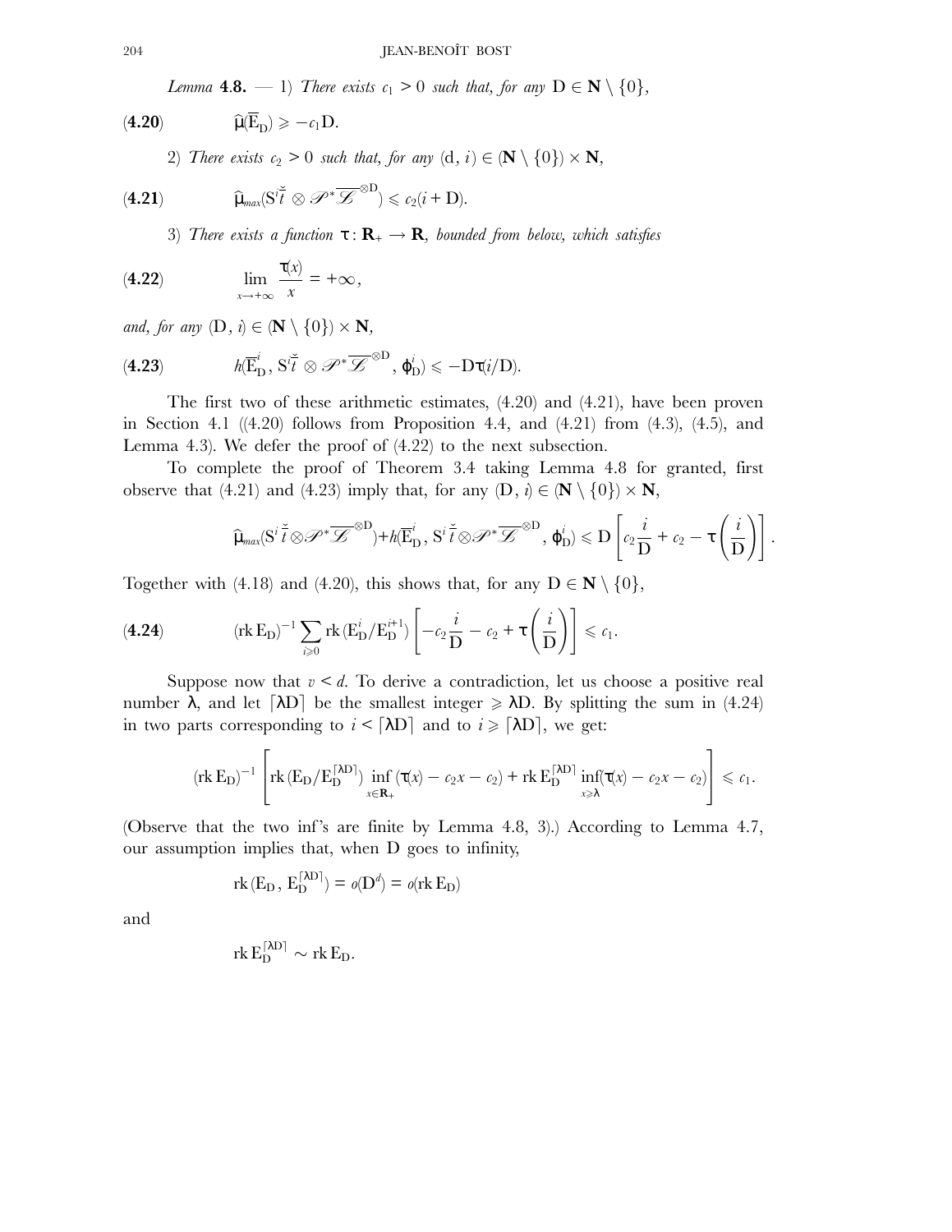Therefore,

$$
\inf_{x\geqslant \lambda} (\tau(x)-c_2x-c_2)\leqslant c_1.
$$

Since  $\lambda$  is arbitrary in  $\mathbb{R}^*$ , this contradicts (4.22) and completes the proof.

**4.3.** *Upper bounds on the heights of evaluation maps*

#### **4.3.1.** *Local bounds*

The last assertion in Lemma 4.8 will be a consequence of the following local estimates concerning the norms of the evaluation maps  $\overline{\phi}_{D}^{i}$ .

*Lemma* **4.9.** *— For every* **p** *in*  $V_f(K)$  *and every*  $(D, i) \in (N \setminus \{0\}) \times N$ *, the* **p**-adic norm *of* ϕ *i* <sup>D</sup> *satisfies the following estimate:*

$$
\textbf{(4.25)} \qquad \qquad \|\varphi_D^i\|_{\mathbf{p}} \leqslant R_{\mathbf{p}}^{-i}.
$$

 $L$ emma  $4.10$  — For every embedding  $\sigma : K \rightarrow \mathbf{C}$ , there exist  $\mathrm{C}_{\sigma} \in [1, +\infty[$  and  $R_{\sigma} \in ]0, 1]$  such that, for every  $(D, i) \in (\mathbf{N} \setminus \{0\}) \times \mathbf{N}$ , the operator norm of  $\overline{\phi}_{D, \sigma}^{i} : E_{D, \sigma}^{i} \to$  $\mathrm{S}^{i} \check{t}_{\,\boldsymbol{\sigma}} \otimes \mathrm{L}^{\otimes \mathrm{D}}_{\mathrm{P},\,\boldsymbol{\sigma}}$  *satisfies the following estimate*:

$$
\textbf{(4.26)} \qquad \qquad \|\varphi_{\mathrm{D},\,\sigma}^i\| \leqslant C_{\sigma}^{\mathrm{D}} R_{\sigma}^{-i}.
$$

*Lemma* **4.11.** — There exists a function  $\tau_0 : \mathbf{R}_+ \to \mathbf{R}$ , bounded from below, which satisfies

$$
\lim_{x \to +\infty} \frac{\tau_0(x)}{x} = +\infty,
$$

*and, for any*  $(D, i) \in (\mathbb{N} \setminus \{0\}) \times \mathbb{N}$ ,

$$
\log \|\phi_{\mathrm{D},\,\sigma_0}^i\| \leqslant -\mathrm{D}\tau_0(i/\mathrm{D}).
$$

Indeed, these three lemma imply the estimate  $(4.23)$ , with  $\tau$  the function defined by

$$
[\mathbf{K}:\mathbf{Q}]\tau(x):=\tau_0(x)-\alpha x-\beta,
$$

where  $\alpha := \sum_{\mathbf{p} \in V_f(K)} \log R_{\mathbf{p}}^{-1} + \sum_{\sigma \neq \sigma_0} \log R_{\sigma}^{-1}$  and  $\beta := \sum_{\sigma \neq \sigma_0} \log C_{\sigma}$ .

Lemma 4.9 is a consequence of Lemma 3.3.

The norm comparison estimates (4.8) and (4.9) show that, to prove Lemma 4.10 and 4.11, we may as well define  $\|\phi_{D,\sigma}^{i}\|$  as the operator norm of  $\phi_{D,\sigma}^{i} : E_{D,\sigma}^{i} \to$  $S^i \check{t}_{\sigma} \otimes L_{P,\,\sigma}^{\otimes D}$  defined by using  $L^{\infty}$  norms, instead of  $L^2$  hermitian metrics, on the complex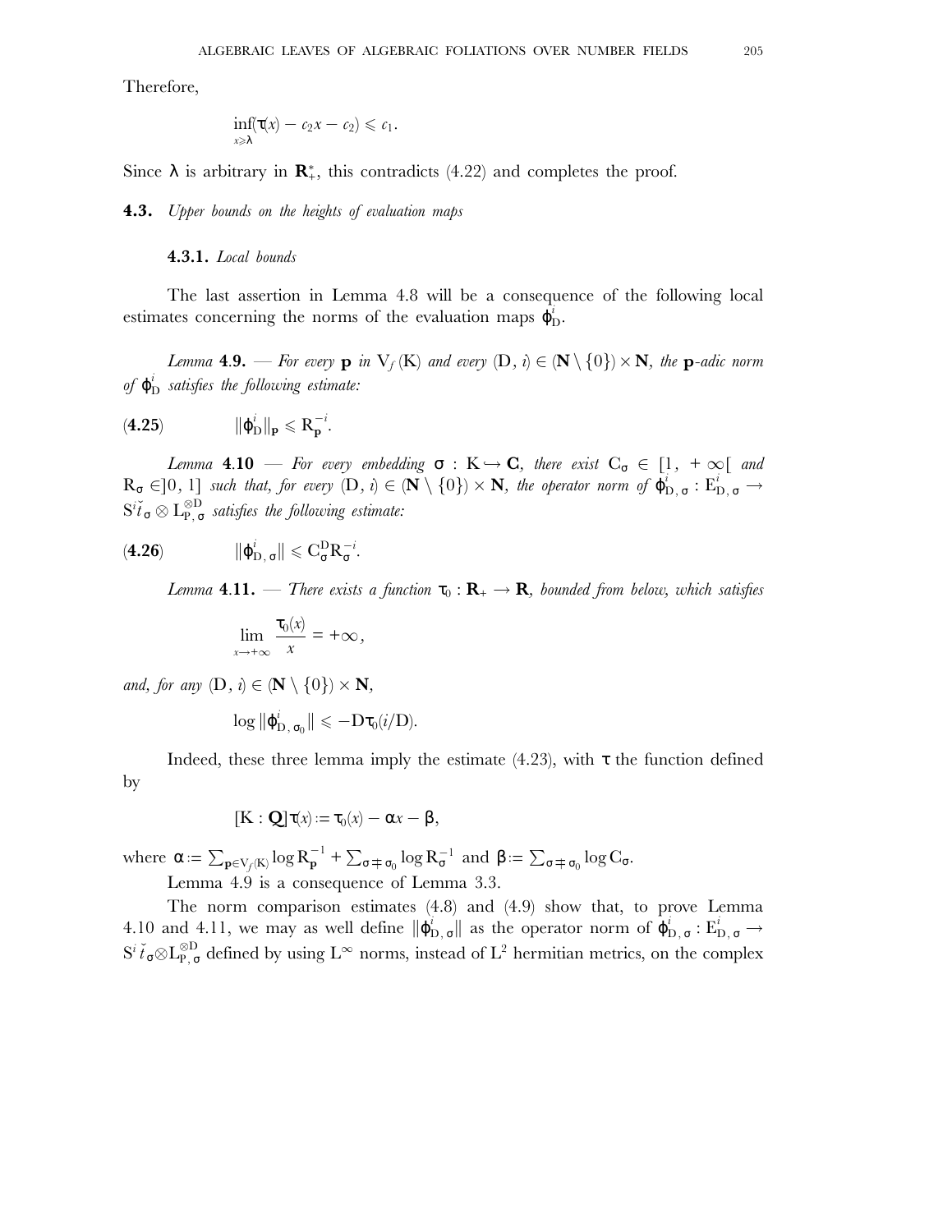vector spaces  $E_{D,\,\sigma}^i$ . Then these lemma appear as special cases of Proposition 4.12 *infra*, of a purely analytic nature, to which the next two subsections are devoted.

#### **4.3.2.** *Archimedean bounds*

In this section, we consider a complex projective variety  $X$ , a line bundle  $L$  over X, a point P in X, and a germ V of complex analytic submanifold of X(**C**) at P of dimension  $d > 0$ . For any  $(D, i) \in (\mathbb{N} \setminus \{0\}) \times \mathbb{N}$ , let  $E_D^i$  be the subspace of  $\Gamma(X, L^{\otimes D})$ formed by the regular sections of  $L^{\otimes D}$  whose restriction to V vanish at order at least *i* at P, and let

$$
\phi_D^i:E_D^i\to S^i\check{T}_P V\otimes L_P^{\otimes D}
$$

be the map which sends such a section to the jet of order *i* of its restriction to V.

Let us choose a continuous hermitian metric  $\| \cdot \|$  on L and a hermitian metric  $\Vert \Vert_T$  on the tangent space T<sub>P</sub>V of V at P. By taking tensor and symmetric powers, these metrics defines an hermitian norm  $\| \ \|_{i,\,\text{D}}$  on  $\text{S}^i \check{\mathrm{T}}_\text{P} V \otimes \mathrm{L}_\text{P}^{\otimes \mathrm{D}}$ , an hermitian metric  $\| \ \|_{\mathrm{L}^{\otimes \mathrm{D}}}$ on  $L^{\otimes D}$ , and therefore an  $L^{\infty}$  norm  $|| ||_{L^{\infty}} : s \mapsto \max_{x \in X(\mathbb{C})} ||s(x)||_{L^{\otimes D}}$  on  $\Gamma(X, L^{\otimes D})$  and its subspaces  $E_D^i$ . We shall denote by  $\|\phi_D^i\|$  the operator norm of  $\phi_D^i$  defined by means of these norms.

*Proposition* **4.12.**  $-1$  *There exist*  $C \in [1, +\infty[$  *and*  $R \in ]0, 1]$  *such that*  $\|\varphi_{\text{D}}^i\| \leqslant C^{\text{D}} R^{-i}$ .

2) *If moreover there exists a complex manifold* M *satisfying the Liouville property, a point* O *of* M, and a holomorphic map  $f : M \to X(\mathbb{C})$ , which sends O to P and maps the germ of M *at* O *biholomorphically onto* V*, then*

(4.27) 
$$
\lim_{x \to +\infty} \sup_{\frac{i}{D} \geq x} \frac{1}{i} \log \|\varphi_D^i\| = -\infty.
$$

The validity of these two assertions is clearly independent of the choice of hermitian structures  $\| \cdot \|$  and  $\| \cdot \|$  on L and T<sub>P</sub>V.

The proof of Proposition 4.12 will use the following lemma, of independent interest.

Let  $\lambda$  denote the Lebesgue measure on  $\mathbb{C}^d$ .

*Lemma* **4.13.** — Let  $f = \sum_{I \in \mathbb{N}^d} a_I z^I$  be a holomorphic function on the open ball  $B(0, R)$ *of center* 0 *and radius* R *>* 0 *in* **C***<sup>d</sup> . Assume that f vanishes at order exactly i at* 0*, and let*  $j$   $j$   $f := \sum_{|I|=i} a_I z^I$  *be the jet of order i of*  $f$  *at the origin. Then, if*  $\|j$  $f'\|_{S^i(\check{\mathbf{C}}^d)}$  *<i>denotes the hermitian*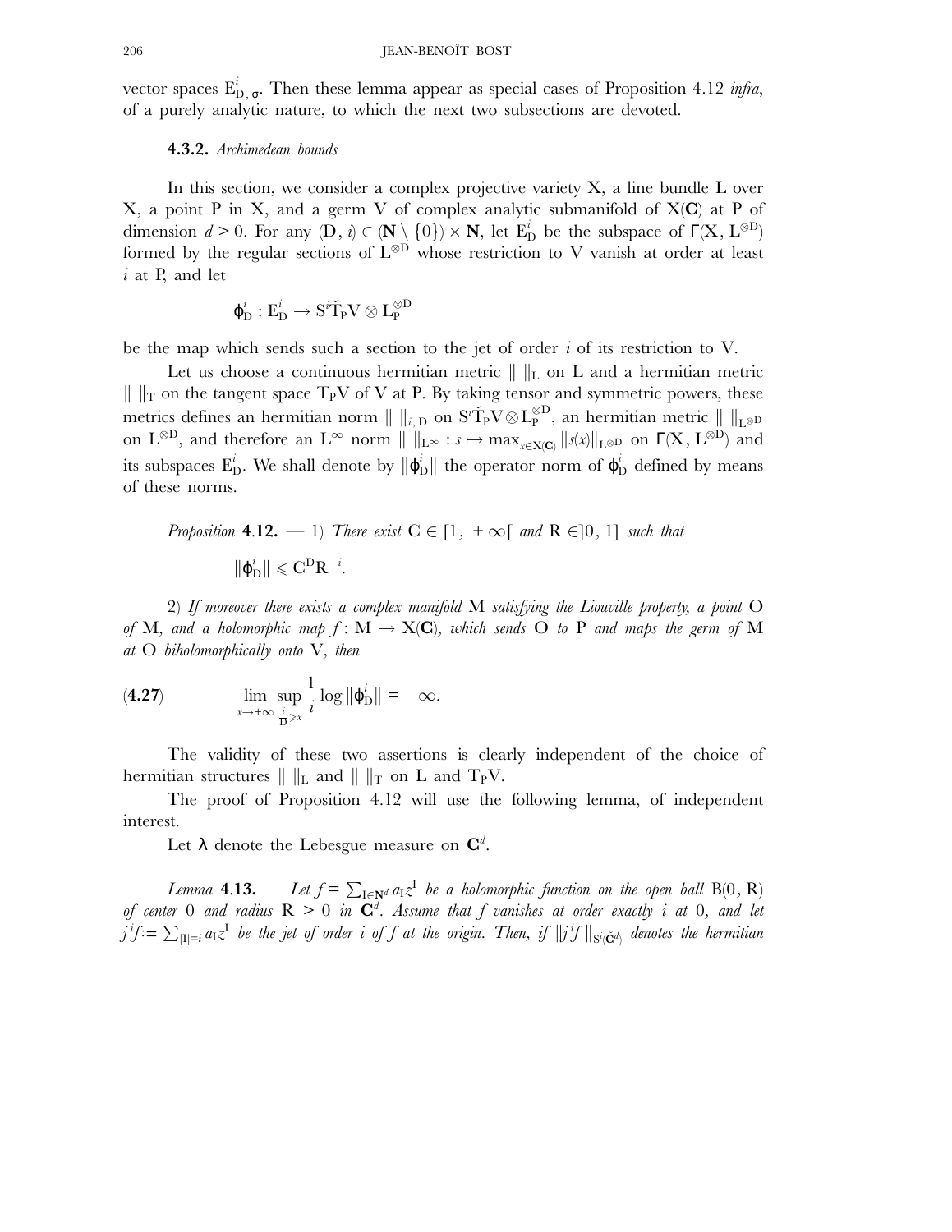*norm of j <sup>i</sup> f in the i-th symmetric power of the dual of* **C***<sup>d</sup> equipped with the standard hermitian metric, we have:*

(4.28) 
$$
\frac{1}{\lambda(B(0, R))} \int_{B(0, R)} \log |f| d\lambda \ge \frac{1}{\lambda(B(0, R))} \int_{B(0, R)} \log |j^{i} f| d\lambda
$$

(4.29) 
$$
\geqslant \log ||j^{i}f||_{S^{i}(\check{G}^{d})} - (\log R^{-1})i - \alpha(d)i,
$$

*where*  $\alpha$ (*d*) *denotes a constant in*  $\mathbf{R}_+$  *depending only on d.* 

Observe that these inequalities implies the following variant of Cauchy's estimates:

(4.30) 
$$
\log ||j'f||_{\mathcal{S}^i(\check{\mathbf{C}}^d)} \leq \log \sup_{x \in \mathcal{B}(0,\,\mathbb{R})} |f(x)| + (\log \mathcal{R}^{-1})i + \alpha(d)i.
$$

*Proof of Lemma 4.13.* — If, for any  $t \in \mathbb{C}$  such that  $|t| \leq 1$ , we let

$$
f_t(z) := \sum_{\mathbf{I} \in \mathbf{N}^d} a_{\mathbf{I}} t^{|\mathbf{I}| - i} z^{\mathbf{I}},
$$

then the integral

$$
\int_{B(0,\,\textbf{R})}\log|f_i|d\lambda
$$

− which is also equal to

$$
|t|^{-d} \int_{B(0, |t|R)} \log |f| d\lambda - i\lambda(B(0, R)) \log |t|
$$

when  $t \neq 0$  – depends only on |*t*| and is subharmonic on the open disk  $\{t \in \mathbf{C} \mid |t| < 1\}$ . As  $f_0 = j \cdot f$  and  $f_1 = f$ , this yields (4.28).

To prove (4.29), we use some computations in [BGS94]. With the notation of *loc. cit.* 1.4.3, with  $V = \mathbb{C}^d$  equipped with the standard hermitian metric, we get:

$$
\frac{1}{\lambda(\mathcal{B}(0, R))} \int_{\mathcal{B}(0, R)} \log |j^{i}f| d\lambda = \log ||j^{i}f||_{0} + \left(\int_{0}^{R} r^{2d-1} dr\right)^{-1} \int_{0}^{R} (\log r^{i}) r^{2d-1} dr
$$

$$
= \log ||j^{i}f||_{0} + i(\log R - 1/2d).
$$

Moreover, according to *loc. cit.*, Corollary 1.4.3, (1.4.10), and Lemma 4.3.6, we have:

$$
\log ||j^{i}f||_{0} \ge \log ||j^{i}f||_{\infty} - \frac{i}{2} \sum_{m=1}^{d-1} \frac{1}{m}
$$
  

$$
\ge \log ||j^{i}f||_{2} - \frac{i}{2} \sum_{m=1}^{d-1} \frac{1}{m}
$$
  

$$
\ge \log ||j^{i}f||_{S^{i}(\check{C}^{d})} - \frac{1}{2} \log \left(\frac{d-1+i}{i}\right) - \frac{i}{2} \sum_{m=1}^{d-1} \frac{1}{m}.
$$

These estimates imply (4.29) with  $\alpha(d) = 1 + \log d$ .  $\Box$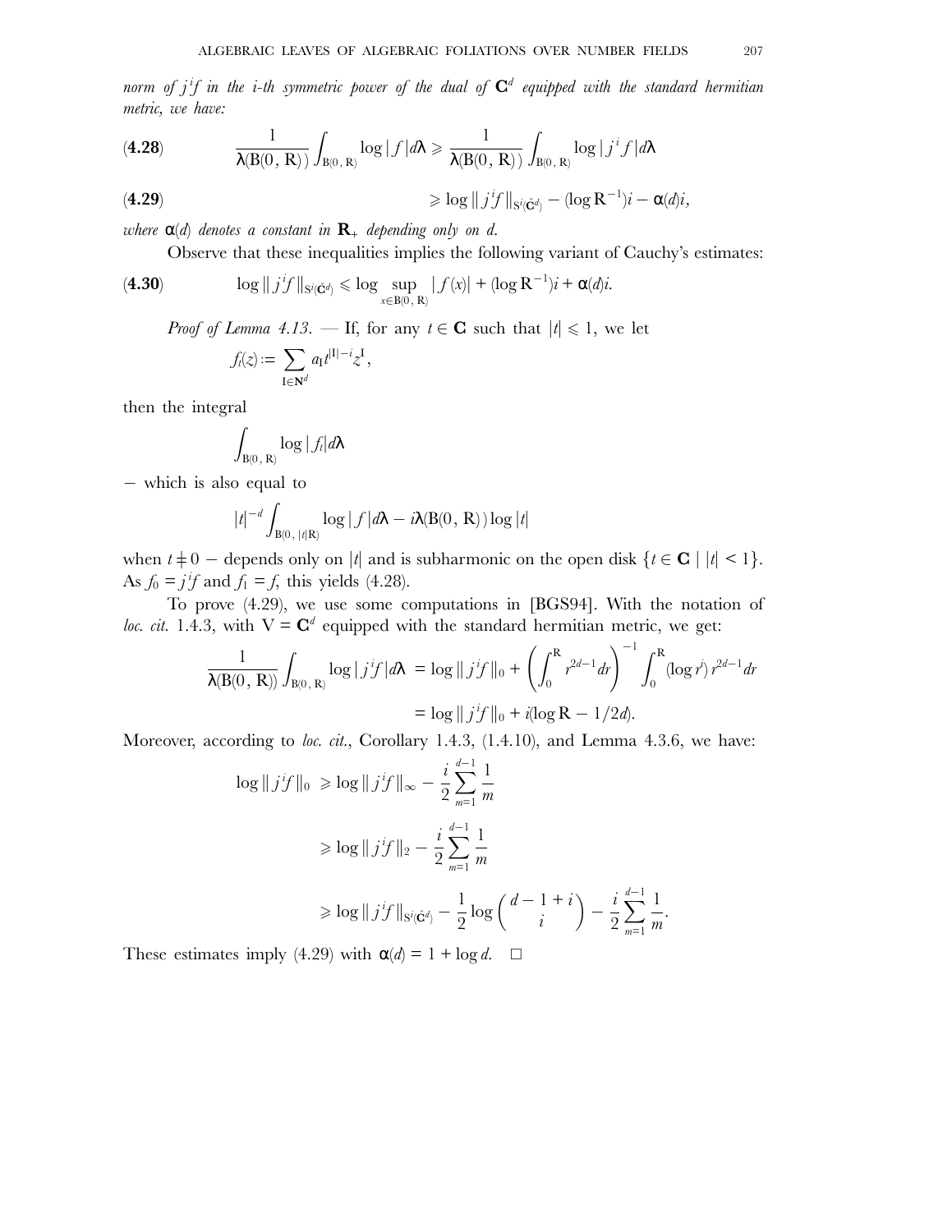*Proof of Proposition 4.12.* — Assertion 1) follows from the variant (4.30) of Cauchy estimates, applied to the holomorphic functions defined by expressing holomorphic sections of L<sup>⊗</sup><sup>D</sup> on V in terms of some holomorphic trivialization of L on some holomorphic coordinate chart centered at P.

To prove assertion 2), we assume that there exists a sequence  $(D_n, i_n, s_n)$  of triples, where  $D_n \in \mathbf{N} \setminus \{0\}$ ,  $i_n \in \mathbf{N}$ , and  $s_n \in E_{i_n}^{D_n}$  $\sum_{i_n}^{D_n}$ , and a constant  $c \in \mathbf{R}$  satisfying

$$
\lim_{n \to +\infty} \frac{i_n}{D_n} = +\infty
$$

and, for any  $n, \frac{i_n}{D}$  $\frac{v_n}{D_n} \geq 1$ ,  $||s_n||_{L^{\infty}} \leq 1$  and

(4.31) 
$$
\log \frac{1}{i_n} ||\varphi_{D_n}^{i_n}(s_n)||_{i, D} \geq -c.
$$

We are going to derive a contradiction, which will prove (4.27).

For any *n*, we let

$$
\rho_n := \frac{1}{i_n} \log f^* ||s_n||_{L^{\otimes D_n}}^2.
$$

It is a continuous locally integrable function from M to  $[-\infty, 0]$ . Let us assume − which is allowed − that the hermitian metric  $\| \parallel_L$  on L is C<sup>∞</sup>, and let us denote by α the first Chern form of the holomorphic line bundle *f* <sup>∗</sup>L equipped with the pull-back of this metric; it is a  $C^{\infty}$  closed (1,1)-form on M. For any *n*, according to the Poincaré-Lelong equation, we have the equality of currents on M:

$$
dd^c \log f^* ||s_n||_{\mathcal{L}^{\otimes D_n}}^2 = \delta_{\text{div} f^* s_n} - D_n \alpha.
$$

Therefore,

(4.32) 
$$
dd^c \rho_n \geqslant -\frac{D_n}{i_n} \alpha.
$$

Let  $\Omega$  be the maximal open subset of M such that the sequence  $(\rho_n)$  is bounded in  $L^1_{loc}(\Omega)$ . In other words, if  $\mu$  denotes a  $C^{\infty}$  positive volume form on M, a point *x* of M belongs to  $\Omega$  if and only if there exists an open neighbourhood U of *x* and  $c' \in \mathbf{R}_+$ such that, for every *n*,

$$
\int_U \rho_n \mu \geqslant -c'.
$$

Locally on M, there exists a  $C^{\infty}$  real-valued function  $\psi$  such that  $\alpha = dd^c \psi$ . Therefore, the functions  $\rho_n + \psi$  are plurisubharmonic (hence subharmonic when expressed in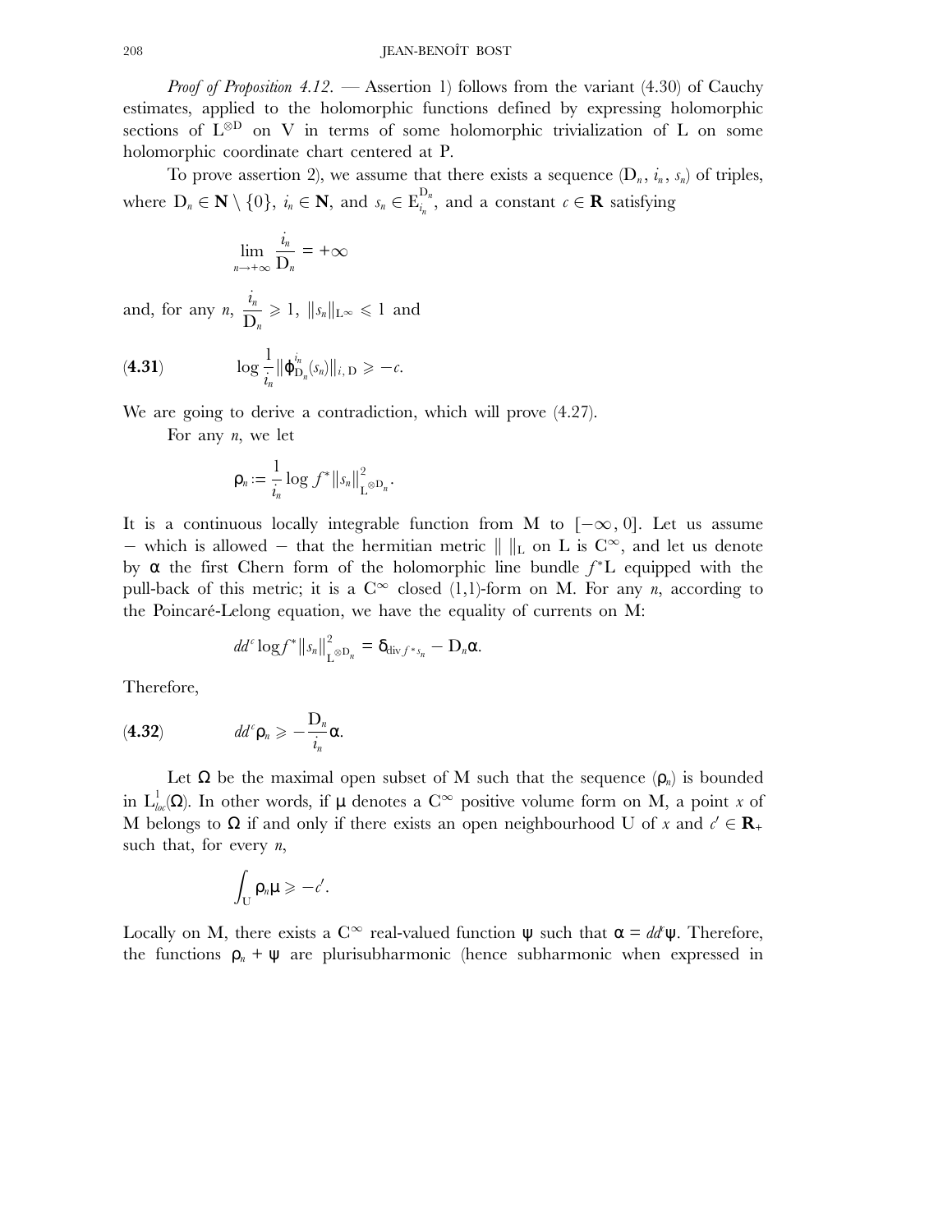any holomorphic coordinate chart) and bounded from above by  $\psi$ . This shows that  $\Omega$  is a closed subset of M. Moreover,  $\Omega$  is not empty; indeed, it contains the point O, as follows from condition (4.31) and Lemma 4.13 applied to the holomorphic functions defined by expressing the holomorphic sections  $f^*s_n$  of  $f^*L^{\otimes D_n}$  in terms of some holomorphic trivialization of *f* <sup>∗</sup>L on some holomorphic coordinate chart centered at O. As M is connected, this proves that  $\Omega = M$ , *i.e.*, that the sequence ( $ρ<sub>n</sub>$ ) is bounded in  $L^1_{loc}(M)$ .

After possibly replacing the sequence  $(\rho_n)$  by a subsequence, we may assume that it converges weakly to some current  $\rho$  of order 0 on M. From (4.32), we get:

$$
dd^c \mathsf{p} \geqslant 0,
$$

and the current  $\rho$  is therefore defined by a plurisubharmonic function on M. Moreover, as the functions  $\rho_n$  are non-positive, the plurisubharmonic function  $\rho$  is non-positive too, hence constant, since M satisfies the Liouville property.

On the other hand, we may consider the blow-up  $v : \widetilde{M} \to M$  of O in M. Let  $E := v^{-1}(O)$  be its exceptional divisor, and define

$$
\widetilde{\mathsf{p}}_n := \mathsf{v}^* \mathsf{p}_n = \frac{1}{i_n} \log(f \circ \mathsf{v})^* ||s_n||^2.
$$

From (4.32), we get:

$$
dd^c \widetilde{\mathbf{p}}_n \geqslant -\frac{\mathbf{D}_n}{i_n} \mathbf{v}^* \alpha.
$$

The same reasoning as above, applied to the sequence  $(\widetilde{\rho}_n)$  instead of  $(\rho_n)$ , shows that the maximal open subset  $\widetilde{\Omega}$  of  $\widetilde{M}$  such that  $(\widetilde{p}_n)$  is bounded in  $L^1_{loc}(\widetilde{\Omega})$  is closed. Moreover, it is non-empty (it contains  $\widetilde{M} \setminus E$ , which is mapped biholomorphically onto  $M \setminus \{O\}$  by v), hence coincides with the connected manifold  $\widetilde{M}$ . Finally, we obtain that the sequence  $(\widetilde{\rho}_n)$  is bounded in  $L^1_{loc}(\widetilde{M})$ , and we may assume that it converges weakly to some current  $\tilde{p}$ , defined by some plurisubharmonic function on  $\tilde{M}$ .

Since  $(f \circ v)^* s_n$  vanishes at order  $i_n$  along E, we also have

$$
dd^c \widetilde{\mathbf{p}}_n \geqslant \delta_{\mathrm{E}} - \frac{\mathrm{D}_n}{i_n} \mathbf{v}^* \alpha.
$$

Therefore,

$$
\text{d} d^{\text{c}} \widetilde{\rho} \geqslant \delta_E.
$$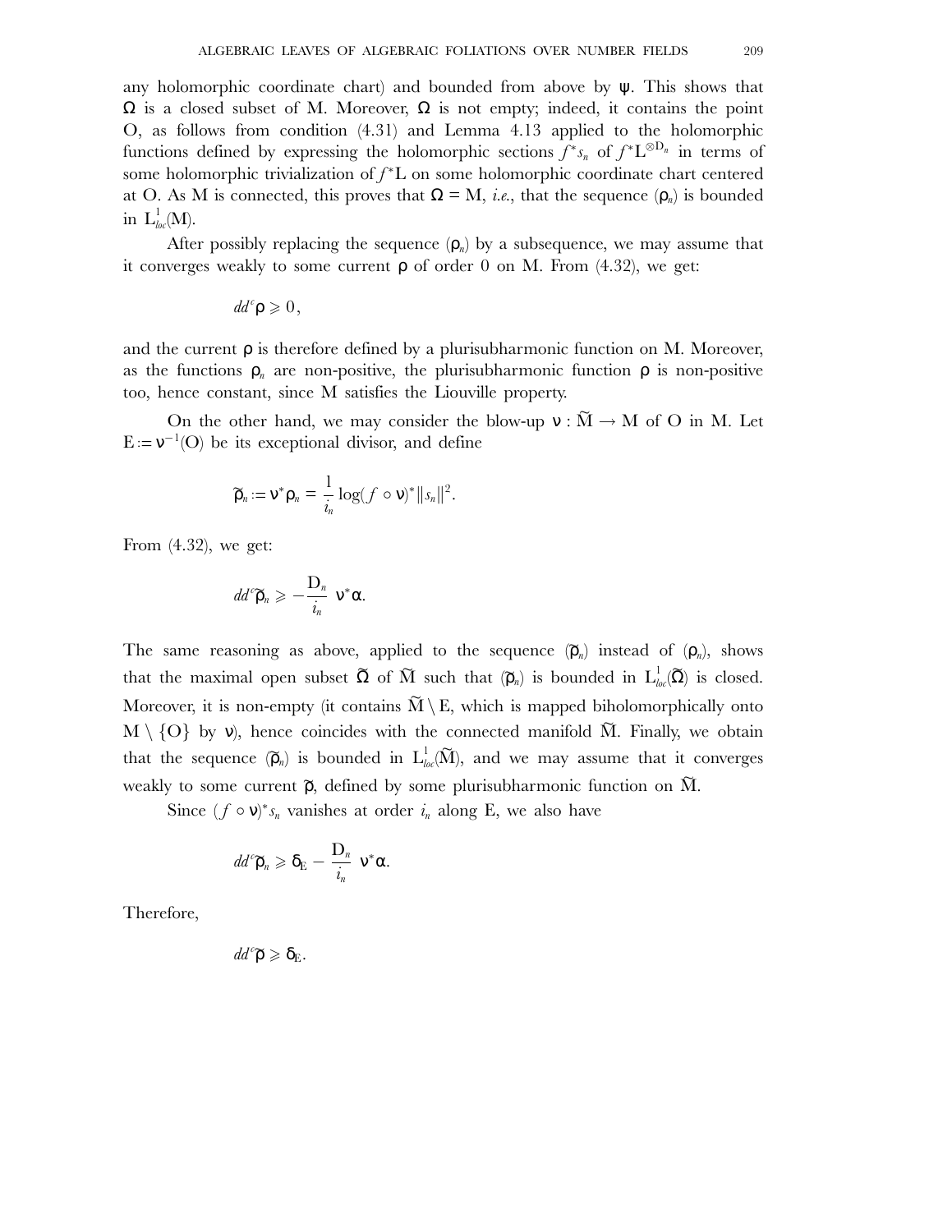In particular, the locally integrable function  $\tilde{\rho}$  is not constant on  $\tilde{M}$ , hence not constant on  $\widetilde{M} \setminus E$ . This contradicts the fact that, on this open subset, it coincides with  $v^*p$ , which is constant.  $\square$ 

It should be observed that the projectivity assumption on X plays basically no role in the proof of Proposition 4.12: indeed, this proposition still holds, with the same proof, when X is any complex reduced analytic space, equipped with a holomorphic line bundle endowed with a continuous hermitian metric, provided we now define  $E_D^i$ as the subspace of *bounded holomorphic* sections of L<sup>⊗</sup><sup>D</sup> whose restriction to V vanish at order at least *i* at P. (To prove assertion 2) of this generalization of Proposition 4.12, one immediately reduces by pull-back to the case where  $X = M$ , which basically has been handled in the proof above.)

#### **4.3.3.** *A variation on the First Main Theorem of value distribution theory*

In this final section, we want to discuss another proof of Proposition 4.12, in the special case where M *is an affine space*  $\mathbb{C}^n$  *and* L *is ample*. (This special case of Proposition 4.12 would be enough to complete the proof of Theorem 3.4 when  $M = \mathbb{C}^n$  and X is quasiprojective, and therefore to establish Theorem 2.3.)

Observe first that Proposition 4.12 could be rephrased as the existence, for every  $\rho \in \mathbf{R}^*$ , of some constant  $c(\rho) \in \mathbf{R}$  such that, for any  $(D, i) \in (\mathbf{N} \setminus \{0\}) \times \mathbf{N}$ ,

$$
\log \|\varphi_{\mathcal{D}}^i\| \leqslant -\rho i + \mathrm{D}c(\rho).
$$

In the special case where  $M = \mathbb{C}^n$ , this easily follows from the Schwarz Lemma for holomorphic functions on  $\mathbb{C}^n$  vanishing with order *i* at the origin, applied on the ball of radius  $R = e^{\rho}$  (see for instance [CB01], 4.7.6).

When moreover L is ample, it is possible to give a more elaborated version of this argument, which has the advantage of relating the function  $\tau$  controlling the norms  $\|\varphi_D^i\|$  (as in Lemma 4.11) to the growth of the map  $f : M \to X(\mathbb{C})$ . It relies on a refined variant of the First Main Theorem of higher dimensional Nevanlinna theory, and, hopefully, should clarify the origin of the "smallness" of the evaluation map asserted by Proposition 4.12, 2). We refer the reader to [GK73], [Sto77], or [Sha85] for expositions and references concerning higher dimensional Nevanlinna theory.

Let us consider *a complex projective variety* X*, an ample line bundle* L *over* X*, a*  $C^{\infty}$ *hermitian metric*  $\| \cdot \|$ <sub>L</sub> *on* L, whose first Chern form  $\eta$  *is positive, an integer*  $n \geq 1$ *, and a holomorphic map*  $f: \mathbf{C}^n \to X(\mathbf{C})$ .

Let  $\omega$  denote the positive (1,1)-form on  $\mathbb{C}^n \setminus \{0\}$  defined by  $\omega := dd^c \log ||z||^2$ , where  $\| \text{ } \|$  denotes the standard hermitian norm on  $\mathbb{C}^n$ , defined by  $\|(z_i)_{1 \leq i \leq n} \|^{2} = \sum_{i=1}^n |z_i|^2$ . This form may also be defined as the pull-back by the projection  $\mathbb{C}^n \setminus \{0\} \to \mathbb{P}^{n-1}(\mathbb{C})$ of the standard Fubini-Study (1,1)-form on  $\mathbf{P}^{n-1}(\mathbf{C})$ . For any  $r \in \mathbf{R}^*$ , we also let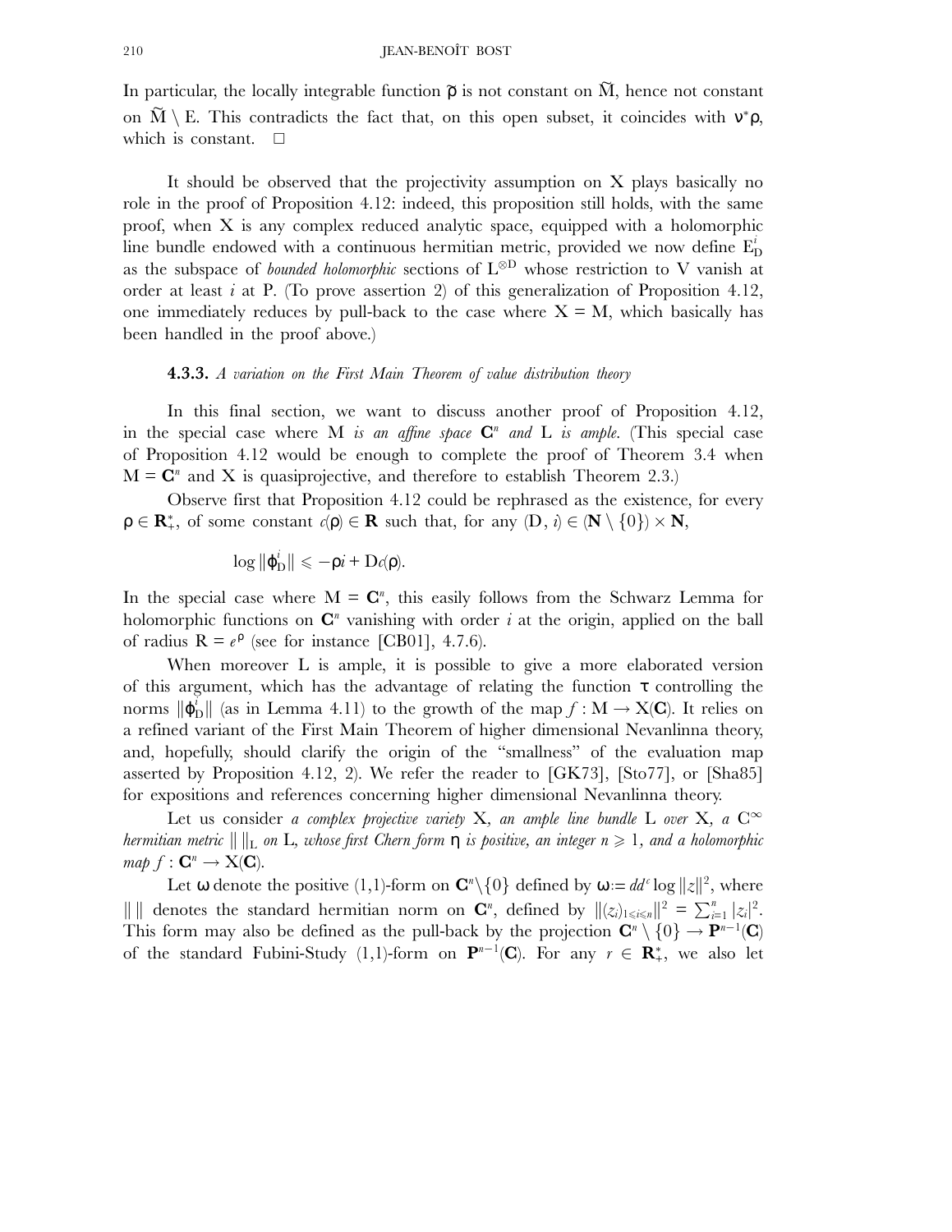$B(r) := \{z \in \mathbb{C}^N \mid ||z|| < r\}$  and we define  $\mu_r$  as the unique probability measure on the sphere ∂B(*r*) of radius *r* in **C***<sup>n</sup>* , invariant under the unitary group U(*n*).

The growth of the holomorphic map *f*, relative to the hermitian line bundle  $\overline{L} := (L, || ||_L)$  on  $X(\mathbb{C}),$  is measured by the so-called *order* or *characteristic function*  $T_{f,\,\overline{\mathbf{L}}} : \mathbf{R}_{+}^* \to \mathbf{R}_{+},$  defined by

$$
T_{f,\,\overline{L}}(r):=\int_{\mathbf{C}^n\setminus\{0\}}\log^+\frac{r}{\|z\|}\,\mathbf{\omega}^{n-1}\wedge f^*\mathbf{\eta}=\int_0^r\left(\int_{\mathbf{B}(t)}\mathbf{\omega}^{n-1}\wedge f^*\mathbf{\eta}\right)\frac{dt}{t}.
$$

The order function is a non-decreasing convex function of  $\log r$ . It is unbounded as soon as f is non-constant; moreover, it is  $O(log r)$  when r goes to infinity if and only if the map *f* is algebraic (see [GK73], Proposition 5.9, or [Sha85], Chapter II, Theorem 5).

Let D be a positive integer and let *s* be a regular section of  $L^{\otimes D}$  over X, such that  $f(\mathbf{C}^n)$  is not included in  $\left|\text{div } s\right|(\mathbf{C})$ . Then  $f^*$ div  $s = \text{div } f^*s$  is a well defined analytic divisor in  $\mathbb{C}^n$ . Its growth is measured by the so-called *counting function* of  $r \in \mathbb{R}^*_+$ :

$$
N_f(\text{div } s, r) := \int_{\mathbf{C}^n \setminus \{0\}} \log^+ \frac{r}{\|\zeta\|} \,\omega^{n-1} \delta_{f^* \text{div } s} = \int_0^r \left( \int_{B(\ell)} \omega^{n-1} \delta_{f^* \text{div } s} \right) \frac{dt}{t}.
$$

Let *i* be the order of vanishing of  $f^*s$  at  $0 \in \mathbb{C}^n$ , and let  $j^i f^*s$  be its jet of order *i* at 0. This jet may be seen as an element of  $S^i \check{C}^n \otimes L_P^{\otimes D}$ , and, as such, has a well defined hermitian norm  $\| j^i f^* s \|_{i,D}$  defined by taking dual, tensor and symmetric powers from the standard hermitian norm on  $\mathbb{C}^n$  and the given norm  $\| \cdot \|$ <sub>L</sub> on L<sub>P</sub>. The jet  $j^if^*s$  may also be seen as a homogeneous map of degree D from  $\mathbf{C}^n$  to  $\mathrm{L}^{\otimes D}_{\mathrm{P}}$ , and, as such, has a "quasi-norm"  $\|j^if^*s\|_0$  defined by

$$
\log ||j^j f^* s||_0 := \int_{\partial B(1)} \log ||j^j f^* s(z)||_{L_p^{\otimes D}} d\mu_1(z).
$$

The norms  $||jif^{*}s||_{i, D}$  and  $||jjf^{*}s||_{0}$  are related by the following inequalities (*cf.* [BGS94], Corollary 1.4.3, (1.4.10), and Lemma 4.3.6):

$$
\log ||j^i j^* s||_0 \leqslant \log ||j^i j^* s||_{i, D} - \frac{1}{2} \log \binom{n-1+i}{i} \leqslant \log ||j^i j^* s||_0 + \frac{i}{2} \sum_{m=1}^{n-1} \frac{1}{m}.
$$

As a consequence, we get the following estimate:

(4.33) 
$$
\log ||j^j f^* s||_{i, D} \leqslant \log ||j^j f^* s||_0 + c_n i,
$$

where  $c_n := \frac{1}{2} + \log n$ .

We are now in position to state our refined version of the First Main Theorem of Nevanlinna theory − usually, it is stated as an equality only up to a bounded term, valid when  $i = 0$  (*i.e.*, for sections *s* which do not vanish at  $f(0)$ ).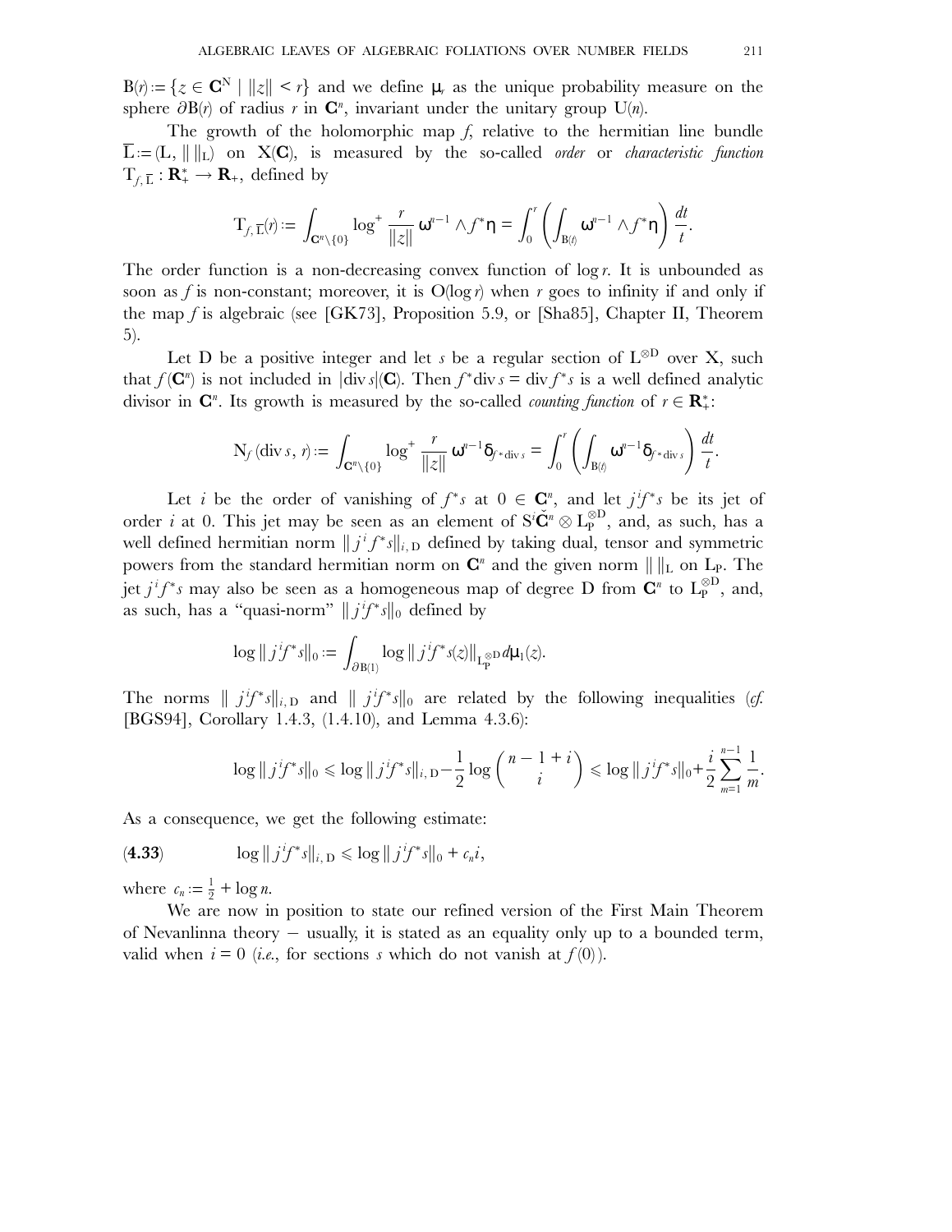*Proposition* **4.14.** — With the above notation, for every  $r \in \mathbb{R}_+^*$ , we have

(4.34) 
$$
\log ||j^i f^* s||_0 = \int_{\partial B(r)} \log f^* ||s||_{\overline{L}^{\otimes D}} d\mu_r - i \log r - N_f(\text{div } s, r) + DT_{f, \overline{L}}(r).
$$

Seen as a function of *r*, the integral

$$
\int_{\partial B(r)} \log f^* ||s||_{\overline{L}^{\otimes D}}^{-1} d\mu,
$$

is classically called the *proximity function*, relative to *f*, associated to the divisor div *s*, and denoted  $m_f$  (div *s*, *r*). The traditional formulation of the First Main Theorem is the following consequence of  $(4.34)$  specialized to  $D = 1$  and  $i = 0$ :

$$
N_f(\text{div } s, r) + m_f(\text{div } s, r) = T_{f, \overline{L}}(r) + O(1).
$$

*Sketch of proof of Proposition 4.14.* — Let us introduce the blow-up  $v : \tilde{C}^n \to C^n$  of  $0 \in \mathbb{C}^n$  and let  $E := v^{-1}(0)$  be its exceptional divisor. We shall freely identify  $\mathbb{C}^n \setminus \{0\}$ and  $\widetilde{\mathbf{C}}^n\backslash E$ . The projection  $\mathbf{C}^n\backslash\{0\} \to \mathbf{P}^{n-1}(\mathbf{C})$  composed with v extends to a morphism  $p: \widetilde{\mathbf{C}}^n \to \mathbf{P}^{n-1}(\mathbf{C})$ , and  $p_{|E}: E \to \mathbf{P}^{n-1}(\mathbf{C})$  is an isomorphism. In consequence, the form **ω** on **C**<sup>*n*</sup> \ {0} ≥  $\widetilde{\mathbf{C}}^n$  \ E extends to a C<sup>∞</sup> form on  $\widetilde{\mathbf{C}}^n$ , which we shall still denote **ω**; it is the pull-back by *p* of the Fubini-Study form on  $\mathbf{P}^{n-1}(\mathbf{C})$ , and satisfies:

$$
(\mathbf{4.35})\qquad \qquad \omega^n=0
$$

and

$$
\textbf{(4.36)} \qquad \qquad \int_{E} \omega^{n-1} = 1.
$$

The equality (4.34) will follow by integration from the following local identities relating currents on  $\widetilde{\mathbf{C}}^n$ :

*Lemma* **4**.**15.** *— Let r be a positive real number.*

1) *There exists a current* C*<sup>r</sup> of bidegree* (1*,* 1)*, of order* 0*, supported by* ∂B(*r*) *and* U(*n*)*-*  $\tilde{C}^n$  *invariant, such that the following identity of currents on*  $\widetilde{\mathbf{C}}^n$  *holds:* 

(4.37) 
$$
dd^c \mathbf{v}^* \log^+ \frac{r^2}{\Vert z \Vert^2} = \omega \mathbf{1}_{\mathbf{v}^{-1} B(r)} - \delta_E + C_r.
$$

2) Moreover, we have the following equality of currents of bidegree  $(n, n)$  on  $\widetilde{\mathbf{C}}^n$ :

(4.38) 
$$
dd^c \left( \omega^{n-1} v^* \log^+ \frac{r^2}{\|z\|^2} \right) = -\omega^{n-1} \delta_E + \mu_r.
$$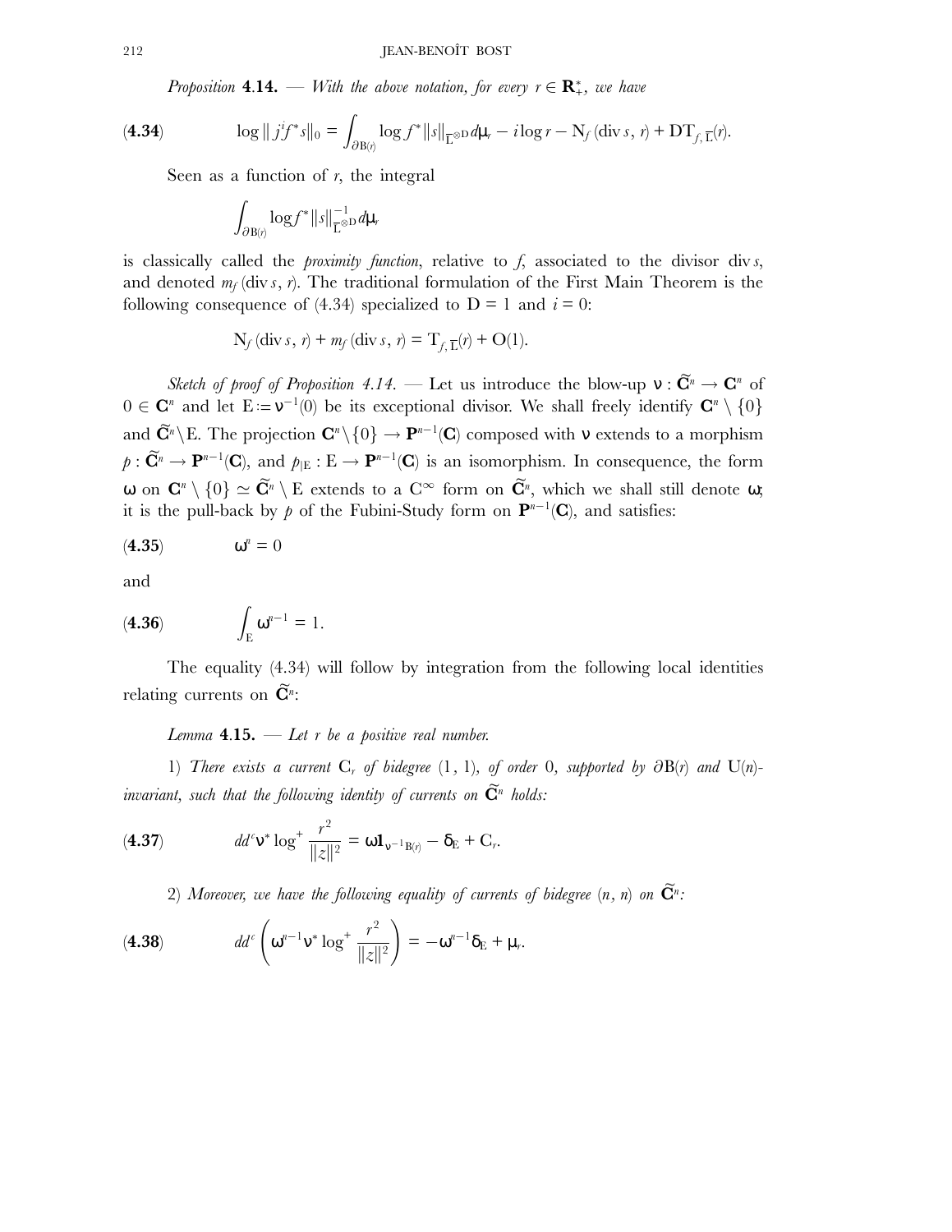*Proof. —* To prove (4.37), we write

$$
\nu^* \log^+ \frac{r^2}{\|z\|^2} = \mathbf{1}_{\nu^{-1} B(r)} \nu^* \log \frac{r^2}{\|z\|^2}
$$

and we observe that  $v^* \log \frac{r^2}{|v|}$  $\frac{1}{\|z\|^2}$  satisfies the Poincaré-Lelong equation

$$
dd^c \mathbf{v}^* \log \frac{r^2}{\|z\|^2} = \boldsymbol{\omega} - \boldsymbol{\delta}_E
$$

and vanishes on ∂B(*r*). This entails (4.37) with

$$
\mathbf{C}_r = d\mathbf{v}^* \log \frac{r^2}{\|z\|^2} \wedge d^c \mathbf{1}_{\mathbf{v}^{-1} \mathbf{B}(r)}.
$$

From (4.37), we get:

$$
dd^c \left( \omega^{n-1} \mathbf{v}^* \log^+ \frac{r^2}{\|z\|^2} \right) = \omega^{n-1} dd^c \mathbf{v}^* \log^+ \frac{r^2}{\|z\|^2}
$$
  
=  $\omega^n \mathbf{1}_{\mathbf{v}^{-1} B(r)} - \omega^{n-1} \delta_E + \omega^{n-1} C_r$ .

Using (4.35), this leads to (4.38) with  $\omega^{n-1}C_r$  instead of  $\mu_r$ . Finally  $\omega^{n-1}C_r$  is a current of degree 0 and type  $(n, n)$  supported by  $\partial B(r)$  − in other words a measure on  $\partial B(r)$  − which is U(*n*)-invariant, and has the same class in  $H_c^{2n}(\tilde{C}^n, R)$  as  $\omega^{n-1}\delta_E$ , and therefore has total mass 1, by (4.36). Since these properties characterize  $\mu_r$ , this completes the proof of  $(4.38)$ .  $\Box$ 

Consider now a section *s* of  $L^{\otimes D}$  over X, as in the statement of Proposition 4.14. Its pull-back  $(f \circ v)^*s$  on  $\widetilde{\mathbf{C}}^n$  defines a holomorphic section of  $(f \circ v)^*L^{\otimes D}(-iE)$ , which is not identically 0 on E. Therefore, the divisor of singularities of

$$
\varphi := \log(f \circ \mathsf{v})^* ||s||^2 - i \log ||z||^2
$$

does not contain E. Moreover, the restriction of  $\varphi$  to E, identified with  $\mathbf{P}^{n-1}(\mathbf{C})$ , coincides with the map

$$
(z_1:...:z_n)\longmapsto \log \frac{\|j^j f^* s(z_1,...,z_n)\|_{\mathrm{L}_{\mathrm{P}}^{\otimes D}}^2}{\|(z_1,...,z_n)\|_{2^i}}.
$$

Therefore,

(4.39) 
$$
\int_{\widetilde{\mathbf{C}}^n} \varphi \, \omega^{n-1} \delta_{\mathbf{E}} = \log ||j^j j^* s||_0.
$$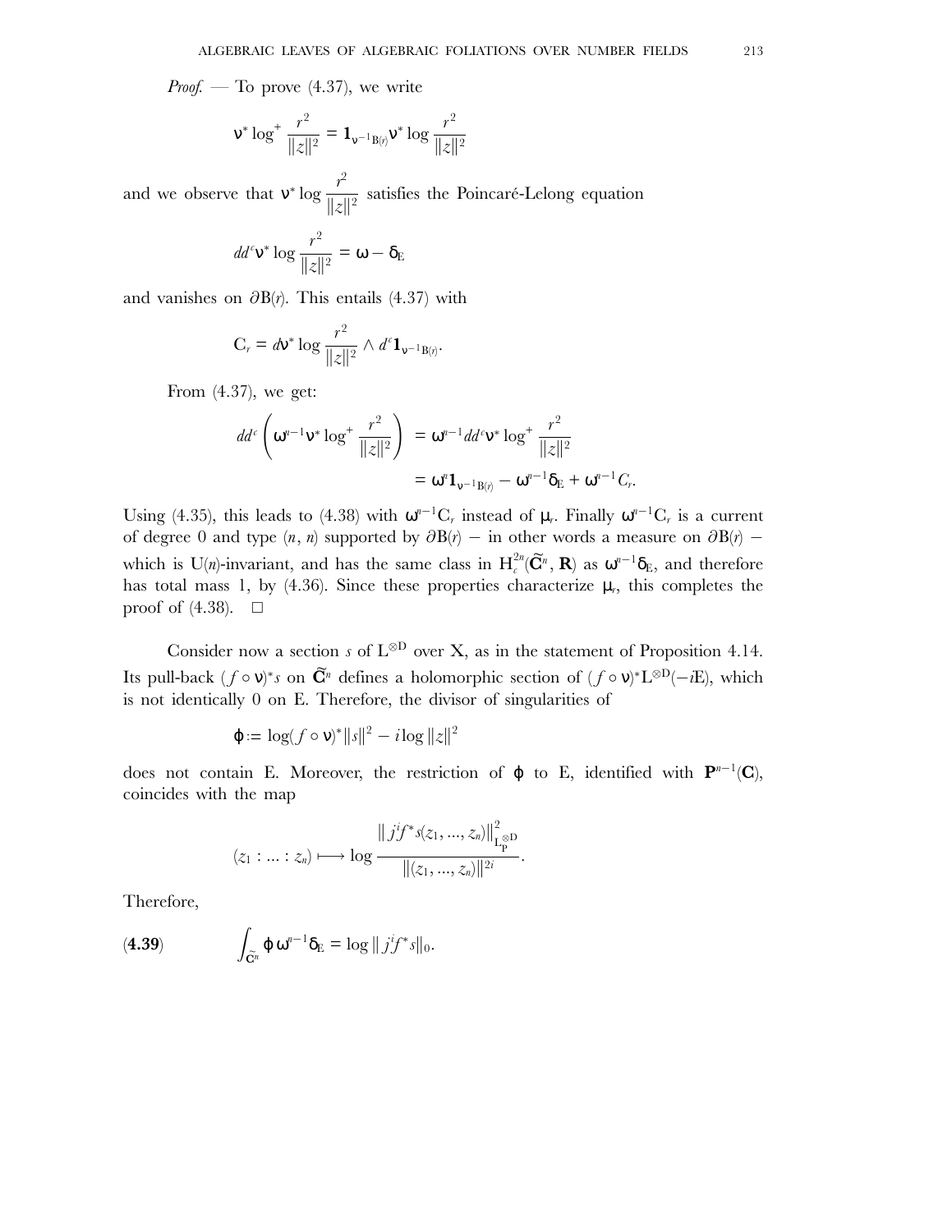Moreover, from the Poincaré-Lelong equation, we also get:

(4.40) 
$$
dd^c \varphi = \delta_{(f^*div \ \mathfrak{H})} - D(f \circ v)^* \eta + i\omega,
$$

where  $(f^*div s)^{sim} := (f \circ v)^*div s - iE$  denotes the proper transform of  $f^*div s$  under v. The identity (4.34) finally follows from Stokes formula (13)

$$
\int_{\widetilde{\mathbf{G}}^n} \varphi \, dd^c \left( \omega^{n-1} \mathbf{v}^* \log^+ \frac{r^2}{\Vert z \Vert^2} \right) = \int_{\widetilde{\mathbf{G}}^n} (dd^c \varphi) \omega^{n-1} \mathbf{v}^* \log^+ \frac{r^2}{\Vert z \Vert^2},
$$

combined with (4.38), (4.39), and (4.40).  $\Box$ 

From Proposition 4.14, we immediately derive, taking into account the nonnegativity of the counting function and the estimate (4.33):

*Corollary* **4**.**16.** *— With the above notation, we have:*

$$
\textbf{(4.41)} \qquad \qquad \log \|\, j^{i} \mathcal{F}^* s\|_{i, \, \text{D}} \leqslant \log \|s\|_{\text{L}^{\infty}} - i \log r + \text{DT}_{f, \, \overline{\text{L}}}(r) + c_n i,
$$

*where*

$$
||s||_{L^{\infty}} := \max_{x \in X(\mathbf{C})} ||s(x)||_{\overline{L}^{\otimes D}}.
$$

The estimate (4.41) means that the operator norm  $\|\phi_{\text{D}}^{i}\|$  of the map  $\phi_{\text{D}}^{i}$  which sends an element *s* of the space

$$
E_{D}^{i} := \left\{ s \in \Gamma(X, L^{\otimes D}) \mid f^{*} s \text{ vanishes at order at least } i \text{ at } 0 \right\},\
$$

equipped with the norm  $\| \ \|_{\mathrm{L}^{\infty}}$ , to the jet  $j^{i} f^{*}s$  in the space  $\mathrm{S}^{i} \check{\mathbf{C}}^{n} \otimes \mathrm{L}^{\otimes \mathrm{D}}_{\mathrm{P}}$  equipped with the norm  $\| \ \|_{i,D}$ , satisfies the following upper bound:

$$
\frac{1}{D}\log\|\varphi_D^i\| \leqslant -\frac{i}{D}\log r + T_{f,\,\overline{L}}(r) + c_n\frac{i}{D}.
$$

Therefore, if  $\widetilde{T}_{f,\overline{L}} : \mathbf{R}_{+} \to \mathbf{R} \cup \{+\infty\}$  denotes the *Legendre transform* of the convex function  $T_{f,\overline{L}}(r)$  of log *r*, defined by

$$
\widetilde{\mathbf{T}}_{f,\,\overline{\mathbf{L}}}(\xi) := \sup_{r \in \mathbf{R}^*_{+}} (\xi \log r - \mathbf{T}_{f,\,\overline{\mathbf{L}}}(\eta)),
$$

<sup>(13)</sup> Standard techniques allow to apply Stokes formula to the currents  $\varphi$  and  $\omega^{n-1}v^* \log^+ \frac{r^2}{|v-v|^2}$  $\frac{1}{\|z\|^2}$ , which are not of class C2, but have "gentle enough" singularities. See for instance [GK73], 1(a), or [BGS94], 1.3 5).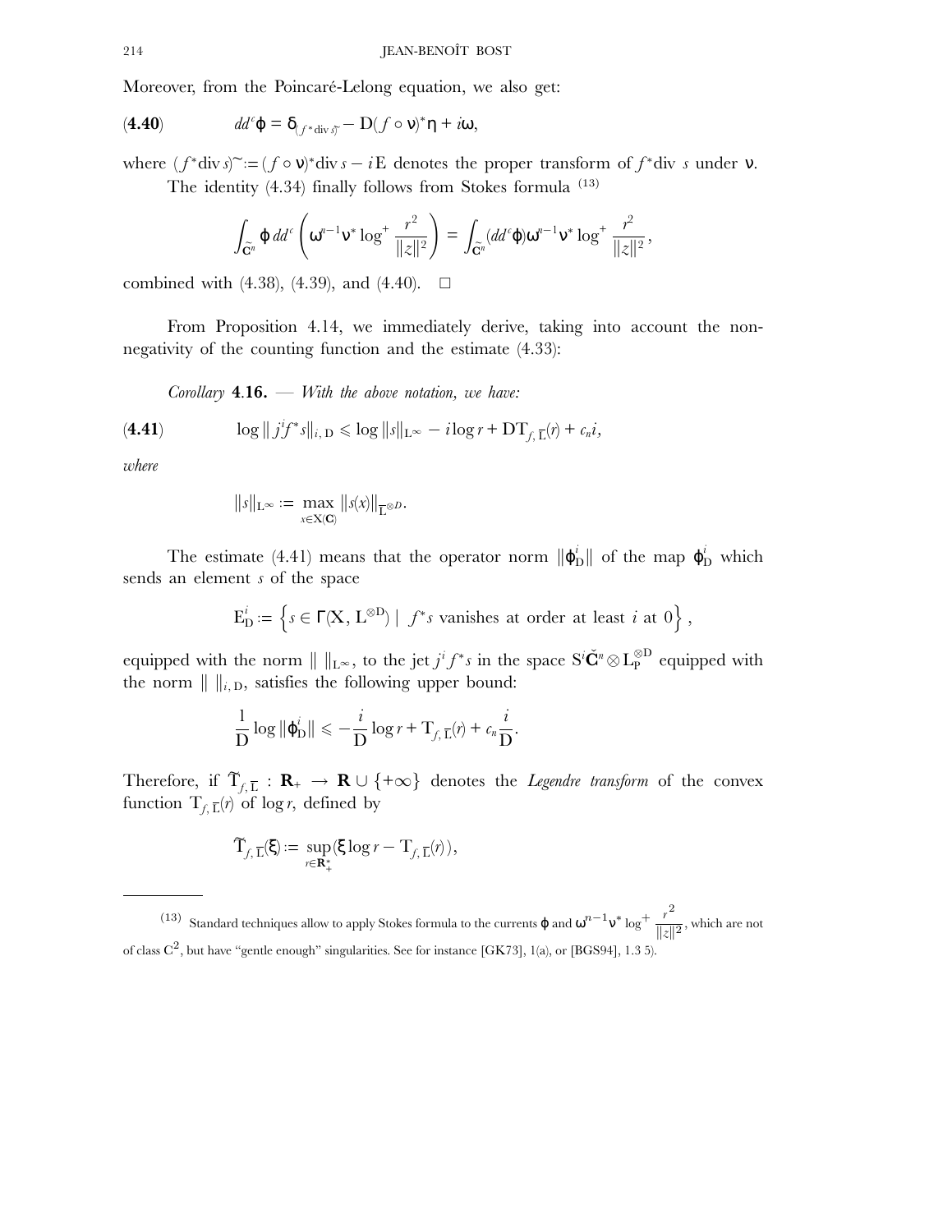then we have:

$$
\frac{1}{D}\log\|\varphi_D^i\|\leq -\widetilde{T}_{f,\,\overline{L}}(i/D)+c_n\,i/D.
$$

Since the function  $\tilde{T}_{f,\overline{L}}$  – like the Legendre transform of any convex function on  $\mathbf{R}$  − is bounded below and satisfies

$$
\lim_{\xi\to+\infty}\widetilde{T}_{\text{f},\,\overline{L}}(\xi)/\xi=+\infty\,,
$$

this estimate, applied to the situation where  $f$  is an immersion at the origin, provides another proof of Proposition 4.12 when M is an affine space  $\mathbb{C}^n$  and L is ample.

Actually, we may distinguish two cases:

1. *The holomorphic map f is algebraic*, or equivalently,  $C := \lim_{r \to +\infty} (\log r)^{-1} T_{f, \overline{L}}(r)$  *is finite*. Then, for any  $\xi > C$ ,  $\widetilde{T}_{f,\,\overline{L}}(\xi) = +\infty$ . This shows that  $\|\varphi_D^i\|$ , and therefore  $E_D^i$ , vanishes for  $i/D > C$ .

2. The holomorphic map f is not algebraic, or equivalently,  $\lim_{r\to+\infty} (\log r)^{-1} T_{f,\overline{L}}(r) =$ 

+∞. Then  $\tilde{T}_{f,\overline{L}}$  is a real valued convex function on **R**<sub>+</sub>.

Finally, let us indicate that standard techniques (see for instance [Shi75]) allow to extend this proof to the situation where *f* is only assumed to be meromorphic from **C***<sup>n</sup>* to M, and holomorphic on a neighbourhood of 0. This generalization would be sufficient to prove Theorem 3.4 when M is the complement of some closed analytic subset in  $\mathbf{C}^n$  and  $f: \mathbf{C}^n \to X_{\sigma_0}(\mathbf{C})$  is meromorphic.

#### **Appendix: smooth principal bundles and connections**

In this appendix, we recall a few elementary facts concerning principal bundles and connections in the algebraic setting. Although these facts are clearly well-known, it appears difficult to point out a source presenting them systematically.

Concerning the definition and basic operations on principal G-bundles, the famous paper [Ser58] by Serre − where étale localization is introduced in algebraic geometry − probably remains the best reference; see also [Gro71], Section XI.4. Observe also that definitions of G-bundles of various degrees of generality occur in the literature; the one we recall below  $-$  which involves only smooth data  $-$  is a rather restrictive one.

Concerning connections and their curvatures, the algebraic theory is a paraphrase of the classical  $C^{\infty}$  theory, as presented for instance in [KN63], Chapter II. In characteristic  $p > 0$ , the construction and properties of the *p*-curvature of a flat connection described below are straightforward consequences of definitions and of basic properties of the *p*-curvature of involutive subbundles of the tangent bundle of a smooth variety (*cf.* [Kat70] and [Eke87]).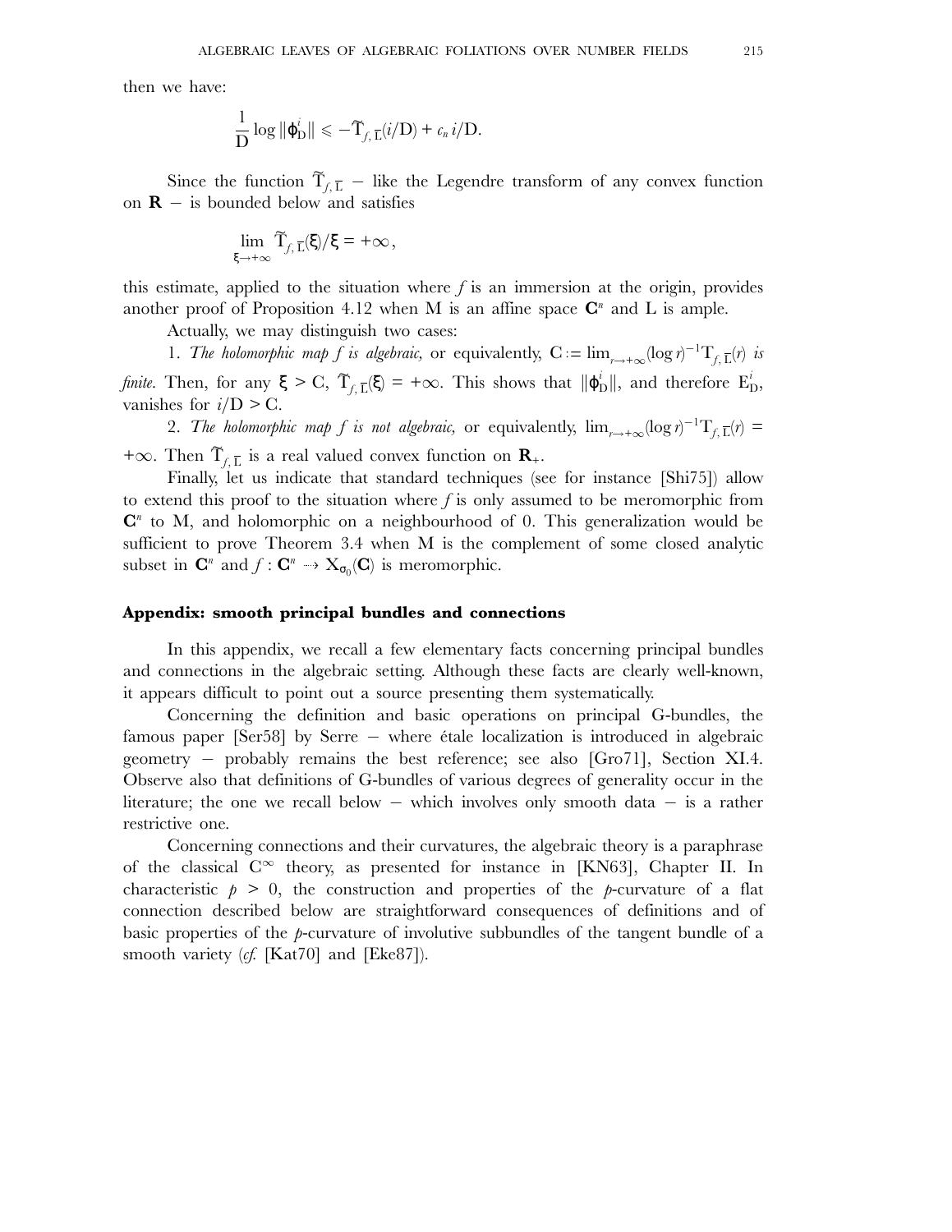## **A.1.** *Basic definitions*

Let G be a smooth algebraic group over some field K. By definition, a *principal* G*-bundle* over a smooth K-scheme B is a smooth K-scheme X equipped with a rightaction of G,  $\alpha$  :  $X \times_K G \to X$  and a K-morphism  $q: X \to B$  which is G-invariant (that is,  $q \circ \alpha = pr_1$ ) and satisfies the following equivalent conditions <sup>(14)</sup>:

- 1. The morphism *q* is surjective and smooth and  $(pr_1, \alpha)$ :  $X \times_K G \to X \times_B X$  is an isomorphism.
- 2. There exists a surjective étale morphism of schemes  $B' \rightarrow B$  such that the G-space  $X' := B' \times_B X$  is isomorphic to the trivial right G-space  $B' \times_K G$  over  $B'.$

For any such principal G-bundle, we may consider the canonical short exact sequence of G-equivariant vector bundles over X:

$$
(\mathbf{A.1}) \qquad \qquad \mathbf{O} \to \mathbf{T}_q \to \mathbf{T}_\mathbf{X} \to q^* \mathbf{T}_\mathbf{B} \to 0.
$$

Moreover, the G-equivariant bundle  $T_q$  over X is canonically isomorphic to the trivial vector bundle of fiber Lie G, endowed with the adjoint action of G, and G-invariant regular sections of  $T_q$  define a locally free coherent sheaf on B, and may be identified with the sheaf of regular sections of a vector bundle *Ad*(X) on B (which indeed is the vector bundle deduced from the G-bundle X by means of the adjoint representation  $G \to GL(Lie G)$ .

By definition, a *connection* on the G-bundle  $q : X \rightarrow B$  is a G-equivariant splitting of  $(A,1)$  or, equivalently, a G-equivariant subvector bundle H of  $T_X$  such that  $T_X = T_q \oplus H$ . The associated *connection form*  $\theta_H$  is the section of  $\Omega_X^1 \otimes T_q$  defined by the projection from  $T_X$  onto  $T_q$  with kernel H.

For any such connection H, we may consider the morphism of vector bundles over X

$$
\Lambda^2 H \longrightarrow T_X/H,
$$

which, for any two local sections  $v_1$  and  $v_2$  of H, maps  $v_1 \wedge v_2$  to the class of their Lie bracket  $[v_1, v_2]$ . It is G-equivariant; therefore, as we have canonical isomorphisms of G-equivariant vector bundles

$$
(\Lambda^2 H)^{\check{}} \simeq q^* \Omega_B^2
$$

and

$$
T_X/H \simeq T_q,
$$

 $(14)$  These conditions mean that the G-torsor X over B is locally trivial in the étale topology; we would get an equivalent definition by working with the flat topology.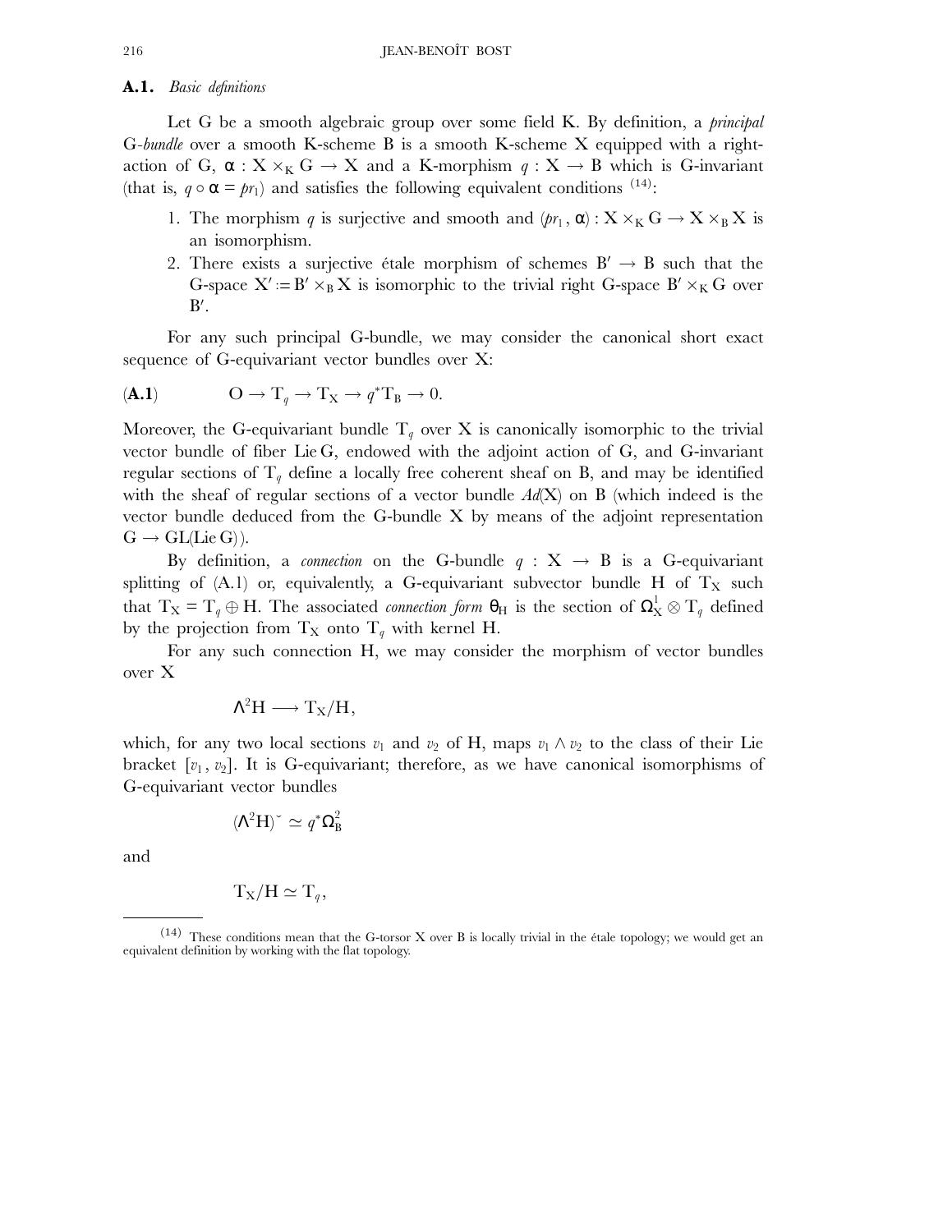it may be identified with a regular section on B of the vector bundle  $\Omega_B^2 \otimes \text{Ad}(X)$ , the *curvature* of the G-bundle with connection  $(X, H)$ . When this curvature vanishes – or, equivalently, when H is involutive − the connection H is said to be *flat*.

Similarly, when the connection H is flat and K is a field of characteristic  $p > 0$ , then the  $p$ -curvature of the involutive bundle H ( $cf.$  section 2.1.1), which is a G-invariant regular section of  $Frob^*H \otimes T_X/H$  over X, gets identified with a regular section of  $Frob^*\Omega^1_B \otimes Ad(X)$ , the so-called *p-curvature of the flat connection* H on the G-bundle X.

When the base field K is a number field, for any algebraic group G over K and any principal G-bundle X over a smooth base B endowed with a flat connection H as above, we may consider smooth models *G*, *X*, *B*, *H* , ... of G, X, B, H, ... over Spec  $\mathcal{O}_K[1/N]$ , for N a sufficiently divisible integer. Then, for any prime ideal **p** of  $\mathscr{O}_K$  not dividing N, by reducing modulo **p**, we get a principal  $\mathscr{L}_{F_p}$ -bundle  $\mathscr{L}_{F_p}$ over  $\mathscr{B}_{\mathbf{F}_{p}}$ , equipped with the flat connection  $\mathscr{H}_{\mathbf{F}_{p}}$ . Moreover, the vanishing of the *p*-curvature of these flat principal bundles for almost every **p** does not depend on the choice of these models.

#### **A.2.** *Constructions of smooth principal* G*-bundles and connections*

As in the preceding section, we denote by X a smooth principal G-bundle over some smooth base B over a field K, and by  $p: X \to B$  the structural morphism of this bundle.

*Inverse image.* — If B<sup>'</sup> is another smooth K-scheme and  $f : B' \rightarrow B$  is a K morphism, then we can form the following cartesian diagram of K-schemes

$$
X' := B' \times_B X \xrightarrow{F} X
$$
  

$$
\downarrow \rho'
$$
  

$$
B' \xrightarrow{f} B.
$$

Then X<sup>'</sup> is naturally equipped with a right-action of G, the K-morphism  $p' : X' \rightarrow B'$ is smooth and defines a principal G-bundle  $X'$  with base  $B'$ . Moreover, the differential of F defines an isomorphism

$$
(\mathbf{A.2}) \qquad \qquad \mathrm{T}_{p'} \simeq \mathrm{F}^* \mathrm{T}_p
$$

of G-equivariant vector bundles over  $X'$ , and therefore a canonical isomorphism

$$
(A.3) \t A d(X') \simeq f^* A d(X)
$$

of vector bundles over B'. Any connection H on X defines by pull-back a connection on X', namely the unique connection H' whose connection form  $\theta_{H'}$  is the pull-back by F of  $\theta_H$ , *i.e.*, the image of the section  $F^*\theta_H$  of  $F^*(\Omega_X^1 \otimes T_p) \simeq F^*(\Omega_X^1) \otimes F^*(T_p)$  by the tensor product of the differential of F, seen as a morphism  $F^*(\Omega^1_X) \to \Omega^1_{X'}$  and of the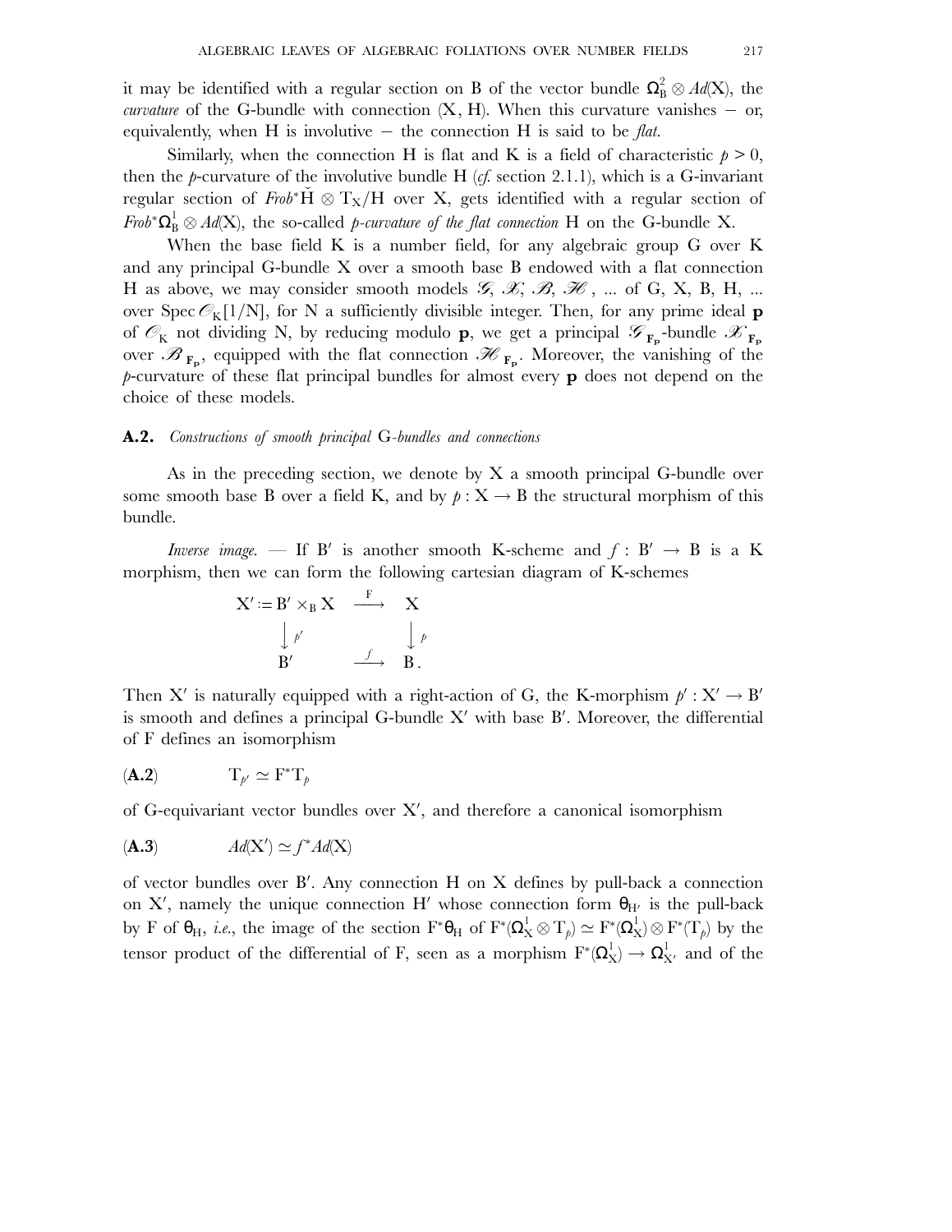isomorphism  $(A.2)$ . The curvature of H<sup>t</sup> is the pull-back by f of the curvature of H. (This pull-back is again well-defined, thanks to the isomorphism (A.3).) In particular, if H is flat, then  $H'$  is flat. In this case, when moreover K is a field of characteristic  $p > 0$ , the *p*-curvature of H<sup> $\prime$ </sup> is the pull-back by *f* of the *p*-curvature of H (compare with [Kat82], Appendix).

*Change of structural group.* — If G' is another smooth algebraic group over K and if  $\varphi : G \to G'$  is a morphism of algebraic groups over K, then we may associate a principal G'-bundle over  $B$  to any principal G-bundle  $X$  over  $B$  by forming the quotient  $\mathfrak{P}X := G \setminus (X \times_K G')$  of  $X \times_K G'$  by the left-action of G defined by:

$$
g.(x, g') := (x.g^{-1}, \, \varphi(g)g').
$$

This quotient is a well-defined smooth K-scheme by an elementary argument of étale descent (see for instance [Ser58], 3.2 3)). The right-action of G' on  $X \times_K G'$  and the morphism  $p \circ pr_1 : X \times_K G' \to B$  induce a right-action of G' on <sup>o</sup>X and a smooth morphism  $\varphi$ :  $\mathbb{P}X \to B$ , which make  $\mathbb{P}X$  a principal G'-bundle over B. There exists a unique morphism  $\Phi: X \to \mathcal{X}$  of B-schemes which map a geometric point *x* of X to the class  $[(x, e)]$  in <sup> $\Phi$ </sup>X. It is equivariant – namely, it satisfies  $\Phi(x, g) = \Phi(x), \phi(g)$  – and, for any connection H on the principal G-bundle X, there exists a unique connection <sup>φ</sup>H on the principal G'-bundle <sup>φ</sup>X such that the differential of Φ maps H onto <sup>φ</sup>H. Moreover, the curvature of  $\mathcal{P}H$  is the image of the one of H by the morphism

$$
\Omega_B^2 \otimes \mathit{Ad}(X) \longrightarrow \Omega_B^2 \otimes \mathit{Ad}(X')
$$

deduced from the morphism of vector bundles over B

$$
A.4) \t A d(X) \longrightarrow Ad(X')
$$

defined by the linear map

$$
Lie \varphi : Lie G \longrightarrow Lie G'.
$$

In particular, if H is flat, then  $\mathcal{P}H$  is flat. In this case, when moreover K is a field of characteristic  $p > 0$ , the *p*-curvature of  $\Phi$ H is the image of the *p*-curvature of H by the morphism

$$
\text{Frob}^*\Omega^1_B \otimes \text{Ad}(X) \longrightarrow \text{Frob}^*\Omega^1_B \otimes \text{Ad}(X')
$$

deduced from (A.4).

*Quotient by a finite group. —* Suppose now that X and B are equipped with leftactions of some finite group  $\mathfrak{G}$ , that the morphism  $p : X \rightarrow B$  is  $\mathfrak{G}$ -equivariant, and that the actions of  $\mathfrak G$  and G on X commute (namely, for any  $\gamma \in \mathfrak G$  and any geometric points *x* in X and *g* in G,  $\gamma(x,g) = (\gamma x).g$ . Suppose also that X and B are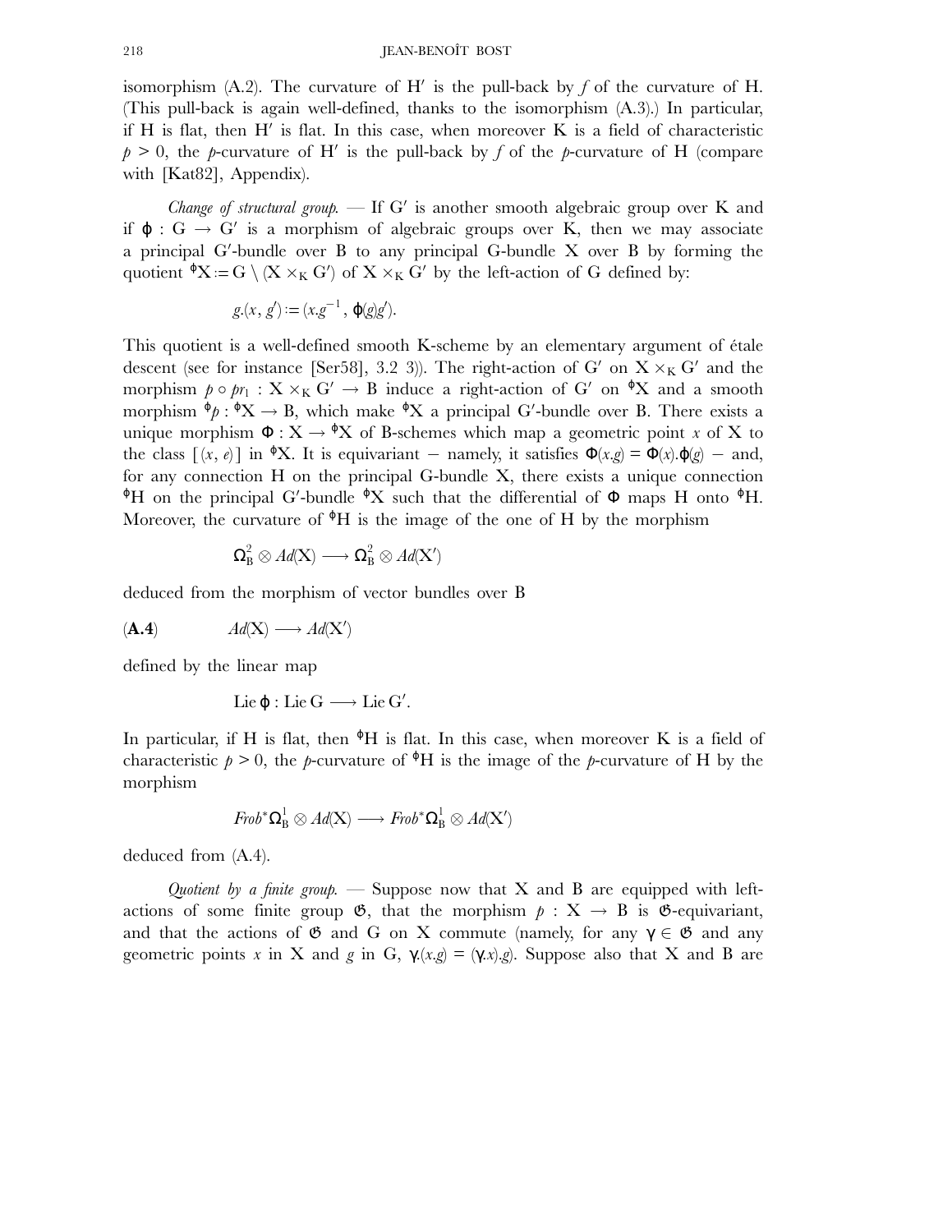quasi-projective K-schemes – the quotients  $\mathfrak{G} \backslash X$  and  $\mathfrak{G} \backslash B$  are therefore well-defined (quasi-projective) K-schemes – and that the quotient  $\widetilde{B} := \mathfrak{G} \setminus B$  is smooth (15) over K. Let  $\tilde{X}$  be the quotient  $\mathfrak{G} \setminus X$ , and consider the morphism  $\tilde{\rho}: \tilde{X} \to \tilde{B}$  and the rightaction of G on  $\tilde{X}$  induced by  $p$  and the right-action of G on X. Then  $\tilde{X}$  is a principal G-bundle over  $\tilde{B}$  provided the following condition is satisfied: *every geometric point of* B *possesses a* G*-invariant étale neighbourhood on which the* G*-bundle* X *admits a* G*-invariant section.*

When this holds, the G-bundle  $X$  over  $B$  is canonically isomorphic to the inverse image of the G-bundle  $\tilde{X}$  over  $\tilde{B}$  by the quotient map  $f: X \to \tilde{X}$ . If moreover K is a field of characteristic 0, any G-invariant connection H on X "descends" to a connection  $\widetilde{H}$  on  $\widetilde{X}$ . (In other words, there exists a unique connection  $\widetilde{H}$  on  $\widetilde{X}$  whose inverse image by *f* coincides with H.)

#### REFERENCES

- [Anc90] A. ANCONA, Théorie du potentiel sur les graphes et les variétés, in *École d'été de Probabilités de Saint-Flour XVIII-1988*, *Lectures Notes in Mathematics* **1427**, pages 1-112, Berlin, Springer, 1990.
- [And89] Y. ANDRÉ, G*-functions and geometry*, Braunschweig, Friedr. Vieweg & Sohn, 1989.
- [And99] Y. ANDRÉ, Sur la conjecture des *p*-courbures de Grothendieck et Katz, Preprint, Institut de Mathématiques de Jussieu, 1999.
- [AS60] L. V. AHLFORS and L. SARIO, *Riemann surfaces*, Princeton, N.J., Princeton University Press, 1960, Princeton Mathematical Series, No. 26.
- [BMQ01] F. A. BOGOMOLOV and M. L. MCQUILLAN, Rational curves on foliated varieties, Preprint, IHES, 2001.
- [Bom81] E. BOMBIERI, On G-functions, in *Recent progress in analytic number theory, Vol. 2 (Durham, 1979)*, pages 1-67. London, Academic Press, 1981.
- [Bos96] J.-B. BOST, Périodes et isogénies des variétés abéliennes sur les corps de nombres (d'après D. Masser et G. Wüstholz), Séminaire Bourbaki, 1994/1995, Exposé N° 795, *Astérisque*, **237** (1996), 115-161.
- [Bos98] J.-B. Bost,  $\hat{\mu}_{max}(S^k \overline{E}) \leq k[\hat{\mu}_{max}(\overline{E}) + C(rk E)],$  Letter to P. Graftieaux, December 1998.
- [BGS94] J.-B. BOST, H. GILLET, and C. SOULÉ, Heights of projective varieties and positive Green forms, *J. Amer. Math. Soc.*, **7** (1994), 903-1027.
- [CB01] A. CHAMBERT-LOIR, Théorèmes d'algébricité en géométrie diophantienne (d'après J.-B. Bost, Y. André, D. et G. Chudnovsky), Séminaire Bourbaki, Exposé 886, mars 2001.
- [CC85a] D. V. CHUDNOVSKY and G. V. CHUDNOVSKY, Applications of Padé approximations to the Grothendieck conjecture on linear differential equations, in *Number theory (New York, 1983-84)*, *Lectures Notes in Mathematics* **1135**, pages 52-100, Berlin, Springer, 1985.
- [CC85b] D. V. CHUDNOVSKY and G. V. CHUDNOVSKY, Padé approximations and Diophantine geometry, *Proc. Nat. Acad. Sci. U.S.A.*, **82** (1985), 2212-2216.
- [DGS94] B. DWORK, G. GEROTTO, and F. J. SULLIVAN, *An introduction to* G*-functions*, Princeton, N.J., Princeton University Press, 1994.
- [Eke87] T. EKEDAHL, Foliations and inseparable morphisms, in *Algebraic geometry Bowdoin 1985*, *Proc. Symp. Pure Math.* **46-2**, pages 139-149, Amer. Math. Soc., Providence, RI, 1987.

<sup>(15)</sup> We need this artificial hypothesis to stay in the "smooth" framework considered in this Appendix.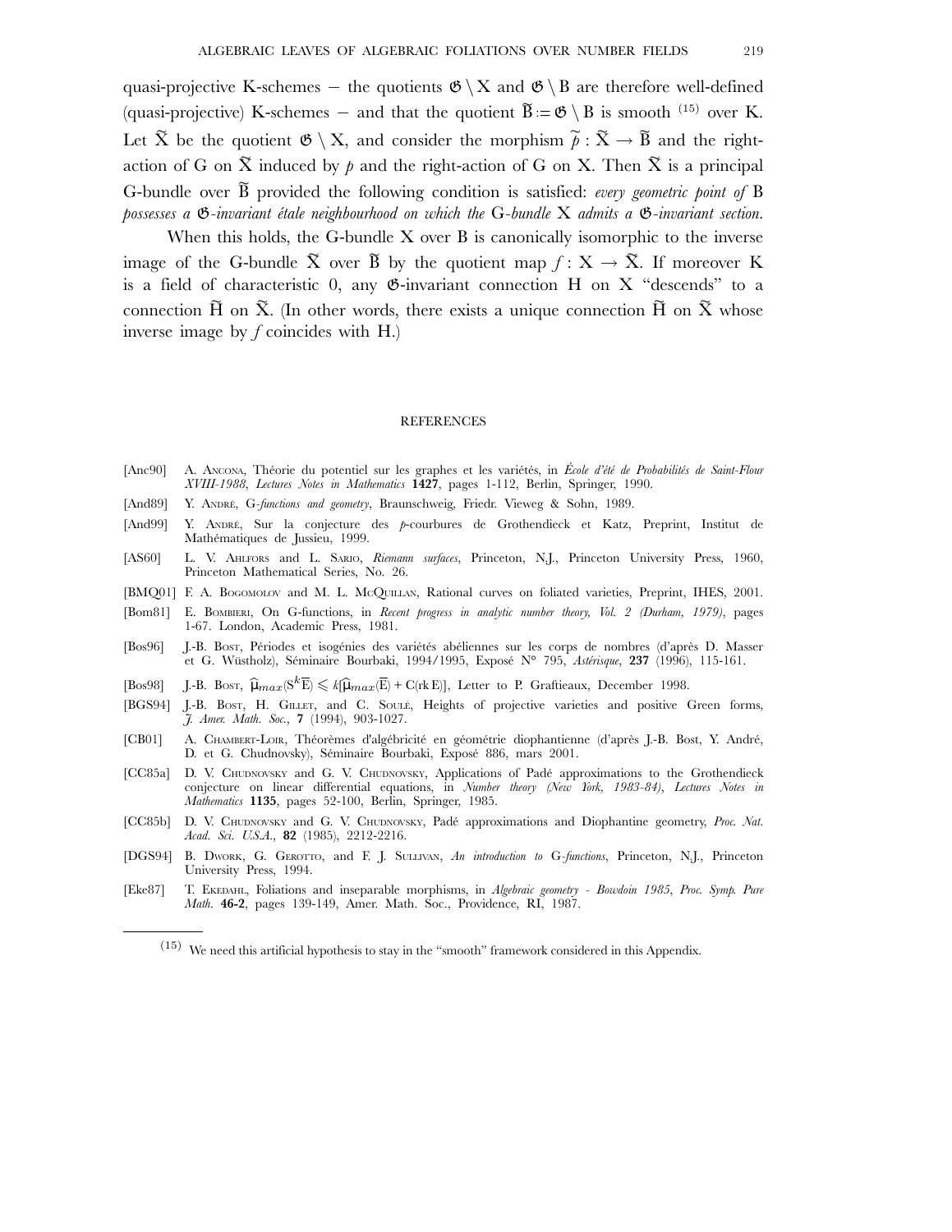#### 220 **IEAN-BENOÎT BOST**

- [ESB99] T. EKEDAHL and N. I SHEPHERD-BARRON, A conjecture on the existence of compact leaves of algebraic foliations, Preprint, April 1999.
- [Fal83] G. FALTINGS, Endlichkeitssätze für abelsche Varietäten über Zahlkörpern, *Invent. Math.*, **73** (1983), 349-366.
- [Gr98] P. GRAFTIEAUX, *Groupes formels et critères d'isogénie*, Thèse, Université Paris VI, March 1998.
- [Gr01a] P. GRAFTIEAUX, Formal groups and the isogeny theorem, *Duke Math. J.*, **106** (2001), 81-121.
- [Gr01b] P. GRAFTIEAUX, Formal subgroups of abelian varieties, *Invent. Math.*, **145** (2001), 1-17.
- [GK73] P. GRIFFITHS and J. KING, Nevanlinna theory and holomorphic mappings between algebraic varieties, *Acta Math.*, **130** (1973), 145-220.
- [Gri99] A. GRIGOR'YAN, Analytic and geometric background of recurrence and non-explosion of the Brownian motion on Riemannian manifolds, *Bull. Amer. Math. Soc. (N.S.)*, **36** (1999), 135-249.
- [Gro71] A. GROTHENDIECK, *Revêtements Étales et Groupe Fondamental*, S.G.A.1, *Lecture Notes in Mathematics* **224**, Berlin, Springer-Verlag, 1971.
- [GS92] H. GILLET and C. SOULÉ, An arithmetic Riemann-Roch theorem, *Invent. Math.*, **110** (1992), 473-543.
- [Har68] R. HARTSHORNE, Cohomological dimension of algebraic varieties, *Ann. Math.*, **88** (1968), 403-450.
- [Hir68] H. HIRONAKA, On some formal imbeddings, *Illinois J. Math.*, **12** (1968), 587-812.
- [HM68] H. HIRONAKA and H. MATSUMURA, Formal functions and formal embeddings, *J. Math. Soc. Japan*, **20** (1968), 52-82.
- [Hon68] T. HONDA, Formal groups and zeta-functions, *Osaka J. Math.*, **5** (1968), 199-213.
- [Hör94] L. HÖRMANDER, *Notions of convexity*, Boston, MA, Birkhäuser Boston Inc., 1994.
- [Kat70] N. KATZ, Nilpotent connections and the monodromy theorem: applications of a result of Turrittin, *Publ. Math. IHES*, **39** (1970), 175-232.
- [Kat72] N. KATZ, Algebraic solutions of differential equations (*p*-curvature and the Hodge filtration), *Invent. Math.*, **18** (1972), 1-118.
- [Kat73] N. KATZ, Exposé XXII: Une formule de congruence pour la fonction ζ, in *Groupes de monodromie en géométrie algébrique II*, SGA 7 II, *Lecture Notes in Mathematics* **340**, pages 401-438. Berlin, Springer-Verlag, 1973.
- [Kat82] N. KATZ, A conjecture in the arithmetic theory of differential equations, *Bull. Soc. Math. France*, **110** (1982), 203-239 and 347-348.
- [KM85] N. KATZ and B. MAZUR, *Arithmetic moduli of elliptic curves*, Princeton, N.J., Princeton University Press, 1985.
- [Kli91] M. KLIMEK, *Pluripotential theory*, New York, The Clarendon Press Oxford University Press, 1991.
- [KN63] S. KOBAYASHI and K. NOMIZU, *Foundations of Differential Geometry*, New York, John Wiley & Sons, 1963.
- [Kro80] L. KRONECKER, Über die Irreductibilität von Gleichungen, *Monatsberichte der Königlich Preussischen Akademie der Wissenschaften zu Berlin*, pages 155-162, 1880.
- [Miy87] Y. MIYAOKA, Deformations of a morphism along a foliation and applications, in *Algebraic geometry–Bowdoin 1985*, *Proc. Symp. Pure Math.* **46-1**, pages 245-268. Amer. Math. Soc., Providence, RI, 1987.
- [MP97] Y. MIYAOKA and T. PETERNELL, *Geometry of higher-dimensional algebraic varieties*, Basel, Birkhäuser Verlag, 1997.
- [Mum70] D. MUMFORD, *Abelian varieties*, Tata Institute of Fundamental Research Studies in Mathematics, No. 5, Bombay, 1970.
- [Ser58] J.-P. SERRE, Espaces fibrés algébriques, in *Séminaire C. Chevalley*, Secrétariat Mathématique, Paris, 1958.
- [Ser59] J.-P. SERRE, *Groupes algébriques et corps de classes*, Paris, Herman, 1959.
- [Ser68] J.-P. SERRE, *Abelian l-adic representations and elliptic curves*, W. A. Benjamin, Inc., New York-Amsterdam, 1968.
- [Sha85] B. V. SHABAT, *Distribution of values of holomorphic mappings*, American Mathematical Society, Providence, RI, 1985.
- [SB92] N. SHEPHERD-BARRON, Miyaoka's theorems on the generic seminegativity of T<sub>X</sub> and on the Kodaira dimension of minimal regular threefolds, *Astérisque*, **211** (1992), 103-114.